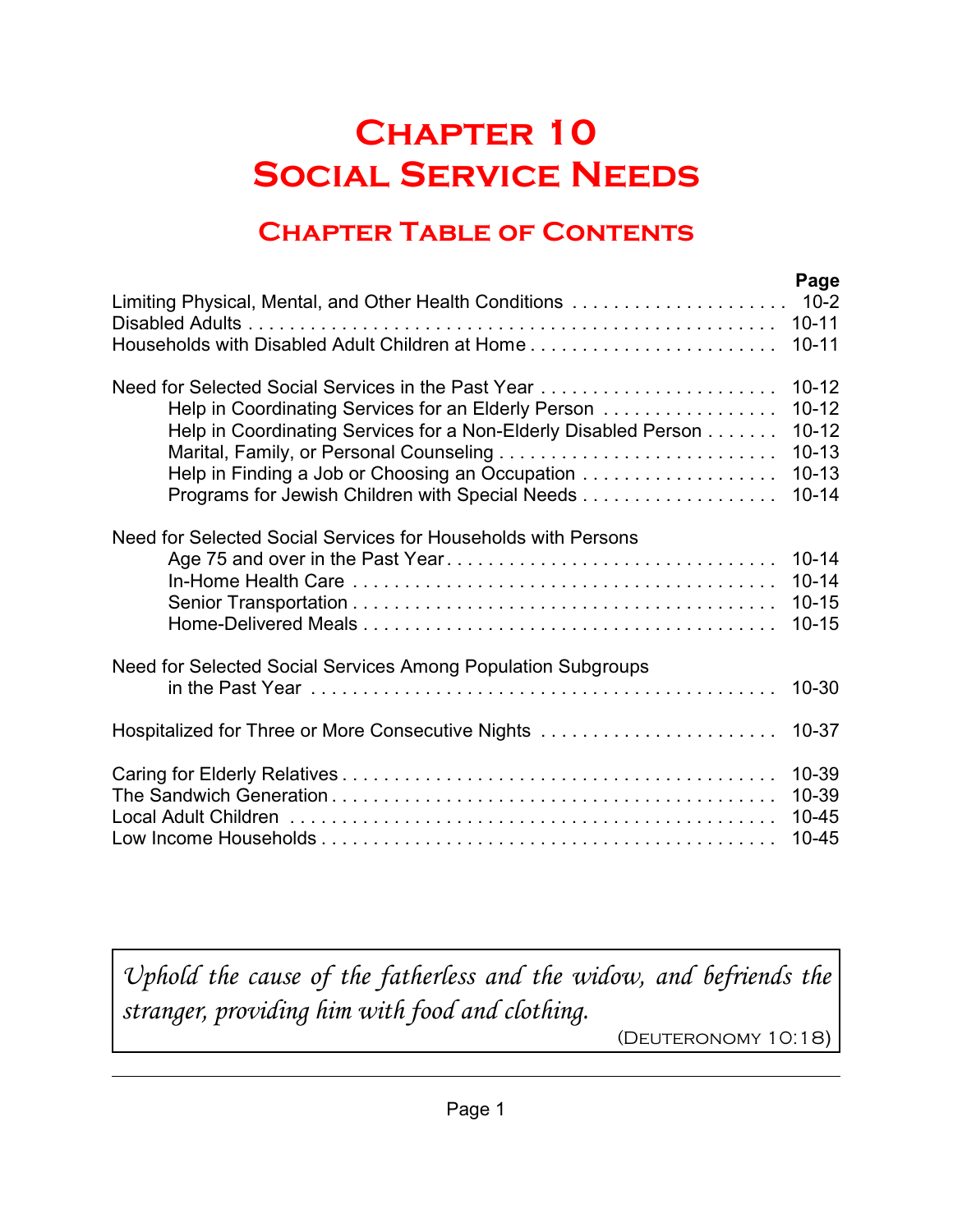## **Limiting Physical, Mental, and Other Health Conditions**

**T able 10-1** shows that 20% (14,300 households) of Jewish households in Broward contain an adult who has a physical, mental, or other health condition (*health-limited adult*) that has lasted for six months or more and limits or prevents employment, educational opportunities, or daily activities. Each respondent defined "physical, mental, or other health condition" for himself/herself. Included in the 20% are 7% (4,900 households) of households in which an adult needs daily assistance as a result of his/her condition and 2% (1,200 households) of households in which an adult needs weekly assistance as a result of his/her condition.

22% (2,300 households) of elderly couple households contain a health-limited adult, including 11% (1,100 households) in which the adult needs daily assistance. 30% (4,100 households) of elderly single households are health limited, including 10% (1,300 households) who need daily assistance.

1% of Holocaust survivor households are health limited.

**Community Comparisons. Table 10-2** shows that the 20% of households containing a **health-limited adult** is about average among about 40 comparison Jewish communities and compares to 22% in South Palm Beach, 20% in West Palm Beach, 18% in Las Vegas, and 15% in Miami. The 20% compares to 21% in 1997.

The 7% of households containing a **health-limited adult who needs daily assistance** is about average among about 35 comparison Jewish communities and compares to 7% in both South Palm Beach and West Palm Beach, 6% in Miami, and 5% in Las Vegas. The 7% compares to 7% in 1997.

**Table 10-3** shows that the 22% of **elderly couple households** containing a health-limited adult is about average among about 35 comparison Jewish communities and compares to 23% in Miami, 22% in both South Palm Beach and West Palm Beach, and 19% in Las Vegas. The 22% compares to 26% in 1997.

The 11% of **elderly couple households containing a health-limited adult who needs daily assistance** is about average among about 35 comparison Jewish communities and compares to 11% in Miami, 9% in both South Palm Beach and West Palm Beach, and 7% in Las Vegas. The 11% compares to 11% in 1997.

**Table 10-4** shows that the 30% of **elderly single households** who are health limited is about average among about 35 comparison Jewish communities and compares to 31% in Las Vegas, 29% in Miami, 27% in South Palm Beach, and 21% in West Palm Beach. The 30% compares to 26% in 1997.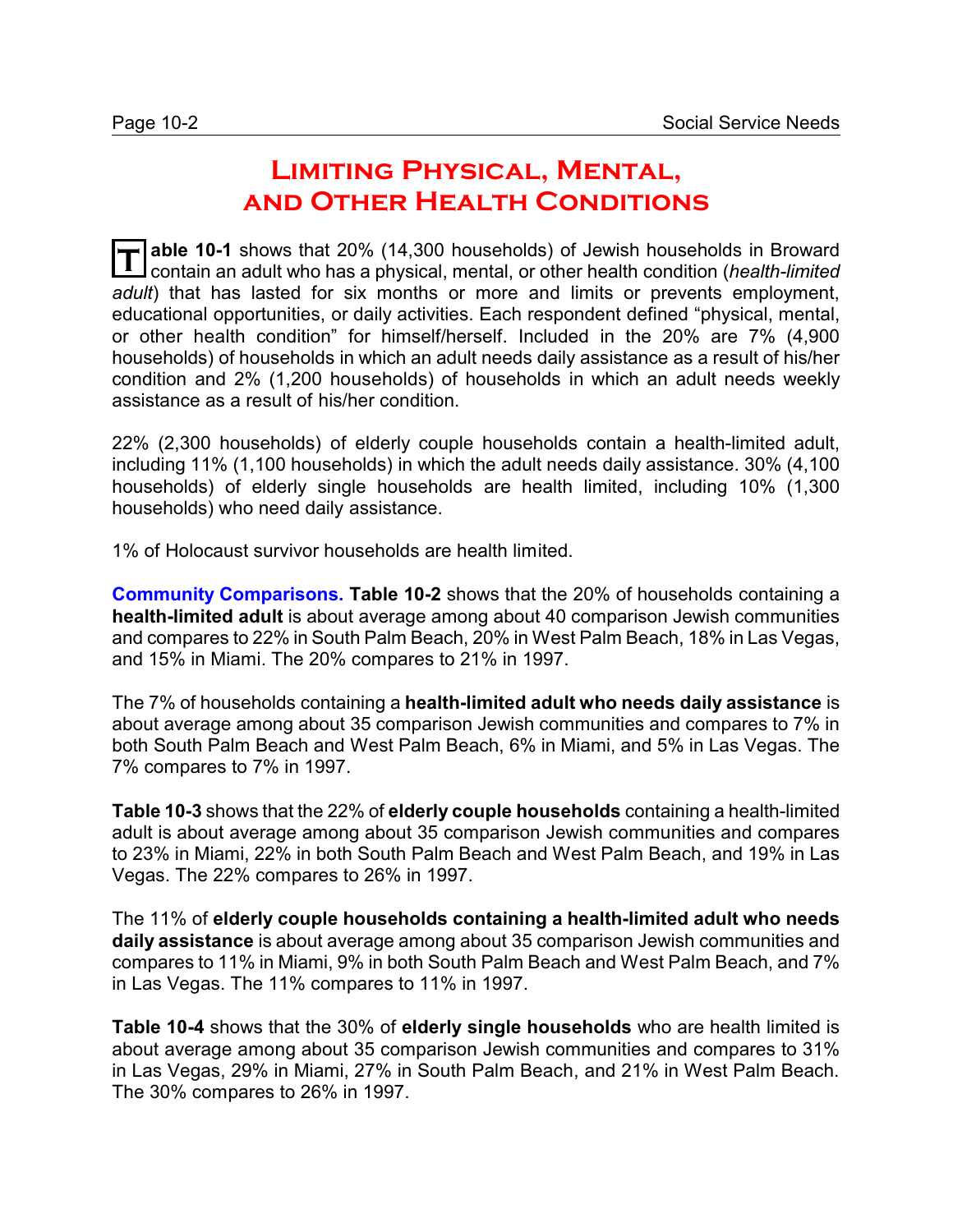The 10% of **elderly single households who need daily assistance** is about average among about 35 comparison Jewish communities and compares to 9% in Miami, 7% in South Palm Beach, 5% in Las Vegas, and 4% in West Palm Beach. The 10% compares to 6% in 1997.

**Comparisons Among Population Subgroups**. **Table 10-1** shows that, overall, 20% of households contain a health-limited adult. The percentage is much higher in:

- $\bullet$  the North Central (39%)
- $\bullet$  elderly single households (30%)
- ! households earning an annual income under \$25,000 (39%) and \$25,000- \$50,000 (40%)

The percentage is much lower in:

- non-elderly couple households (6%) and non-elderly single households (8%)
- $\bullet$  households earning an annual income of \$100,000-\$200,000 (8%) and \$200,000 and over (7%)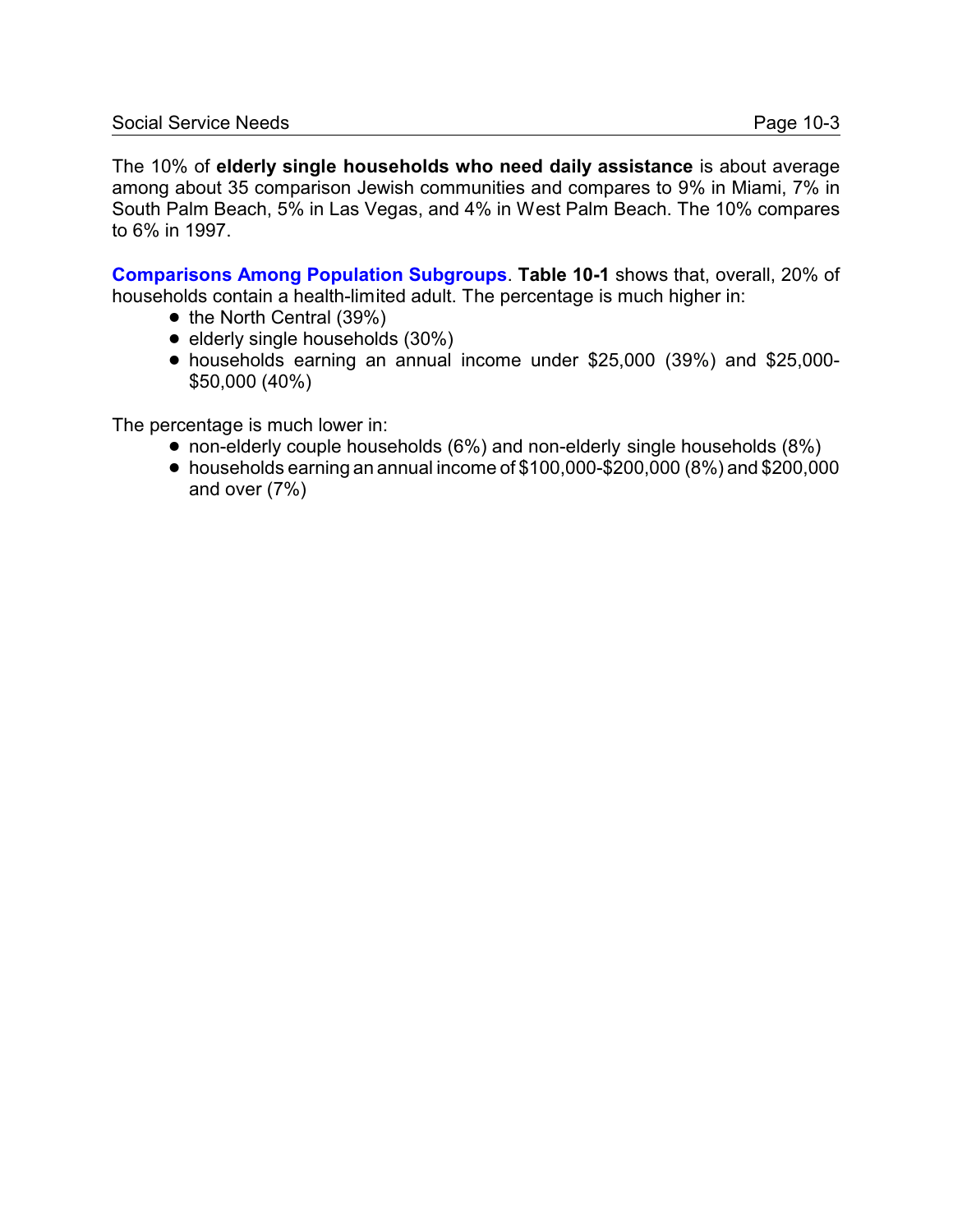| TABLE 10-1<br>HOUSEHOLDS IN WHICH AN ADULT IS HEALTH LIMITED |                                       |              |                                          |              |  |
|--------------------------------------------------------------|---------------------------------------|--------------|------------------------------------------|--------------|--|
|                                                              | <b>BASE: JEWISH HOUSEHOLDS</b>        |              |                                          |              |  |
|                                                              |                                       |              | <b>Health-Limited Adult in Household</b> |              |  |
|                                                              |                                       |              | <b>Assistance Needed</b>                 |              |  |
| Population Subgroup                                          | <b>No Assistance</b><br><b>Needed</b> | <b>Daily</b> | <b>Weekly</b>                            | <b>Total</b> |  |
| All                                                          | 11.4%                                 | 6.8          | 1.7                                      | 19.9%        |  |
|                                                              | <b>GEOGRAPHIC AREA</b>                |              |                                          |              |  |
| Northwest                                                    | 9.9%                                  | 1.8          | 0.9                                      | 12.6%        |  |
| North Central                                                | 23.9%                                 | 12.9         | 2.4                                      | 39.2%        |  |
| East                                                         | 10.6%                                 | 1.4          | 2.5                                      | 14.5%        |  |
| <b>West Central</b>                                          | 10.8%                                 | 10.9         | 0.7                                      | 22.4%        |  |
| Southeast                                                    | 3.5%                                  | 5.6          | 3.2                                      | 12.3%        |  |
| Southwest                                                    | 14.0%                                 | 5.5          | 1.6                                      | 21.1%        |  |
|                                                              | <b>HOUSEHOLD STRUCTURE</b>            |              |                                          |              |  |
| Household with Children                                      | 7.9%                                  | 3.4          | 0.2                                      | 11.5%        |  |
| Household with<br>Only Adult Children                        | 12.9%                                 | 4.8          | 2.7                                      | 20.4%        |  |
| Non-Elderly Couple                                           | 5.4%                                  | 0.1          | 0.1                                      | 5.6%         |  |
| Non-Elderly Single                                           | 5.0%                                  | 2.7          | 0.0                                      | 7.7%         |  |
| Elderly Couple                                               | 6.3%                                  | 10.8         | 4.8                                      | 21.9%        |  |
| <b>Elderly Single</b>                                        | 19.4%                                 | 10.0         | 0.7                                      | 30.1%        |  |
| <b>HOUSEHOLD INCOME</b>                                      |                                       |              |                                          |              |  |
| Under \$25,000                                               | 26.0%                                 | 8.3          | 4.7                                      | 39.0%        |  |
| \$25,000 - \$50,000                                          | 23.7%                                 | 13.1         | 3.0                                      | 39.8%        |  |
| \$50,000 - \$100,000                                         | 8.9%                                  | 4.9          | 1.3                                      | 15.1%        |  |
| \$100,000 - \$200,000                                        | 6.6%                                  | 1.2          | 0.5                                      | 8.3%         |  |
| \$200,000 and over                                           | 2.4%                                  | 4.1          | 0.0                                      | 6.5%         |  |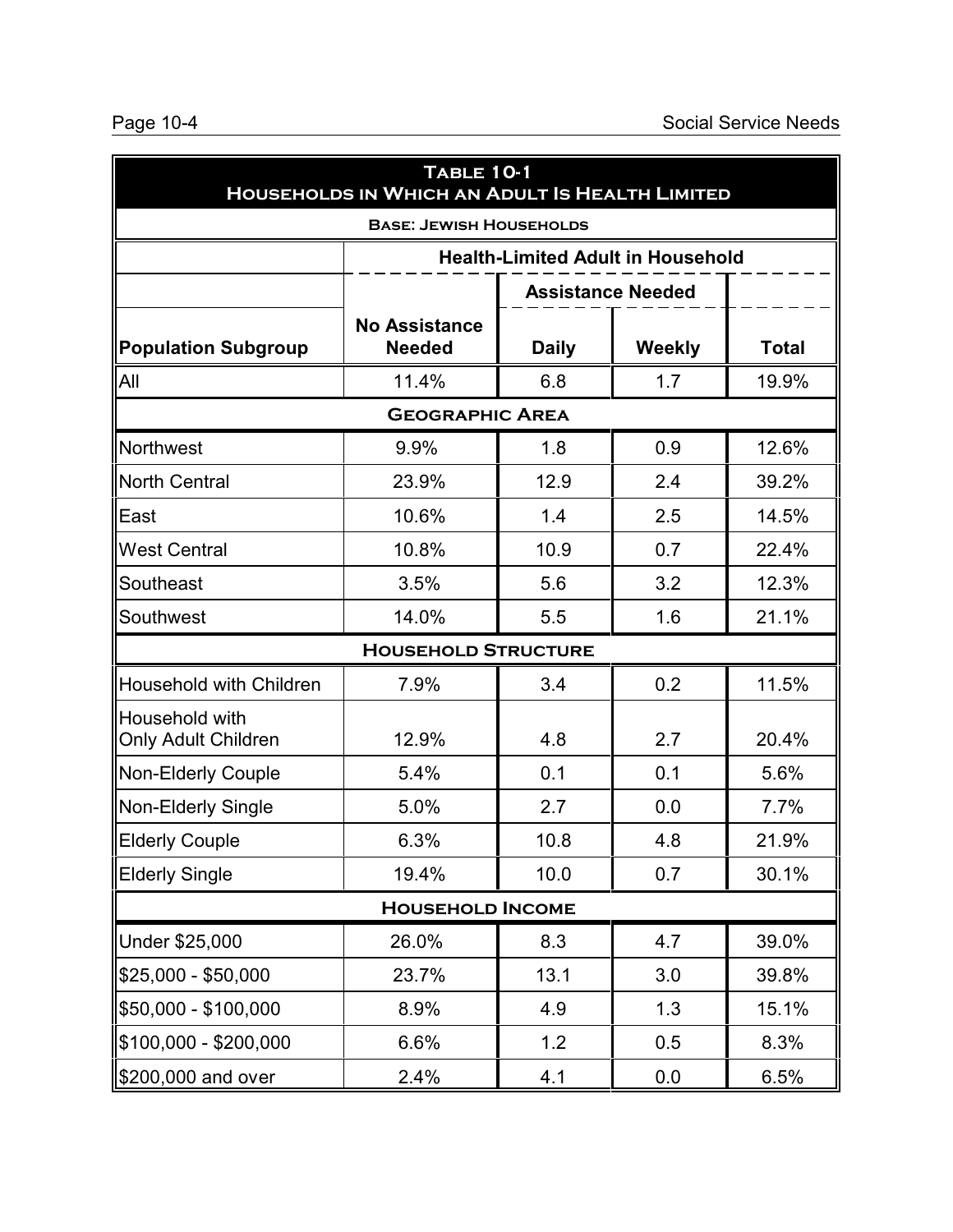| <b>TABLE 10-2</b><br>HOUSEHOLDS IN WHICH A MEMBER IS HEALTH LIMITED<br><b>COMMUNITY COMPARISONS</b> |                                |              |                                           |  |  |  |  |
|-----------------------------------------------------------------------------------------------------|--------------------------------|--------------|-------------------------------------------|--|--|--|--|
|                                                                                                     | <b>BASE: JEWISH HOUSEHOLDS</b> |              |                                           |  |  |  |  |
|                                                                                                     |                                |              | <b>Health-Limited Member in Household</b> |  |  |  |  |
| <b>Community</b>                                                                                    | Year                           | <b>Total</b> | <b>Daily Assistance</b><br><b>Needed</b>  |  |  |  |  |
| Martin-St. Lucie                                                                                    | 1999                           | 23%          | 6%                                        |  |  |  |  |
| <b>S Palm Beach</b>                                                                                 | 2005                           | 22%          | 7%                                        |  |  |  |  |
| St. Paul                                                                                            | 2004                           | 22%          | 7%                                        |  |  |  |  |
| <b>Middlesex</b>                                                                                    | 2008                           | 21%          | 7%                                        |  |  |  |  |
| <b>Broward</b>                                                                                      | 1997                           | 21%          | 7%                                        |  |  |  |  |
| <b>BROWARD</b>                                                                                      | 2016                           | 20%          | 7%                                        |  |  |  |  |
| <b>W Palm Beach</b>                                                                                 | 2005                           | 20%          | 7%                                        |  |  |  |  |
| Minneapolis                                                                                         | 2004                           | 19%          | 8%                                        |  |  |  |  |
| New Haven                                                                                           | 2010                           | 19%          | 7%                                        |  |  |  |  |
| Tucson                                                                                              | 2002                           | 19%          | 5%                                        |  |  |  |  |
| <b>Lehigh Valley</b>                                                                                | 2007                           | 18%          | 7%                                        |  |  |  |  |
| <b>Las Vegas</b>                                                                                    | 2005                           | 18%          | 5%                                        |  |  |  |  |
| St. Petersburg                                                                                      | 1994                           | 18%          | 4%                                        |  |  |  |  |
| Cincinnati                                                                                          | 2008                           | 18%          | <b>NA</b>                                 |  |  |  |  |
| York                                                                                                | 1999                           | 17%          | 9%                                        |  |  |  |  |
| Portland (ME)                                                                                       | 2007                           | 17%          | 6%                                        |  |  |  |  |
| <b>Atlantic County</b>                                                                              | 2004                           | 17%          | 6%                                        |  |  |  |  |
| San Antonio                                                                                         | 2007                           | 17%          | 5%                                        |  |  |  |  |
| Detroit                                                                                             | 2005                           | 17%          | 4%                                        |  |  |  |  |
| Rochester                                                                                           | 1999                           | 17%          | 4%                                        |  |  |  |  |
| Los Angeles                                                                                         | 1997                           | 16%          | 7%                                        |  |  |  |  |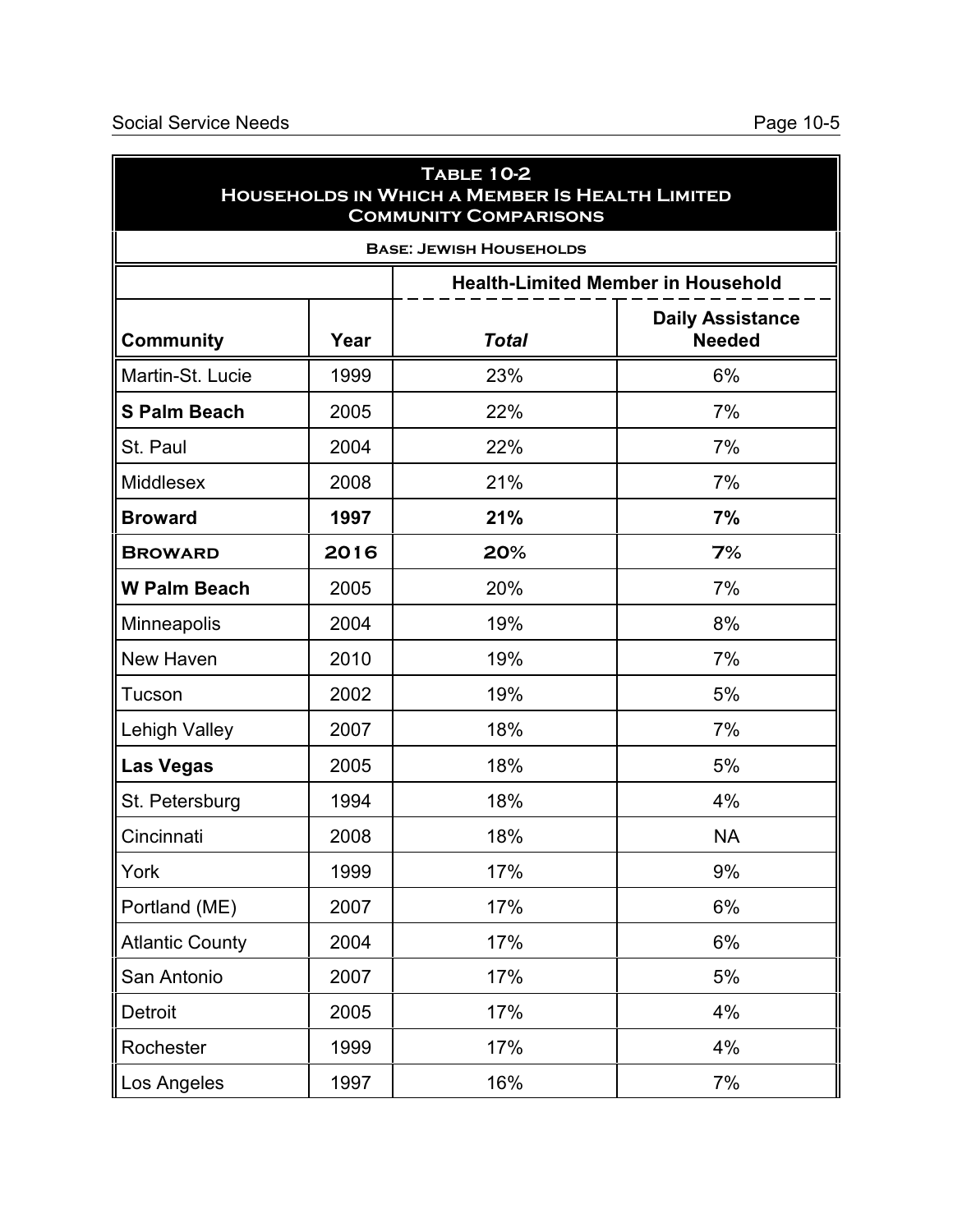|                             |      | <b>TABLE 10-2</b><br>HOUSEHOLDS IN WHICH A MEMBER IS HEALTH LIMITED<br><b>COMMUNITY COMPARISONS</b> |                                           |
|-----------------------------|------|-----------------------------------------------------------------------------------------------------|-------------------------------------------|
|                             |      | <b>BASE: JEWISH HOUSEHOLDS</b>                                                                      |                                           |
|                             |      |                                                                                                     | <b>Health-Limited Member in Household</b> |
| <b>Community</b>            | Year | <b>Total</b>                                                                                        | <b>Daily Assistance</b><br><b>Needed</b>  |
| Rhode Island                | 2002 | 16%                                                                                                 | 4%                                        |
| San Diego                   | 2003 | 16%                                                                                                 | <b>NA</b>                                 |
| Miami <sup>1</sup>          | 2014 | 15%                                                                                                 | 6%                                        |
| Sarasota                    | 2001 | 15%                                                                                                 | 5%                                        |
| Hartford                    | 2000 | 15%                                                                                                 | 5%                                        |
| Milwaukee                   | 1996 | 15%                                                                                                 | 5%                                        |
| Jacksonville                | 2002 | 14%                                                                                                 | 6%                                        |
| Bergen                      | 2001 | 14%                                                                                                 | 5%                                        |
| Harrisburg                  | 1994 | 14%                                                                                                 | 5%                                        |
| <b>Tidewater</b>            | 2001 | 14%                                                                                                 | 4%                                        |
| Monmouth                    | 1997 | 14%                                                                                                 | 4%                                        |
| Wilmington                  | 1995 | 12%                                                                                                 | 5%                                        |
| Richmond                    | 1994 | 11%                                                                                                 | 3%                                        |
| Orlando                     | 1993 | 10%                                                                                                 | 4%                                        |
| Seattle                     | 2000 | 8%                                                                                                  | 3%                                        |
| Westport                    | 2000 | 8%                                                                                                  | 3%                                        |
| Charlotte                   | 1997 | 8%                                                                                                  | 3%                                        |
| Washington                  | 2003 | 8%                                                                                                  | 2%                                        |
| NJPS <sup>2</sup>           | 2000 | 13%                                                                                                 | 4%                                        |
| Health-Limited adults only. |      |                                                                                                     |                                           |

2 NJPS 2000 data are for the *more Jewishly-connected sample*.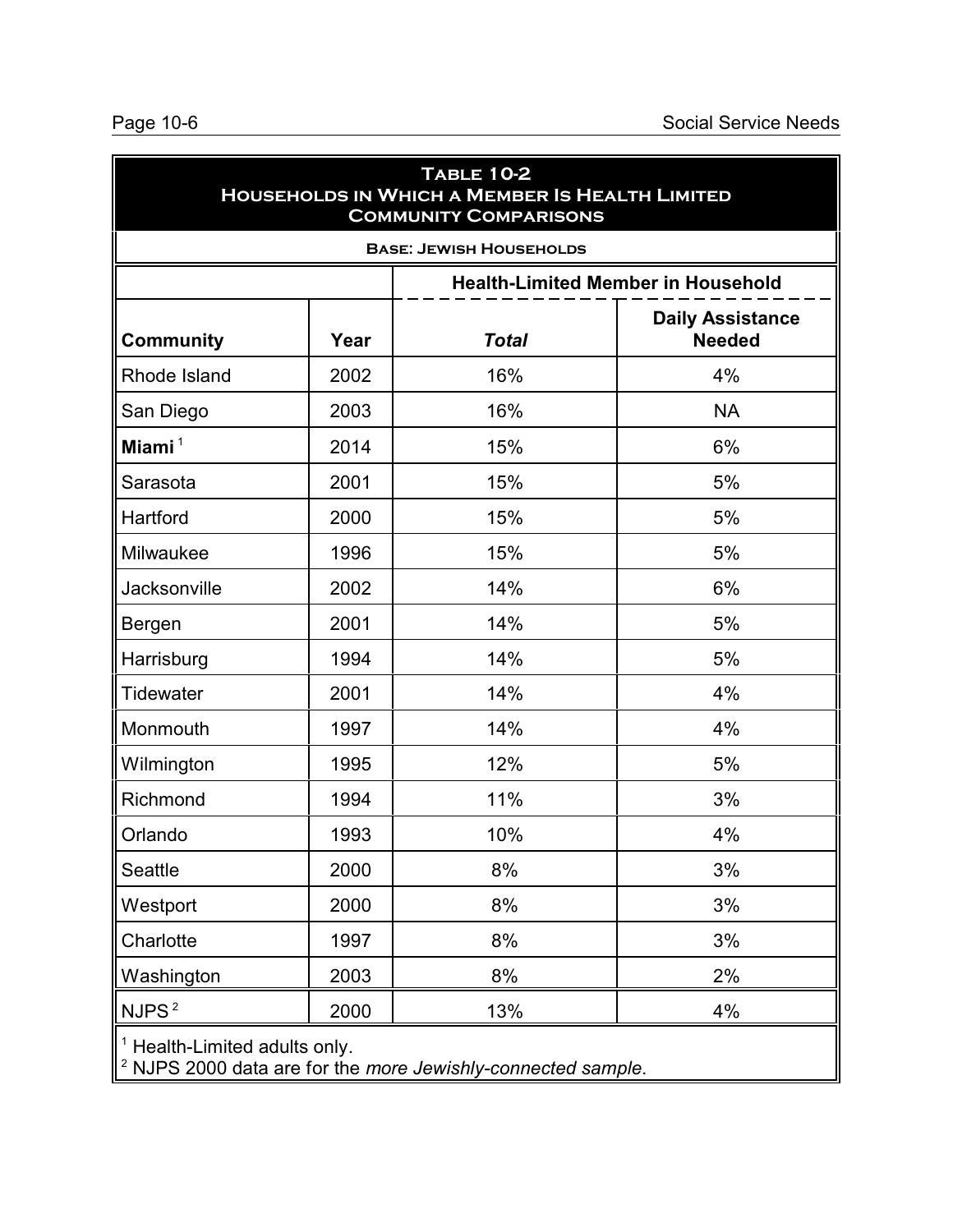| <b>TABLE 10-3</b><br>ELDERLY COUPLE HOUSEHOLDS IN WHICH A MEMBER IS HEALTH LIMITED<br><b>COMMUNITY COMPARISONS</b> |                                               |              |                                           |  |  |  |  |
|--------------------------------------------------------------------------------------------------------------------|-----------------------------------------------|--------------|-------------------------------------------|--|--|--|--|
|                                                                                                                    | <b>BASE: ELDERLY COUPLE JEWISH HOUSEHOLDS</b> |              |                                           |  |  |  |  |
|                                                                                                                    |                                               |              | <b>Health-Limited Member in Household</b> |  |  |  |  |
| <b>Community</b>                                                                                                   | Year                                          | <b>Total</b> | <b>Daily Assistance</b><br><b>Needed</b>  |  |  |  |  |
| St. Paul                                                                                                           | 2004                                          | 43%          | 24%                                       |  |  |  |  |
| York                                                                                                               | 1999                                          | 40%          | 18%                                       |  |  |  |  |
| Minneapolis                                                                                                        | 2004                                          | 33%          | 15%                                       |  |  |  |  |
| San Diego                                                                                                          | 2003                                          | 31%          | <b>NA</b>                                 |  |  |  |  |
| Harrisburg                                                                                                         | 1994                                          | 30%          | 8%                                        |  |  |  |  |
| St. Petersburg                                                                                                     | 1994                                          | 28%          | 8%                                        |  |  |  |  |
| Richmond                                                                                                           | 1994                                          | 28%          | 5%                                        |  |  |  |  |
| Cincinnati                                                                                                         | 2008                                          | 28%          | <b>NA</b>                                 |  |  |  |  |
| <b>Middlesex</b>                                                                                                   | 2008                                          | 27%          | 12%                                       |  |  |  |  |
| Tucson                                                                                                             | 2002                                          | 27%          | 5%                                        |  |  |  |  |
| <b>Jacksonville</b>                                                                                                | 2002                                          | 26%          | 12%                                       |  |  |  |  |
| <b>Broward</b>                                                                                                     | 1997                                          | 26%          | 11%                                       |  |  |  |  |
| Charlotte                                                                                                          | 1997                                          | 25%          | 11%                                       |  |  |  |  |
| Rhode Island                                                                                                       | 2002                                          | 25%          | 8%                                        |  |  |  |  |
| Tidewater                                                                                                          | 2001                                          | 25%          | 8%                                        |  |  |  |  |
| Wilmington                                                                                                         | 1995                                          | 24%          | 18%                                       |  |  |  |  |
| Rochester                                                                                                          | 1999                                          | 24%          | 6%                                        |  |  |  |  |
| <b>Miami</b>                                                                                                       | 2014                                          | 23%          | 11%                                       |  |  |  |  |
| San Antonio                                                                                                        | 2007                                          | 23%          | 10%                                       |  |  |  |  |
| Hartford                                                                                                           | 2000                                          | 23%          | 8%                                        |  |  |  |  |
| <b>BROWARD</b>                                                                                                     | 2016                                          | 22%          | 11%                                       |  |  |  |  |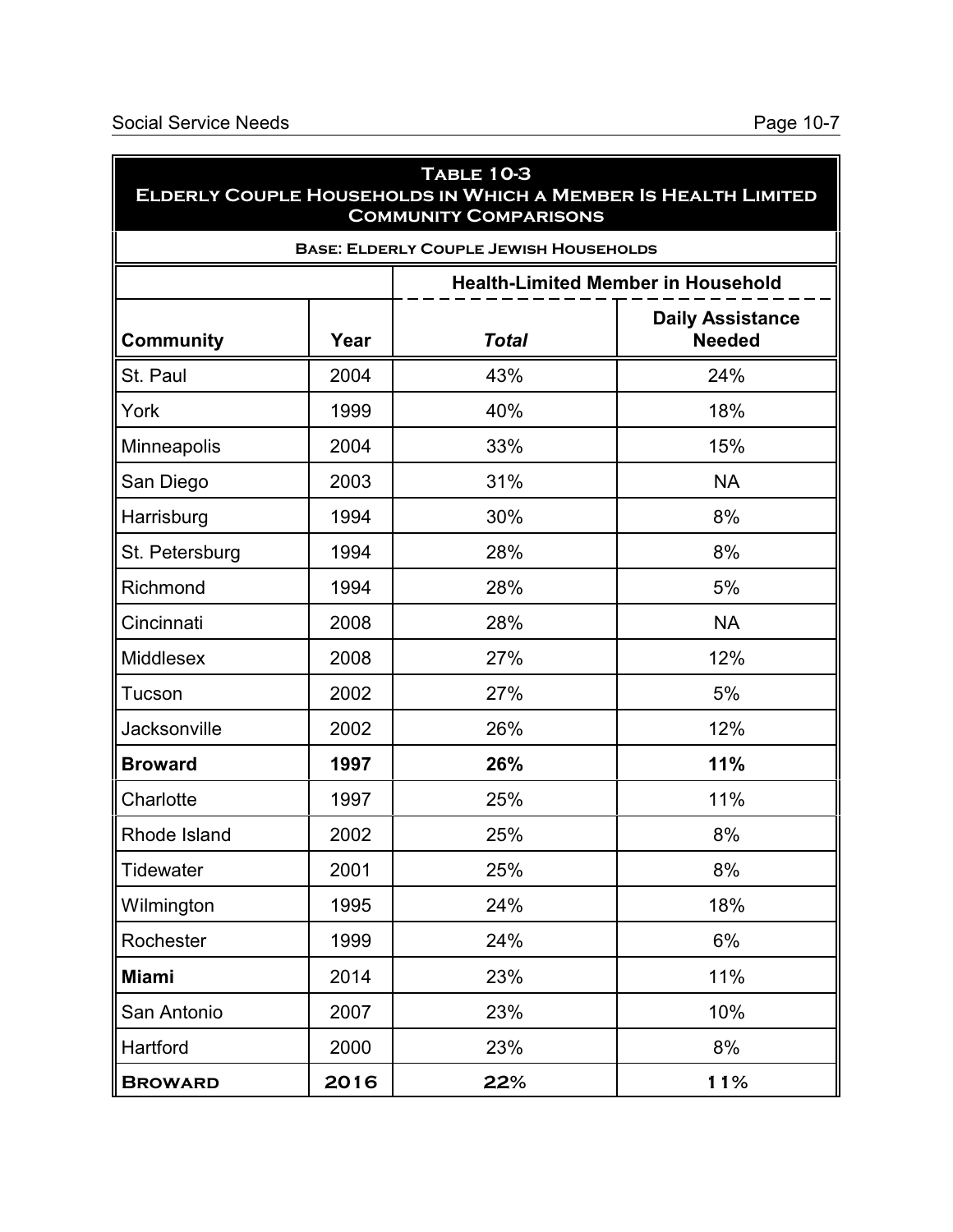| <b>TABLE 10-3</b><br>ELDERLY COUPLE HOUSEHOLDS IN WHICH A MEMBER IS HEALTH LIMITED<br><b>COMMUNITY COMPARISONS</b> |                                               |                                                                         |                                           |  |  |  |
|--------------------------------------------------------------------------------------------------------------------|-----------------------------------------------|-------------------------------------------------------------------------|-------------------------------------------|--|--|--|
|                                                                                                                    | <b>BASE: ELDERLY COUPLE JEWISH HOUSEHOLDS</b> |                                                                         |                                           |  |  |  |
|                                                                                                                    |                                               |                                                                         | <b>Health-Limited Member in Household</b> |  |  |  |
| <b>Community</b>                                                                                                   | Year                                          | <b>Total</b>                                                            | <b>Daily Assistance</b><br><b>Needed</b>  |  |  |  |
| <b>Lehigh Valley</b>                                                                                               | 2007                                          | 22%                                                                     | 10%                                       |  |  |  |
| <b>S Palm Beach</b>                                                                                                | 2005                                          | 22%                                                                     | 9%                                        |  |  |  |
| <b>W Palm Beach</b>                                                                                                | 2005                                          | 22%                                                                     | 9%                                        |  |  |  |
| Washington                                                                                                         | 2003                                          | 21%                                                                     | 12%                                       |  |  |  |
| New Haven                                                                                                          | 2010                                          | 21%                                                                     | 11%                                       |  |  |  |
| Portland (ME)                                                                                                      | 2007                                          | 21%                                                                     | 11%                                       |  |  |  |
| Orlando                                                                                                            | 1993                                          | 21%                                                                     | 10%                                       |  |  |  |
| <b>Atlantic County</b>                                                                                             | 2004                                          | 20%                                                                     | 9%                                        |  |  |  |
| Monmouth                                                                                                           | 1997                                          | 20%                                                                     | 6%                                        |  |  |  |
| Milwaukee                                                                                                          | 1996                                          | 20%                                                                     | 6%                                        |  |  |  |
| <b>Las Vegas</b>                                                                                                   | 2005                                          | 19%                                                                     | 7%                                        |  |  |  |
| Bergen                                                                                                             | 2001                                          | 18%                                                                     | 8%                                        |  |  |  |
| Martin-St. Lucie                                                                                                   | 1999                                          | 18%                                                                     | 7%                                        |  |  |  |
| Detroit                                                                                                            | 2005                                          | 16%                                                                     | 3%                                        |  |  |  |
| Sarasota                                                                                                           | 2001                                          | 14%                                                                     | 6%                                        |  |  |  |
| Westport                                                                                                           | 2000                                          | 14%                                                                     | $0\%$                                     |  |  |  |
| NJPS <sup>1</sup>                                                                                                  | 2000                                          | 22%                                                                     | 12%                                       |  |  |  |
|                                                                                                                    |                                               | <sup>1</sup> NJPS 2000 data are for the more Jewishly-connected sample. |                                           |  |  |  |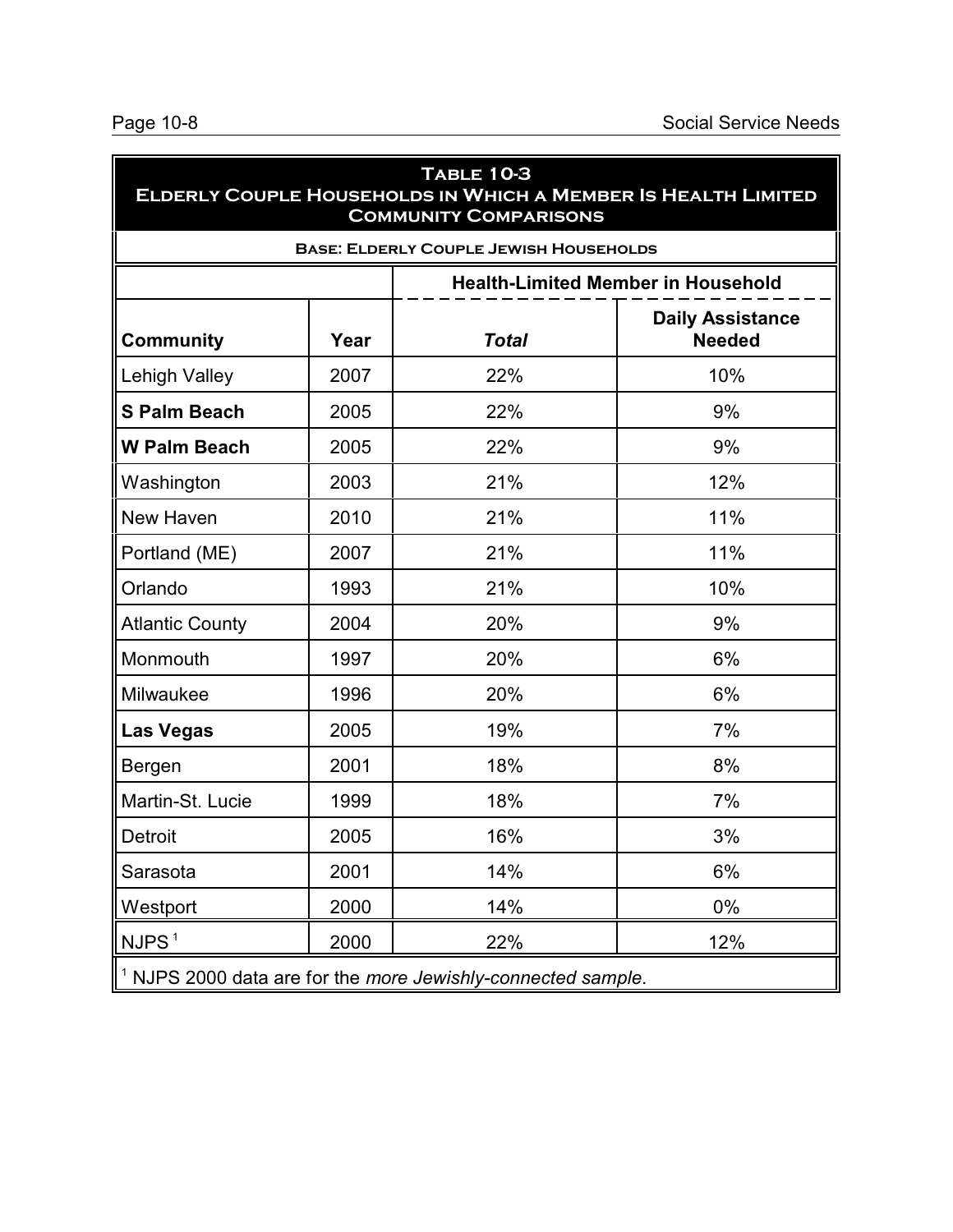| <b>TABLE 10-4</b><br><b>ELDERLY SINGLE HOUSEHOLDS WHO ARE HEALTH LIMITED</b><br><b>COMMUNITY COMPARISONS</b> |      |              |                                          |  |  |  |
|--------------------------------------------------------------------------------------------------------------|------|--------------|------------------------------------------|--|--|--|
| <b>BASE: ELDERLY SINGLE JEWISH HOUSEHOLDS</b>                                                                |      |              |                                          |  |  |  |
|                                                                                                              |      |              | <b>Health-Limited Household</b>          |  |  |  |
| <b>Community</b>                                                                                             | Year | <b>Total</b> | <b>Daily Assistance</b><br><b>Needed</b> |  |  |  |
| <b>Lehigh Valley</b>                                                                                         | 2007 | 39%          | 11%                                      |  |  |  |
| New Haven                                                                                                    | 2010 | 38%          | 12%                                      |  |  |  |
| St. Paul                                                                                                     | 2004 | 37%          | 14%                                      |  |  |  |
| Martin-St. Lucie                                                                                             | 1999 | 37%          | 11%                                      |  |  |  |
| Minneapolis                                                                                                  | 2004 | 36%          | 12%                                      |  |  |  |
| Cincinnati                                                                                                   | 2008 | 36%          | <b>NA</b>                                |  |  |  |
| Tucson                                                                                                       | 2002 | 34%          | 11%                                      |  |  |  |
| Rochester                                                                                                    | 1999 | 33%          | 11%                                      |  |  |  |
| Detroit                                                                                                      | 2005 | 33%          | 5%                                       |  |  |  |
| Portland (ME)                                                                                                | 2007 | 32%          | 9%                                       |  |  |  |
| Rhode Island                                                                                                 | 2002 | 32%          | 9%                                       |  |  |  |
| Harrisburg                                                                                                   | 1994 | 31%          | 14%                                      |  |  |  |
| <b>Las Vegas</b>                                                                                             | 2005 | 31%          | 5%                                       |  |  |  |
| <b>BROWARD</b>                                                                                               | 2016 | 30%          | 10%                                      |  |  |  |
| Wilmington                                                                                                   | 1995 | 30%          | 12%                                      |  |  |  |
| <b>Miami</b>                                                                                                 | 2014 | 29%          | 9%                                       |  |  |  |
| San Antonio                                                                                                  | 2007 | 29%          | 4%                                       |  |  |  |
| San Diego                                                                                                    | 2003 | 29%          | <b>NA</b>                                |  |  |  |
| Monmouth                                                                                                     | 1997 | 28%          | 8%                                       |  |  |  |
| <b>Middlesex</b>                                                                                             | 2008 | 28%          | 7%                                       |  |  |  |
| <b>S Palm Beach</b>                                                                                          | 2005 | 27%          | 7%                                       |  |  |  |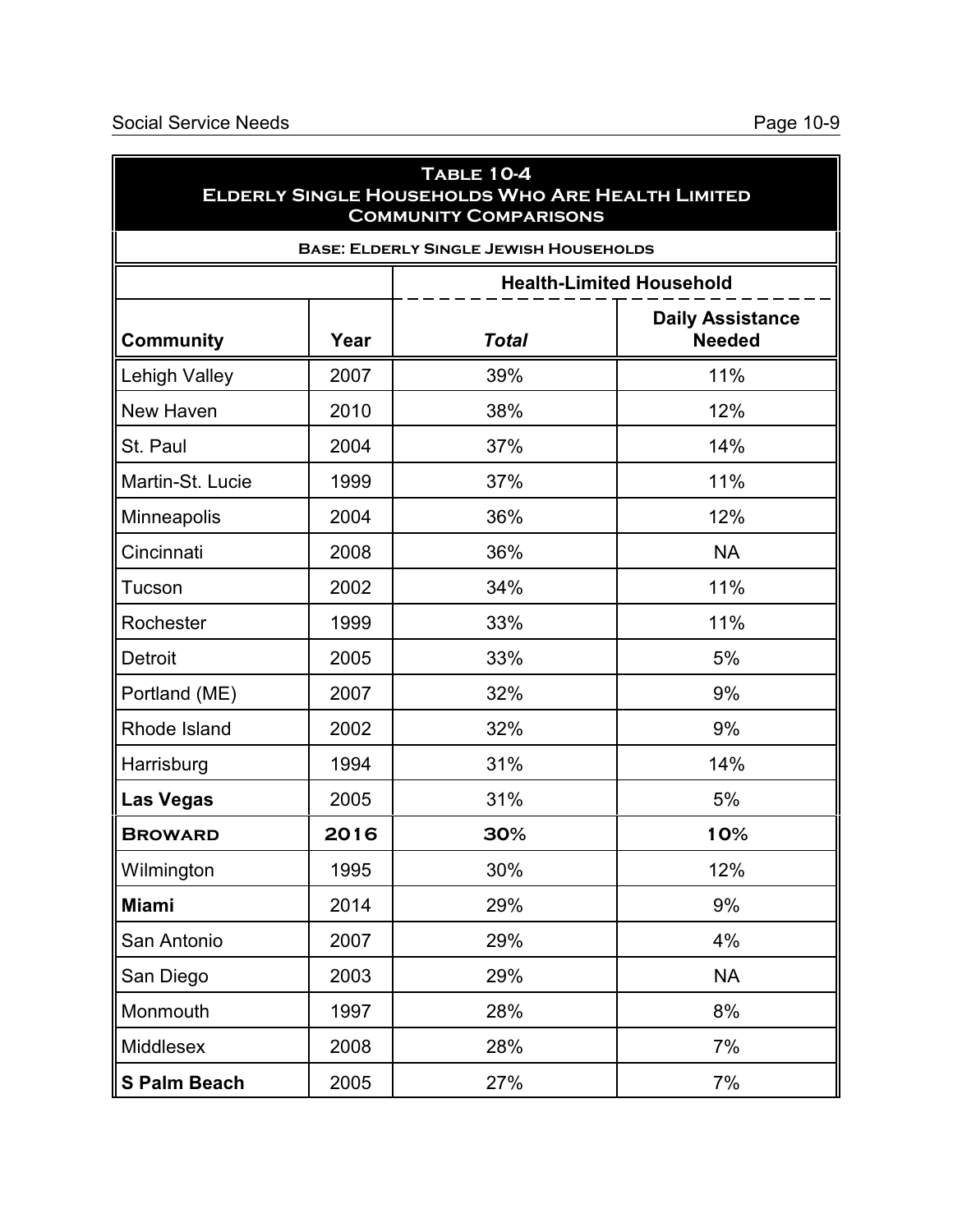| TABLE 10-4<br><b>ELDERLY SINGLE HOUSEHOLDS WHO ARE HEALTH LIMITED</b><br><b>COMMUNITY COMPARISONS</b> |                                               |              |                                          |  |  |  |
|-------------------------------------------------------------------------------------------------------|-----------------------------------------------|--------------|------------------------------------------|--|--|--|
|                                                                                                       | <b>BASE: ELDERLY SINGLE JEWISH HOUSEHOLDS</b> |              |                                          |  |  |  |
| <b>Health-Limited Household</b>                                                                       |                                               |              |                                          |  |  |  |
| <b>Community</b>                                                                                      | Year                                          | <b>Total</b> | <b>Daily Assistance</b><br><b>Needed</b> |  |  |  |
| Bergen                                                                                                | 2001                                          | 27%          | 4%                                       |  |  |  |
| <b>Atlantic County</b>                                                                                | 2004                                          | 26%          | 6%                                       |  |  |  |
| <b>Broward</b>                                                                                        | 1997                                          | 26%          | 6%                                       |  |  |  |
| Milwaukee                                                                                             | 1996                                          | 24%          | 6%                                       |  |  |  |
| <b>Tidewater</b>                                                                                      | 2001                                          | 24%          | 5%                                       |  |  |  |
| Richmond                                                                                              | 1994                                          | 23%          | 6%                                       |  |  |  |
| Jacksonville                                                                                          | 2002                                          | 22%          | 12%                                      |  |  |  |
| Sarasota                                                                                              | 2001                                          | 22%          | 7%                                       |  |  |  |
| <b>W Palm Beach</b>                                                                                   | 2005                                          | 21%          | 4%                                       |  |  |  |
| Hartford                                                                                              | 2000                                          | 20%          | 7%                                       |  |  |  |
| Washington                                                                                            | 2003                                          | 20%          | 4%                                       |  |  |  |
| St. Petersburg                                                                                        | 1994                                          | 19%          | 1%                                       |  |  |  |
| York                                                                                                  | 1999                                          | 16%          | 7%                                       |  |  |  |
| Charlotte                                                                                             | 1997                                          | 13%          | 4%                                       |  |  |  |
| Orlando                                                                                               | 1993                                          | 9%           | 5%                                       |  |  |  |
| Westport                                                                                              | 2000                                          | 9%           | 0%                                       |  |  |  |
| NJPS <sup>1</sup>                                                                                     | 2000                                          | 28%          | 5%                                       |  |  |  |
| $1$ NJPS 2000 data are for the more Jewishly-connected sample.                                        |                                               |              |                                          |  |  |  |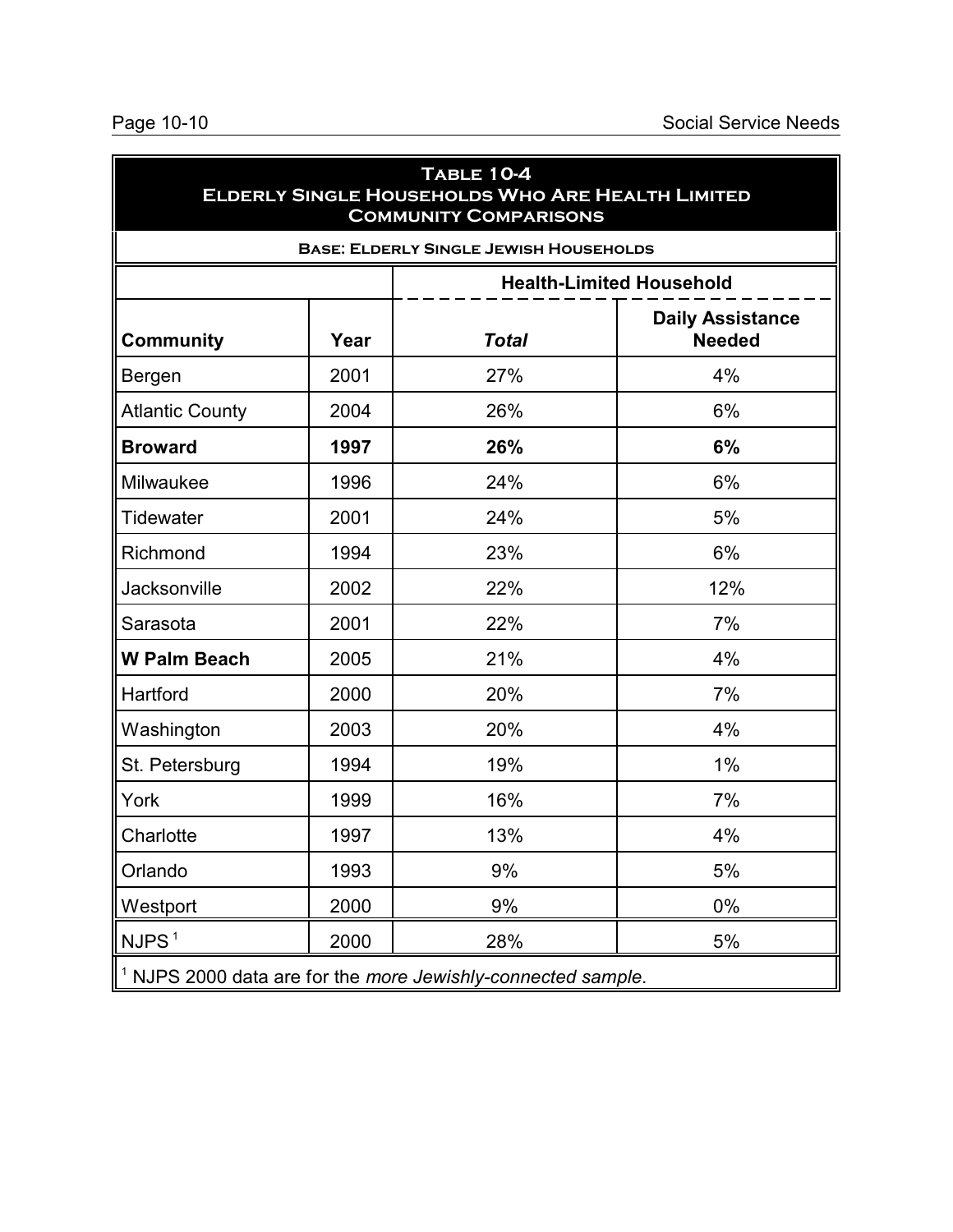## **Disabled Adults**

**C** hapter 5 shows that 3.4% (5,000 adults) of adults in Jewish households in Broward are disabled and consequently unable to work. The nature of the disability was not queried.

# **Households with Disabled Adult Children at Home**

0.5% (360 households) of Jewish households in Broward contain a disabled adult<br>child (age 18 and over) who is unable to work and lives at home with his/her parents  $\overline{\phantom{\mathsf{I}}}$ child (age 18 and over) who is unable to work and lives at home with his/her parents or other adults. The nature of the disability was not queried. The 0.4% does not include households in which the disabled adult children are living in group homes, either in Broward or elsewhere.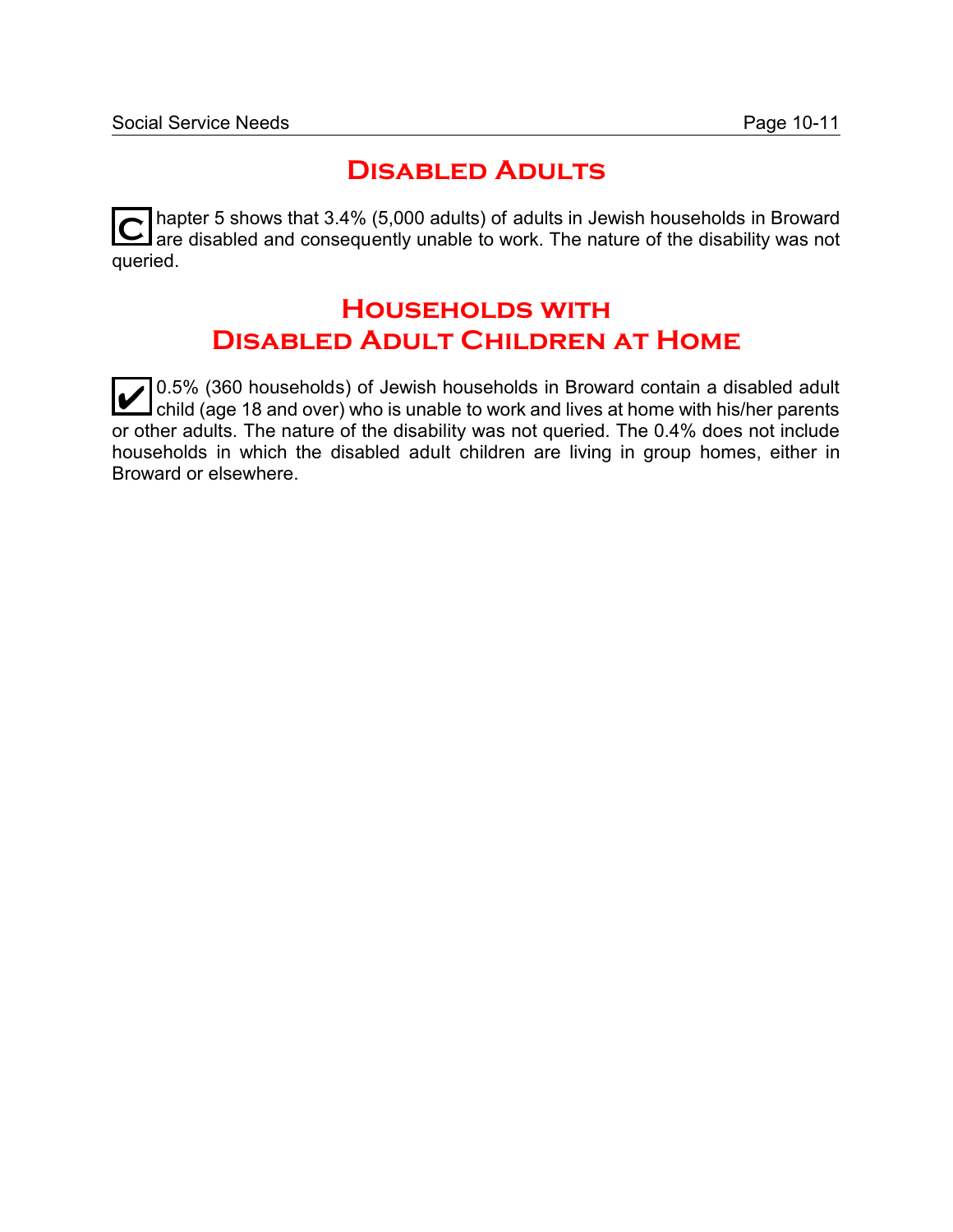# **Need for Selected Social Services in the Past Year**

Thile the best indicators of social service needs include such factors as age, household structure, and household income, respondents in Jewish households in Broward were asked directly about their need for a variety of social services in the past year. When respondents reported that their households needed a service, they were asked whether the service had been received. If the households received the service, the respondents were asked whether the service had been received from a Jewish source (*Jewish help*) or a non-Jewish source (*other help*). In examining these results, it should be noted that some respondents may feel uneasy about admitting the need for some of these services. Thus, it is likely that this study underestimates the actual need for social services in the past year.

### **Help in Coordinating Services for an Elderly Person**

**Table 10-5** shows that 13.1% (9,400 households) of households needed **help in coordinating services for an elderly person** (*coordinating services*) in the past year. Included in the 13.1% are 1.4% (1,000 households) of households who did not receive help in coordinating services, 1.9% (1,400 households) who received help from Jewish sources, and 9.8% (7,000 households) who received help from non-Jewish sources. Thus, most households who needed help in coordinating services received it, and most households received the help from non-Jewish sources.

**Community Comparisons. Table 10-6** shows that the 13.1% who needed **help in coordinating services** in the past year is about average among about 20 comparison Jewish communities and compares to 15.3% in Miami, 11.2% in South Palm Beach, and 10.3% in West Palm Beach. The general pattern among the comparison Jewish communities is that most households who needed help in coordinating services received it, and most households received the help from non-Jewish sources.

#### **Help in Coordinating Services for a Non-Elderly Disabled Person**

**Table 10-5** shows that 4.9% (3,500 households) of households needed **help in coordinating services for a non-elderly disabled person** in the past year. Included in the 4.9% are 1.4% (1,000 households) of households who did not receive help in coordinating services, 0.8% (600 households) who received help from Jewish sources, and 2.7% (1,900 households) who received help from non-Jewish sources. The 4.9% in Broward compares to 4.3% in Miami.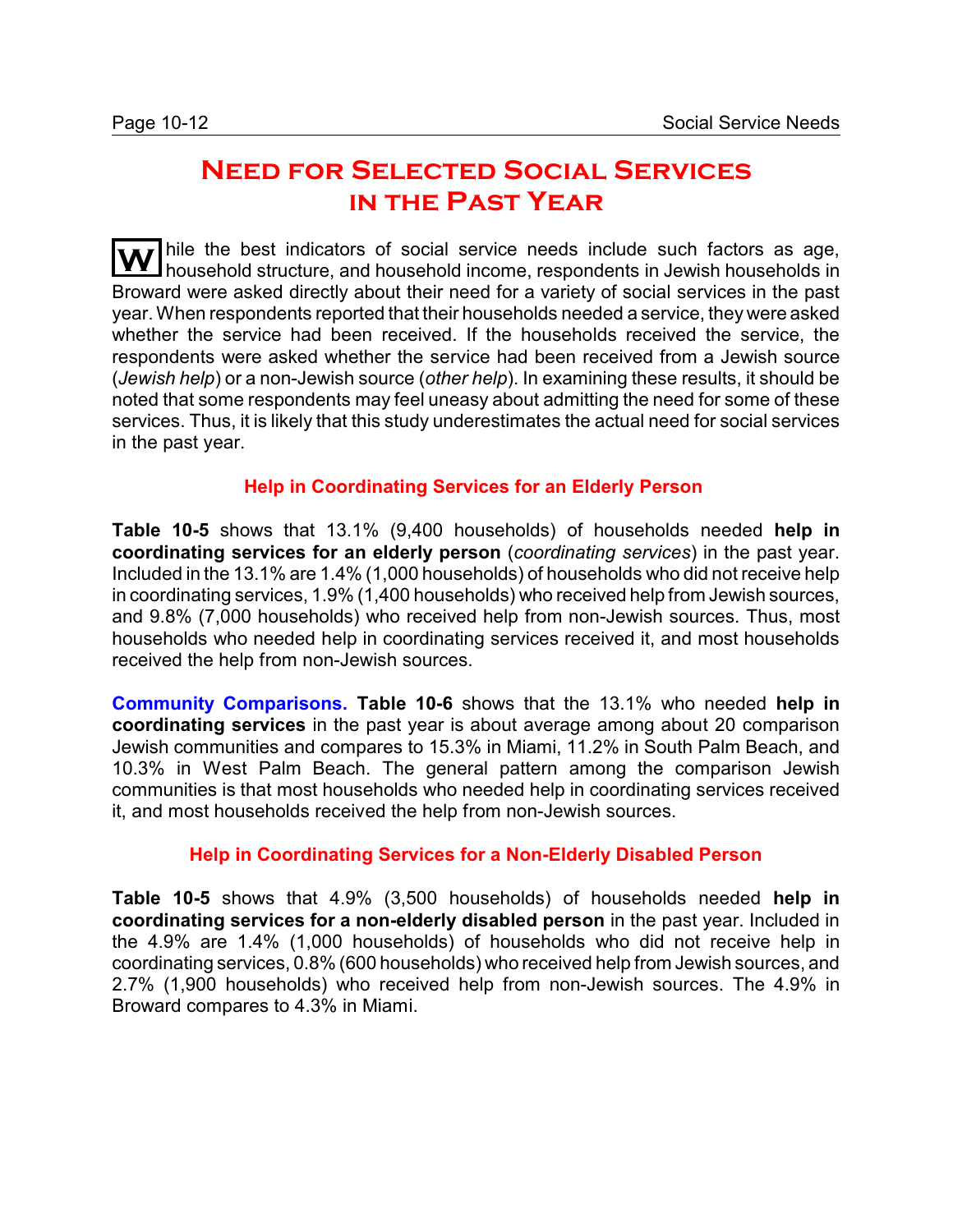### **Marital, Family, or Personal Counseling**

**Table 10-5** shows that 13.8% (9,900 households) of households needed **marital, family, or personal counseling** (*counseling*) in the past year. Included in the 13.8% are 1.9% (1,300 households) of households who did not receive counseling, 1.5% (1,100 households) who received counseling from Jewish sources, and 10.4% (7,500 households) who received counseling from non-Jewish sources. Thus, most households who needed counseling received it, and most households received counseling from non-Jewish sources.

**Community Comparisons. Table 10-7** shows that the 13.8% who needed **counseling** in the past year is about average among about 40 comparison Jewish communities and compares to 8.6% in Miami, 7.8% in Las Vegas, 6.2% in South Palm Beach, and 5.2% in West Palm Beach. The 13.8% compares to 8.2% in 1997. The general pattern among the comparison Jewish communities is that most households who needed counseling received it, and most households received counseling from non-Jewish sources.

### **Help with Mental Health Issues**

**Table 10-5** shows that 9.6% (6,900 households) of households needed **help with mental health issues** in the past year. Included in the 9.6% are 1.5% (1,100 households) of households who did not receive help in coordinating services, 1.1% (800 households) who received help from Jewish sources, and 7.0% (5,000 households) who received help from non-Jewish sources.

#### **Help in Finding a Job or Choosing an Occupation**

**Table 10-5** shows that 15.5% (7,300 households) of households with adults age 18-64 needed **help in finding a job or choosing an occupation** (*job counseling*) in the past year. Included in the 15.5% are 8.7% (4,100 households) of households who did not receive job counseling and 6.8% (3,200 households) who received counseling from non-Jewish sources. No households received job counseling from Jewish sources, Thus, most households who needed job counseling did not receive it, and all households who received job counseling received it from non-Jewish sources.

**Community Comparisons. Table 10-8** shows that the 15.5% who needed **job counseling** in the past year is the third highest of about 30 comparison Jewish communities and compares to 12.2% in Miami, 11.4% in Las Vegas, 9.1% in South Palm Beach, and 7.9% in West Palm Beach. The 15.5% compares to 7.9% in 1997. The general pattern among the comparison Jewish communities is that about half of households who needed job counseling received it, and most households received job counseling from non-Jewish sources.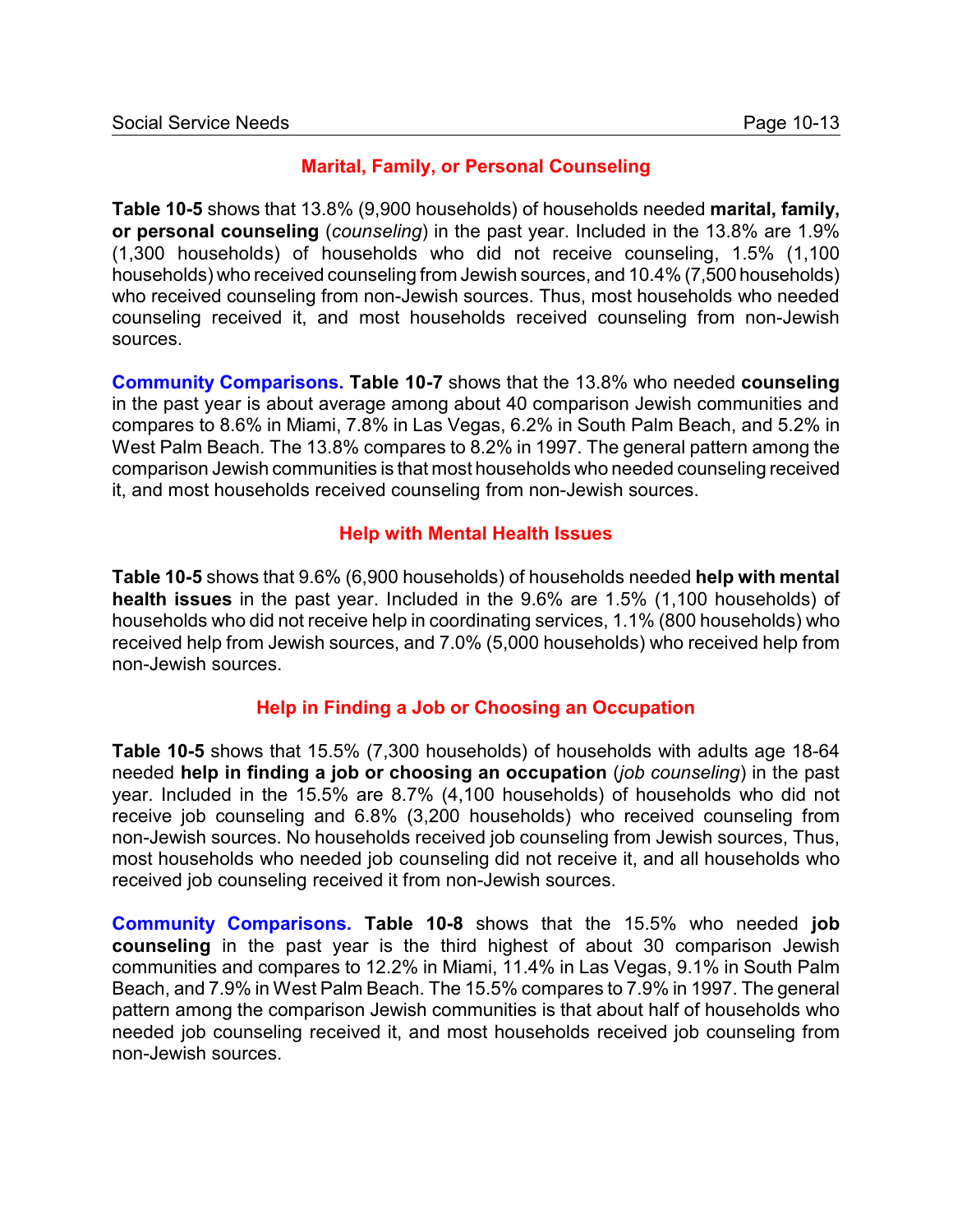### **Programs for Jewish Children with Special Needs**

**Table 10-5** shows that 12.0% (1,400 households) of households with Jewish children age 0-17 needed **programs for children with learning disabilities or other special needs, such as developmental disabilities** (*learning disabled programs*) in the past year. The nature or degree of the learning disability or other special need was not queried. Included in the 12.0% are 2.4% (300 households) of households who did not enroll the children in learning disabled or special needs programs, 1.3% (150 households) who enrolled the children in learning disabled or special needs programs provided by Jewish sources, and 8.3% (950 households) who enrolled the children in programs provided by non-Jewish sources. Thus, most households who needed learning disabled or special needs programs enrolled the children in such programs, and most households enrolled the children in programs provided by non-Jewish sources.

**Community Comparisons. Table 10-9** shows that the 12.0% who needed **learning disabled programs** in the past year is about average among about 30 comparison Jewish communities and compares to 13.2% in Las Vegas, 12.9% in West Palm Beach, 11.2% in Miami, and 9.7% in South Palm Beach. The 12.0% compares to 10.2% in 1997. The general pattern among the comparison Jewish communities is that most households who needed learning disabled programs enrolled the children in such programs, and most households enrolled the children in learning disabled programs provided by non-Jewish sources.

# **Need for Selected Social Services for Households with Persons Age 75 and over in the Past Year**

T he need for four social services in the past year was examined for Jewish households<br>In with persons 200.75 and over in Broward with persons age 75 and over in Broward.

### **In-Home Health Care**

**Table 10-5** shows that 31.7% (5,600 households) of households with persons age 75 and over needed **in-home health care** in the past year. Included in the 31.7% are 0.7% (100 households) of households who did not receive in-home health care, 5.2% (900 households) who received in-home health care from Jewish sources; and 25.8% (4,600 households) who received in-home health care from non-Jewish sources. Thus, most households who needed in-home health care received it, and all households who received in-home health care received it from non-Jewish sources.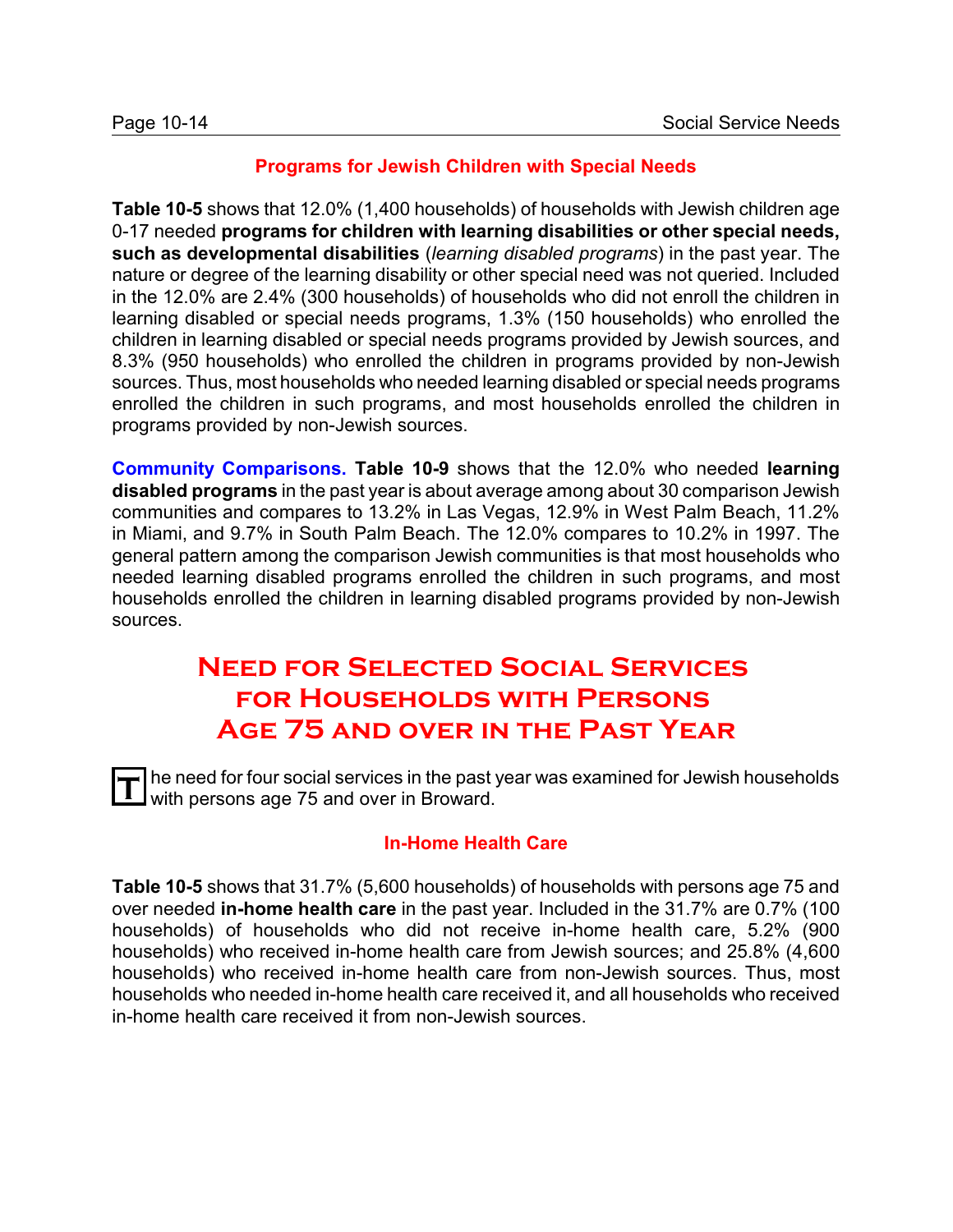**CommunityComparisons. Table 10-10** shows that the 32% who needed **in-home health care** in the past year is the highest of about 35 comparison Jewish communities and compares to 28.3% in Miami, 18.3% in South Palm Beach, 17.2% in West Palm Beach, and 10.7 in Las Vegas. The 31.7% compares to 15.7% in 1997. The general pattern among the comparison Jewish communities is that most households who needed in-home health care received it.

### **Senior Transportation**

**Table 10-5** shows that 18.3% (3,200 households) of households with persons age 75 and over needed **senior transportation** in the past year. Included in the 18.3% are 4.7% (800 households) of households who did not receive senior transportation, 3.8% (700 households) who received senior transportation from Jewish sources, and 9.8% (1,700 households) who received senior transportation from non-Jewish sources. Thus, most households who needed senior transportation received it, and most households received senior transportation from non-Jewish sources.

**Community Comparisons. Table 10-11** shows that the 18.3% who needed **senior transportation** in the past year is the sixth highest of about 35 comparison Jewish communities and compares to 14.5% in Miami, 14.3% in Las Vegas, 8.1% in South Palm Beach, and 6.8% in West Palm Beach. The 18.3% compares to 11.5% in 1997. The general pattern among the comparison Jewish communities is that most households who needed senior transportation received it.

#### **Home-Delivered Meals**

**Table 10-5** shows that 6.6% (1,150 households) of households with persons age 75 and over needed **home-delivered meals** in the past year. Included in the 6.6% are 1.9% (300 households) of households who did not receive home-delivered meals, 0.5% (100 households) who received home-delivered meals from Jewish sources, and 4.2% (750 households) who received home delivered meals from non-Jewish sources. Thus, most households who needed home-delivered meals received them, and most households received home-delivered meals from non-Jewish sources.

**Community Comparisons. Table 10-12** shows that the 6.6% who needed **homedelivered meals** in the past year is above average among about 25 comparison Jewish communities and compares to 5.3% in Miami, 1.9% in West Palm Beach, and 1.7% in South Palm Beach. The 6.6% compares to 3.4% in 1997. The general pattern among the comparison Jewish communities is that most households who needed home-delivered meals received them.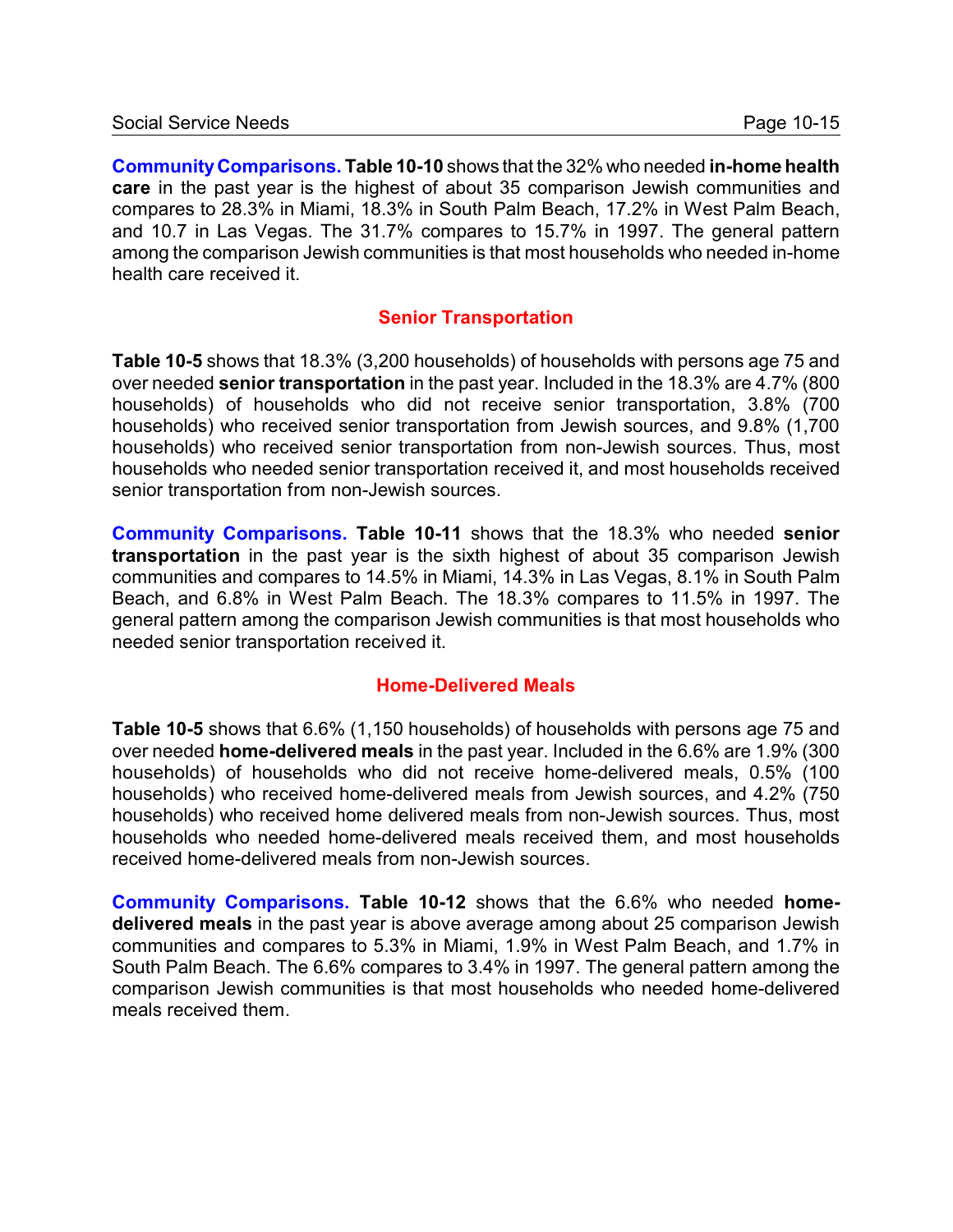| <b>TABLE 10-5</b><br><b>NEED FOR SELECTED SOCIAL SERVICES IN THE PAST YEAR</b>                                    |                                                      |                                       |      |     |      |  |  |
|-------------------------------------------------------------------------------------------------------------------|------------------------------------------------------|---------------------------------------|------|-----|------|--|--|
|                                                                                                                   |                                                      | <b>Needed Help</b>                    |      |     |      |  |  |
| <b>Social Service</b>                                                                                             | No<br>Help<br><b>Received</b>                        | <b>Did Not</b><br><b>Need</b><br>Help |      |     |      |  |  |
| <b>BASE: JEWISH HOUSEHOLDS</b>                                                                                    |                                                      |                                       |      |     |      |  |  |
| <b>Help in Coordinating Services</b><br>for an Elderly Person                                                     | 13.1%                                                | 1.9%                                  | 9.8  | 1.4 | 86.9 |  |  |
| <b>Help in Coordinating Services</b><br>for a Non-Elderly Disabled Person                                         | 4.9%                                                 | 0.8%                                  | 2.7  | 1.4 | 95.1 |  |  |
| Marital, Family, or Personal<br>Counseling                                                                        | 13.8%                                                | 1.5%                                  | 10.4 | 1.9 | 86.2 |  |  |
| Help with Mental Health Issues                                                                                    | 9.6%                                                 | 1.1%                                  | 7.0  | 1.5 | 90.4 |  |  |
| BASE: JEWISH HOUSEHOLDS WITH ADULTS AGE 18-64                                                                     |                                                      |                                       |      |     |      |  |  |
| Help in Finding a Job<br>or Choosing an Occupation                                                                | 15.5%                                                | 0.0%                                  | 6.8  | 8.7 | 84.5 |  |  |
| <b>BASE: HOUSEHOLDS WITH JEWISH CHILDREN AGE 0-17</b>                                                             |                                                      |                                       |      |     |      |  |  |
| Programs for children with learning<br>disabilities or other special needs,<br>such as developmental disabilities | 12.0%                                                | 1.3%                                  | 8.3  | 2.4 | 88.0 |  |  |
|                                                                                                                   | BASE: JEWISH HOUSEHOLDS WITH PERSONS AGE 75 AND OVER |                                       |      |     |      |  |  |
| In-Home Health Care                                                                                               | 31.7%                                                | 5.2%                                  | 25.8 | 0.7 | 68.3 |  |  |
| <b>Home-Delivered Meals</b>                                                                                       | 6.6%                                                 | 0.5%                                  | 4.2  | 1.9 | 93.4 |  |  |
| <b>Senior Transportation</b>                                                                                      | 18.3%                                                | 3.8%                                  | 9.8  | 4.7 | 81.7 |  |  |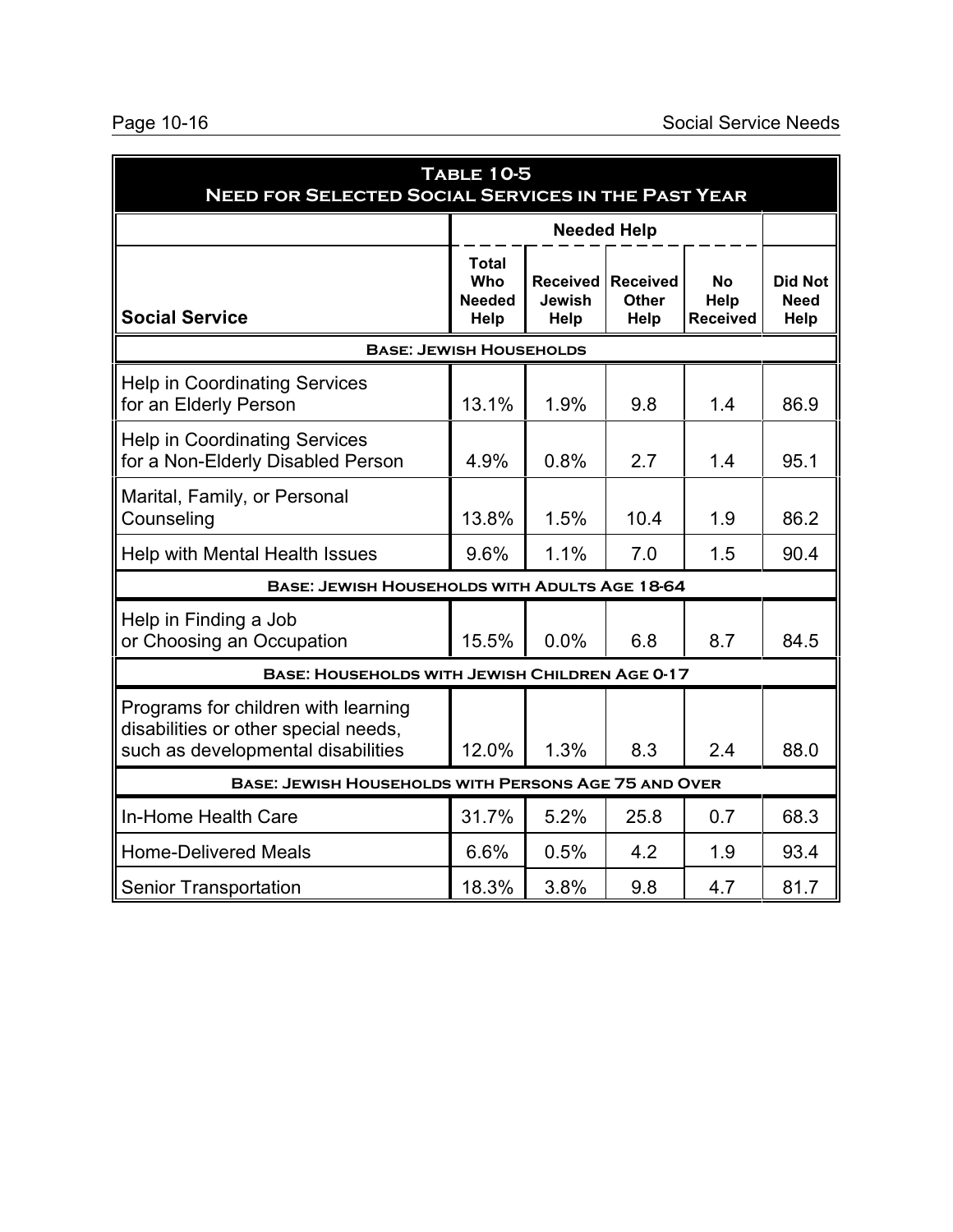|                                                                        |      | <b>TABLE 10-6</b><br><b>NEED FOR HELP IN COORDINATING SERVICES</b>                 |                                                                                |                                                                               |                                                                            |
|------------------------------------------------------------------------|------|------------------------------------------------------------------------------------|--------------------------------------------------------------------------------|-------------------------------------------------------------------------------|----------------------------------------------------------------------------|
|                                                                        |      | FOR AN ELDERLY OR DISABLED PERSON IN THE PAST YEAR<br><b>COMMUNITY COMPARISONS</b> |                                                                                |                                                                               |                                                                            |
|                                                                        |      | <b>BASE: JEWISH HOUSEHOLDS</b>                                                     |                                                                                |                                                                               |                                                                            |
| <b>Community</b>                                                       | Year | <b>Total</b><br><b>Who Needed</b><br>Help in<br>Coordinating<br><b>Services</b>    | <b>Received</b><br><b>Jewish</b><br>Help in<br>Coordinating<br><b>Services</b> | <b>Received</b><br><b>Other</b><br>Help in<br>Coordinating<br><b>Services</b> | <b>No</b><br>Help in<br>Coordinating<br><b>Services</b><br><b>Received</b> |
| <b>Lehigh Valley</b>                                                   | 2007 | 17.6%                                                                              | 2.7%                                                                           | 13.1                                                                          | 1.8                                                                        |
| <b>Middlesex</b>                                                       | 2008 | 17.3%                                                                              | 3.0%                                                                           | 12.4                                                                          | 1.9                                                                        |
| Minneapolis                                                            | 2004 | 16.5%                                                                              | 7.3%                                                                           | 6.6                                                                           | 2.6                                                                        |
| St. Paul                                                               | 2004 | 15.8%                                                                              | 6.4%                                                                           | 7.9                                                                           | 1.5                                                                        |
| <b>Miami</b>                                                           | 2014 | 15.3%                                                                              | 3.3%                                                                           | 10.6                                                                          | 1.4                                                                        |
| New Haven                                                              | 2010 | 14.8%                                                                              | 2.2%                                                                           | 11.8                                                                          | 0.8                                                                        |
| <b>Atlantic County</b>                                                 | 2004 | 14.1%                                                                              | 3.4%                                                                           | 9.7                                                                           | 1.0                                                                        |
| Tucson                                                                 | 2002 | 13.8%                                                                              | 3.9%                                                                           | 7.6                                                                           | 2.3                                                                        |
| San Antonio                                                            | 2007 | 13.2%                                                                              | 2.6%                                                                           | 9.9                                                                           | 0.7                                                                        |
| <b>BROWARD</b>                                                         | 2016 | 13.1%                                                                              | 1.9%                                                                           | 9.8                                                                           | 1.4                                                                        |
| <b>Tidewater</b>                                                       | 2001 | 13.1%                                                                              | 4.6%                                                                           | 6.2                                                                           | 2.3                                                                        |
| Portland (ME)                                                          | 2007 | 13.0%                                                                              | 1.3%                                                                           | 10.6                                                                          | 1.1                                                                        |
| Rhode Island                                                           | 2002 | 12.5%                                                                              | 2.9%                                                                           | 7.1                                                                           | 2.5                                                                        |
| Bergen                                                                 | 2001 | 11.9%                                                                              | 2.5%                                                                           | 7.0                                                                           | 2.4                                                                        |
| Washington                                                             | 2003 | 11.6%                                                                              | 3.4%                                                                           | 7.0                                                                           | 1.2                                                                        |
| Detroit                                                                | 2005 | 11.4%                                                                              | 5.2%                                                                           | 5.5                                                                           | 0.7                                                                        |
| <b>S Palm Beach</b>                                                    | 2005 | 11.2%                                                                              | 1.9%                                                                           | 7.8                                                                           | 1.5                                                                        |
| <b>W Palm Beach</b>                                                    | 2005 | 10.3%                                                                              | 2.2%                                                                           | 7.1                                                                           | 1.0                                                                        |
| Jacksonville                                                           | 2002 | 9.5%                                                                               | 5.0%                                                                           | 3.6                                                                           | 0.9                                                                        |
| Sarasota                                                               | 2001 | 8.3%                                                                               | 3.6%                                                                           | 4.3                                                                           | 0.4                                                                        |
| Phoenix <sup>*</sup>                                                   | 2002 | 20.0%                                                                              | <b>NA</b>                                                                      | <b>NA</b>                                                                     | <b>NA</b>                                                                  |
| Pittsburgh *                                                           | 2002 | 19.0%                                                                              | <b>NA</b>                                                                      | <b>NA</b>                                                                     | <b>NA</b>                                                                  |
| * Question was asked about needing assistance for an elderly relative. |      |                                                                                    |                                                                                |                                                                               |                                                                            |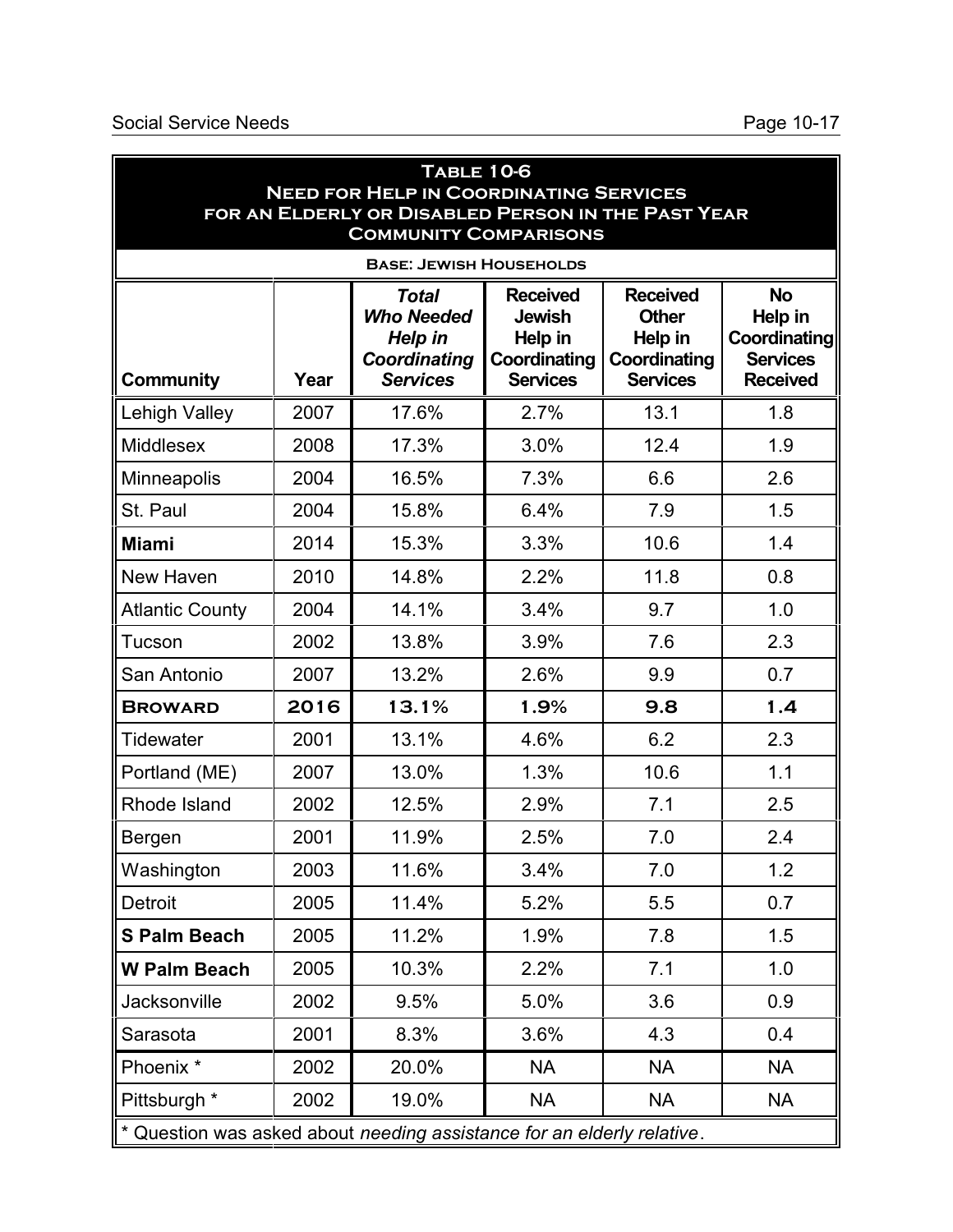| TABLE 10-7<br>NEED FOR MARITAL, FAMILY, OR PERSONAL COUNSELING IN THE PAST YEAR<br><b>COMMUNITY COMPARISONS</b> |      |                                                           |                                                       |                                                      |                                                   |  |  |
|-----------------------------------------------------------------------------------------------------------------|------|-----------------------------------------------------------|-------------------------------------------------------|------------------------------------------------------|---------------------------------------------------|--|--|
| <b>BASE: JEWISH HOUSEHOLDS</b>                                                                                  |      |                                                           |                                                       |                                                      |                                                   |  |  |
| <b>Community</b>                                                                                                | Year | <b>Total</b><br>Who<br><b>Needed</b><br><b>Counseling</b> | <b>Received</b><br><b>Jewish</b><br><b>Counseling</b> | <b>Received</b><br><b>Other</b><br><b>Counseling</b> | <b>No</b><br><b>Counseling</b><br><b>Received</b> |  |  |
| <b>Seattle</b>                                                                                                  | 2000 | 20.5%                                                     | 1.2%                                                  | 17.9                                                 | 1.4                                               |  |  |
| San Francisco                                                                                                   | 2004 | 19.0%                                                     | 0.0%                                                  | 15.0                                                 | 4.0                                               |  |  |
| York                                                                                                            | 1999 | 18.1%                                                     | 2.2%                                                  | 14.2                                                 | 1.7                                               |  |  |
| Charlotte                                                                                                       | 1997 | 16.7%                                                     | 1.5%                                                  | 13.5                                                 | 1.7                                               |  |  |
| Los Angeles                                                                                                     | 1997 | 16.2%                                                     | 2.0%                                                  | 12.3                                                 | 1.9                                               |  |  |
| Harrisburg                                                                                                      | 1994 | 16.1%                                                     | 2.1%                                                  | 13.7                                                 | 0.3                                               |  |  |
| Tucson                                                                                                          | 2002 | 15.7%                                                     | 0.7%                                                  | 13.0                                                 | 2.0                                               |  |  |
| Milwaukee                                                                                                       | 1996 | 15.6%                                                     | 3.2%                                                  | 12.2                                                 | 0.2                                               |  |  |
| Minneapolis                                                                                                     | 2004 | 14.9%                                                     | 2.6%                                                  | 10.4                                                 | 1.9                                               |  |  |
| <b>Tidewater</b>                                                                                                | 2001 | 14.0%                                                     | 2.8%                                                  | 8.8                                                  | 2.4                                               |  |  |
| <b>BROWARD</b>                                                                                                  | 2016 | 13.8%                                                     | 1.5%                                                  | 10.4                                                 | 1.9                                               |  |  |
| Westport                                                                                                        | 2000 | 13.6%                                                     | 0.3%                                                  | 12.3                                                 | 1.0                                               |  |  |
| St. Paul                                                                                                        | 2004 | 13.4%                                                     | 2.4%                                                  | 9.8                                                  | 1.2                                               |  |  |
| Bergen                                                                                                          | 2001 | 13.1%                                                     | 1.7%                                                  | 10.0                                                 | 1.4                                               |  |  |
| Rochester                                                                                                       | 1999 | 13.1%                                                     | 1.1%                                                  | 10.5                                                 | 1.5                                               |  |  |
| Rhode Island                                                                                                    | 2002 | 12.7%                                                     | 1.0%                                                  | 10.1                                                 | 1.6                                               |  |  |
| Portland (ME)                                                                                                   | 2007 | 12.1%                                                     | 0.2%                                                  | 10.4                                                 | 1.5                                               |  |  |
| Washington                                                                                                      | 2003 | 12.1%                                                     | 1.3%                                                  | 10.2                                                 | 0.6                                               |  |  |
| Hartford                                                                                                        | 2000 | 11.9%                                                     | 1.4%                                                  | 9.8                                                  | 0.7                                               |  |  |
| Richmond                                                                                                        | 1994 | 11.2%                                                     | 1.2%                                                  | 8.0                                                  | 2.0                                               |  |  |
| Wilmington                                                                                                      | 1995 | 11.0%                                                     | 1.7%                                                  | 8.1                                                  | 1.2                                               |  |  |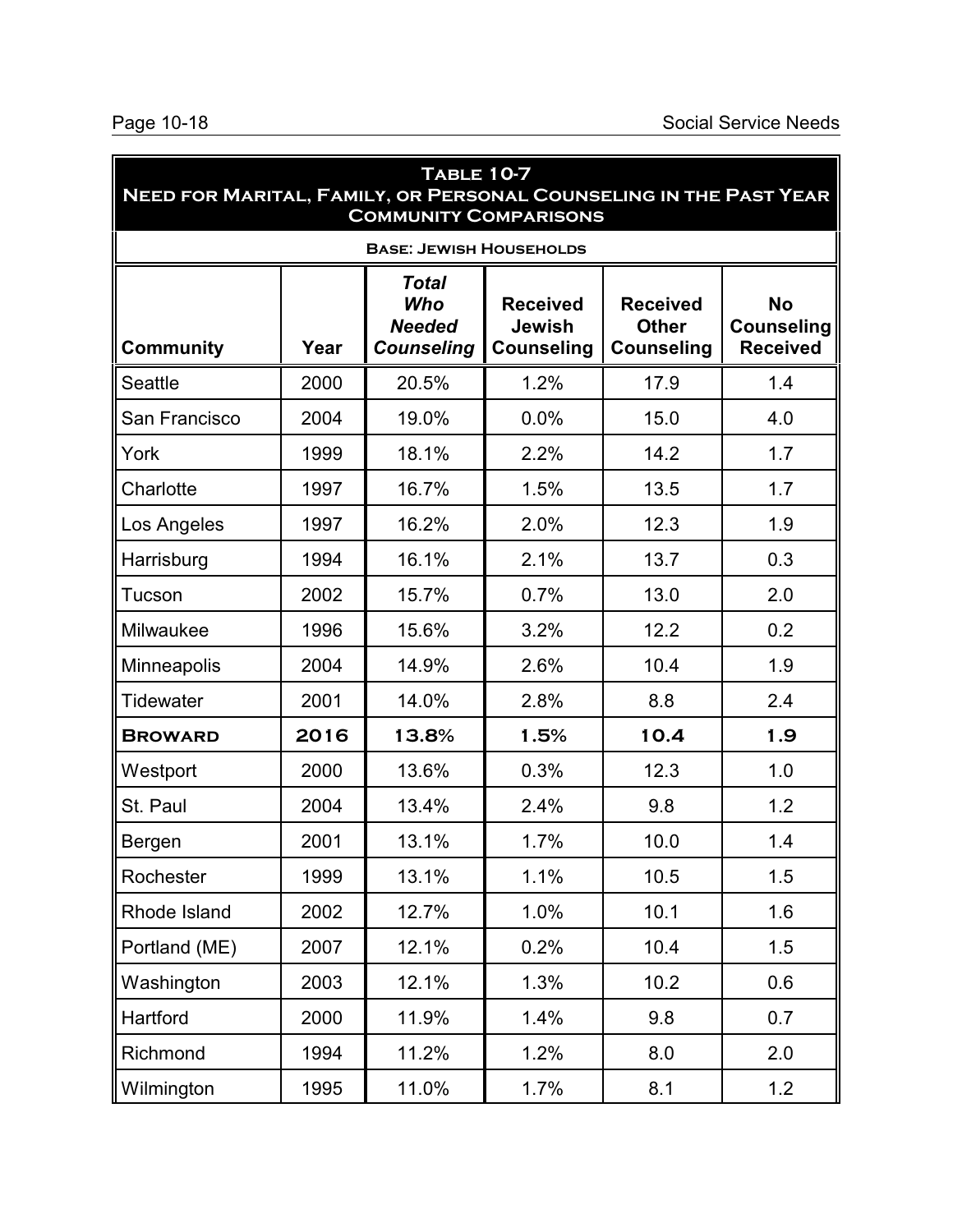| TABLE 10-7<br>NEED FOR MARITAL, FAMILY, OR PERSONAL COUNSELING IN THE PAST YEAR<br><b>COMMUNITY COMPARISONS</b>                                                                                                                                                    |      |                                |      |     |     |  |  |  |  |
|--------------------------------------------------------------------------------------------------------------------------------------------------------------------------------------------------------------------------------------------------------------------|------|--------------------------------|------|-----|-----|--|--|--|--|
|                                                                                                                                                                                                                                                                    |      | <b>BASE: JEWISH HOUSEHOLDS</b> |      |     |     |  |  |  |  |
| <b>Total</b><br><b>No</b><br><b>Who</b><br><b>Received</b><br><b>Received</b><br><b>Jewish</b><br><b>Other</b><br><b>Needed</b><br><b>Counseling</b><br><b>Received</b><br>Year<br><b>Counseling</b><br><b>Community</b><br><b>Counseling</b><br><b>Counseling</b> |      |                                |      |     |     |  |  |  |  |
| San Antonio                                                                                                                                                                                                                                                        | 2007 | 10.4%                          | 1.7% | 7.0 | 1.7 |  |  |  |  |
| <b>Detroit</b>                                                                                                                                                                                                                                                     | 2005 | 10.4%                          | 1.8% | 7.4 | 1.2 |  |  |  |  |
| Monmouth                                                                                                                                                                                                                                                           | 1997 | 10.1%                          | 1.1% | 8.0 | 1.0 |  |  |  |  |
| New Haven                                                                                                                                                                                                                                                          | 2010 | 9.8%                           | 0.5% | 8.3 | 1.0 |  |  |  |  |
| Lehigh Valley                                                                                                                                                                                                                                                      | 2007 | 9.8%                           | 0.8% | 8.8 | 0.2 |  |  |  |  |
| St. Petersburg                                                                                                                                                                                                                                                     | 1994 | 9.2%                           | 1.7% | 6.0 | 1.5 |  |  |  |  |
| Jacksonville                                                                                                                                                                                                                                                       | 2002 | 9.0%                           | 0.9% | 7.8 | 0.3 |  |  |  |  |
| <b>Miami</b>                                                                                                                                                                                                                                                       | 2014 | 8.6%                           | 1.4% | 5.5 | 1.7 |  |  |  |  |
| <b>Broward</b>                                                                                                                                                                                                                                                     | 1997 | 8.2%                           | 1.1% | 5.4 | 1.7 |  |  |  |  |
| <b>Las Vegas</b>                                                                                                                                                                                                                                                   | 2005 | 7.8%                           | 0.5% | 6.0 | 1.3 |  |  |  |  |
| <b>Middlesex</b>                                                                                                                                                                                                                                                   | 2008 | 6.7%                           | 1.1% | 5.5 | 0.1 |  |  |  |  |
| Sarasota                                                                                                                                                                                                                                                           | 2001 | 6.6%                           | 2.3% | 3.9 | 0.4 |  |  |  |  |
| <b>S Palm Beach</b>                                                                                                                                                                                                                                                | 2005 | 6.2%                           | 1.5% | 3.6 | 1.1 |  |  |  |  |
| <b>Atlantic County</b>                                                                                                                                                                                                                                             | 2004 | 6.1%                           | 0.8% | 4.5 | 0.8 |  |  |  |  |
| <b>W Palm Beach</b>                                                                                                                                                                                                                                                | 2005 | 5.2%                           | 1.5% | 2.3 | 1.4 |  |  |  |  |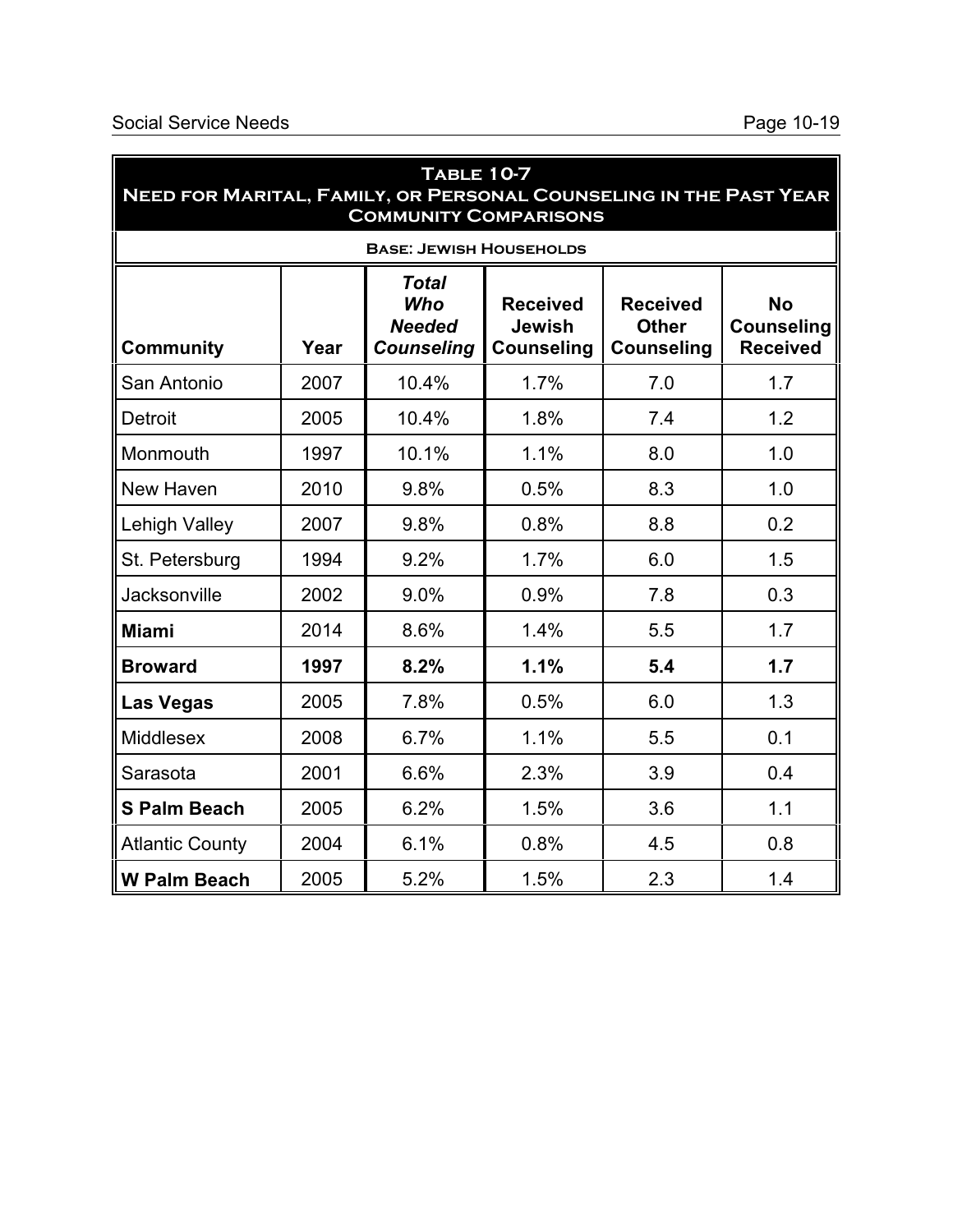| <b>TABLE 10-8</b><br><b>NEED FOR HELP IN FINDING A JOB</b><br>OR CHOOSING AN OCCUPATION IN THE PAST YEAR<br><b>COMMUNITY COMPARISONS</b> |      |                                                               |                                                              |                                                             |                                                          |
|------------------------------------------------------------------------------------------------------------------------------------------|------|---------------------------------------------------------------|--------------------------------------------------------------|-------------------------------------------------------------|----------------------------------------------------------|
|                                                                                                                                          |      | BASE: JEWISH HOUSEHOLDS WITH ADULTS AGE 18-64                 |                                                              |                                                             |                                                          |
| <b>Community</b>                                                                                                                         | Year | <b>Total</b><br>Who<br><b>Needed Job</b><br><b>Counseling</b> | <b>Received</b><br><b>Jewish</b><br>Job<br><b>Counseling</b> | <b>Received</b><br><b>Other</b><br>Job<br><b>Counseling</b> | <b>No</b><br>Job<br><b>Counseling</b><br><b>Received</b> |
| <b>Minneapolis</b>                                                                                                                       | 2004 | 17.9%                                                         | 3.1%                                                         | 8.0                                                         | 6.8                                                      |
| St. Paul                                                                                                                                 | 2004 | 16.2%                                                         | 2.1%                                                         | 8.7                                                         | 5.4                                                      |
| <b>BROWARD</b>                                                                                                                           | 2016 | 15.5%                                                         | 0.0%                                                         | 6.8                                                         | 8.7                                                      |
| <b>Detroit</b>                                                                                                                           | 2005 | 14.5%                                                         | 1.8%                                                         | 6.8                                                         | 5.9                                                      |
| <b>Miami</b>                                                                                                                             | 2014 | 12.2%                                                         | 1.3%                                                         | 4.0                                                         | 6.9                                                      |
| New Haven                                                                                                                                | 2010 | 11.9%                                                         | 0.0%                                                         | 3.9                                                         | 8.0                                                      |
| Charlotte                                                                                                                                | 1997 | 11.7%                                                         | 0.1%                                                         | 5.3                                                         | 6.3                                                      |
| <b>Las Vegas</b>                                                                                                                         | 2005 | 11.4%                                                         | 0.0%                                                         | 6.0                                                         | 5.4                                                      |
| Tucson                                                                                                                                   | 2002 | 11.2%                                                         | 0.7%                                                         | 4.9                                                         | 5.6                                                      |
| Wilmington                                                                                                                               | 1995 | 10.6%                                                         | 0.3%                                                         | 5.7                                                         | 4.6                                                      |
| <b>Middlesex</b>                                                                                                                         | 2008 | 10.5%                                                         | 0.0%                                                         | 6.1                                                         | 4.4                                                      |
| Washington                                                                                                                               | 2003 | 10.5%                                                         | 0.9%                                                         | 4.9                                                         | 4.7                                                      |
| San Antonio                                                                                                                              | 2007 | 9.7%                                                          | 0.0%                                                         | 3.5                                                         | 6.2                                                      |
| Bergen                                                                                                                                   | 2001 | 9.7%                                                          | 1.6%                                                         | 3.7                                                         | 4.4                                                      |
| Monmouth                                                                                                                                 | 1997 | 9.6%                                                          | 0.0%                                                         | 5.0                                                         | 4.6                                                      |
| <b>Lehigh Valley</b>                                                                                                                     | 2007 | 9.2%                                                          | 0.0%                                                         | 4.5                                                         | 4.7                                                      |
| <b>S Palm Beach</b>                                                                                                                      | 2005 | 9.1%                                                          | 0.0%                                                         | 3.2                                                         | 5.9                                                      |
| Rhode Island                                                                                                                             | 2002 | 8.8%                                                          | 0.1%                                                         | 5.0                                                         | 3.7                                                      |
| Richmond                                                                                                                                 | 1994 | 8.6%                                                          | 0.2%                                                         | 4.3                                                         | 4.1                                                      |
| Tidewater                                                                                                                                | 2001 | 8.5%                                                          | 0.4%                                                         | 4.5                                                         | 3.6                                                      |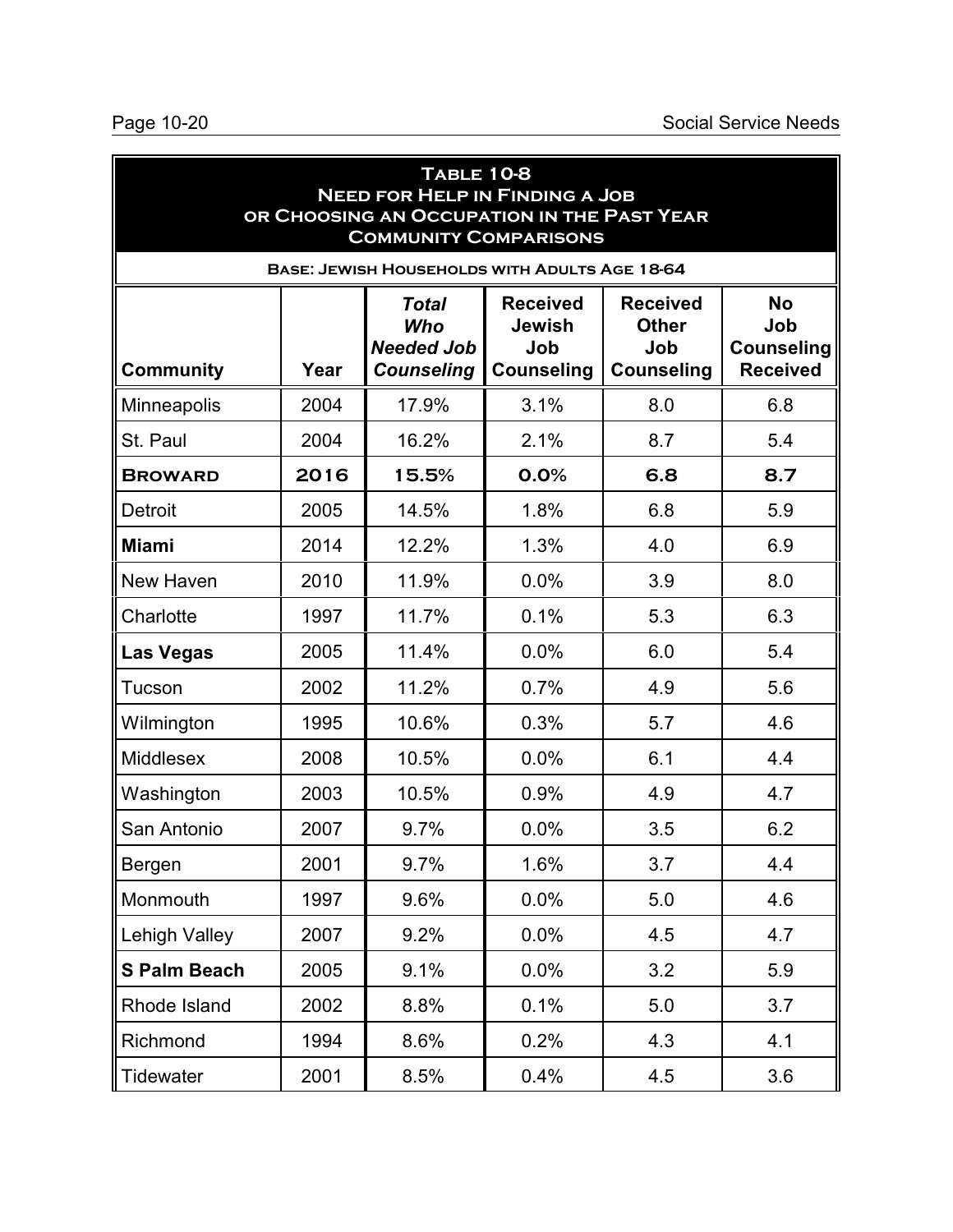| <b>TABLE 10-8</b><br><b>NEED FOR HELP IN FINDING A JOB</b><br>OR CHOOSING AN OCCUPATION IN THE PAST YEAR<br><b>COMMUNITY COMPARISONS</b> |      |                                                               |                                                              |                                                             |                                                          |
|------------------------------------------------------------------------------------------------------------------------------------------|------|---------------------------------------------------------------|--------------------------------------------------------------|-------------------------------------------------------------|----------------------------------------------------------|
|                                                                                                                                          |      | BASE: JEWISH HOUSEHOLDS WITH ADULTS AGE 18-64                 |                                                              |                                                             |                                                          |
| Community                                                                                                                                | Year | <b>Total</b><br>Who<br><b>Needed Job</b><br><b>Counseling</b> | <b>Received</b><br><b>Jewish</b><br>Job<br><b>Counseling</b> | <b>Received</b><br><b>Other</b><br>Job<br><b>Counseling</b> | <b>No</b><br>Job<br><b>Counseling</b><br><b>Received</b> |
| Milwaukee                                                                                                                                | 1996 | 8.1%                                                          | 2.4%                                                         | 2.9                                                         | 2.8                                                      |
| Rochester                                                                                                                                | 1999 | 8.0%                                                          | 1.3%                                                         | 4.0                                                         | 2.7                                                      |
| <b>W Palm Beach</b>                                                                                                                      | 2005 | 7.9%                                                          | 0.0%                                                         | 2.1                                                         | 5.8                                                      |
| <b>Broward</b>                                                                                                                           | 1997 | 7.9%                                                          | 0.1%                                                         | 4.4                                                         | 3.4                                                      |
| Hartford                                                                                                                                 | 2000 | 6.9%                                                          | 0.0%                                                         | 4.1                                                         | 2.8                                                      |
| Westport                                                                                                                                 | 2000 | 6.8%                                                          | 0.1%                                                         | 3.9                                                         | 2.8                                                      |
| <b>Atlantic County</b>                                                                                                                   | 2004 | 4.9%                                                          | 0.0%                                                         | 1.5                                                         | 3.4                                                      |
| Jacksonville                                                                                                                             | 2002 | 2.7%                                                          | 0.0%                                                         | 1.6                                                         | 1.1                                                      |
| NJPS <sup>1</sup>                                                                                                                        | 2000 | 9.5%                                                          | 0.6%                                                         | 3.1                                                         | 5.8                                                      |
| <sup>1</sup> NJPS 2000 data are for the more Jewishly-connected sample.                                                                  |      |                                                               |                                                              |                                                             |                                                          |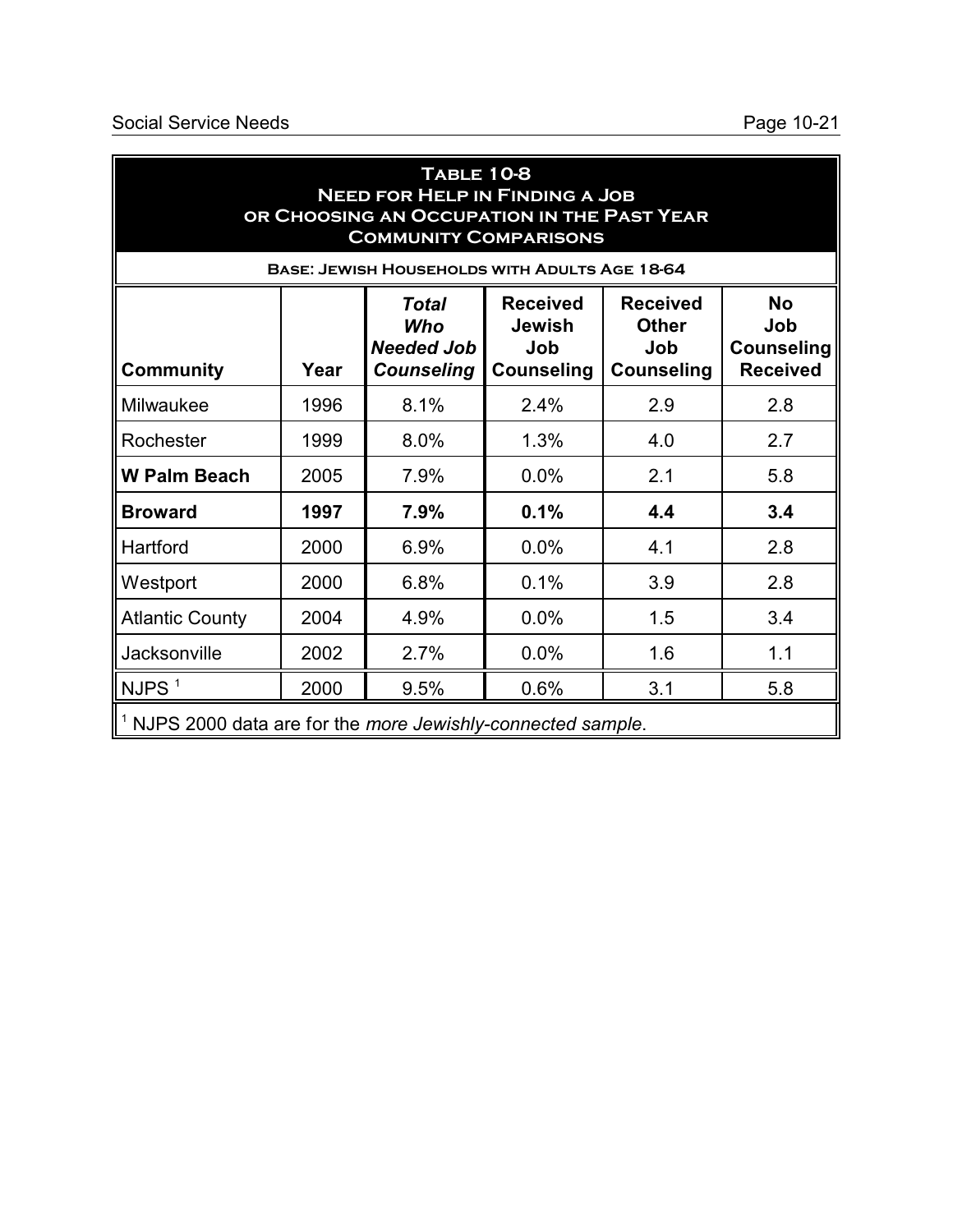#### **Table 10-9 Need for Programs for Jewish Children with Learning Disabilities or Other Special Needs, such as Developmental Disabilities in the Past Year Community Comparisons Base: Households with Jewish Children Age 0-17 Community Year** *Total Who Needed Learning Disabled Programs* **Attended Jewish Learning Disabled Programs Attended Other Learning Disabled Programs No Learning Disabled Programs Attended** San Antonio | 2007 | 14.4% | 1.0% | 10.7 | 2.7 Minneapolis | 2004 | 14.4% | 1.6% | 10.4 | 2.4 Washington | 2003 | 14.1% | 1.8% | 8.3 | 4.0 Hartford 2000 13.6% 0.0% 11.1 2.5 **Las Vegas**  $\begin{array}{|c|c|c|c|c|c|} \hline \end{array}$  2005 | 13.2% | 0.0% | 11.8 | 1.4 **W Palm Beach | 2005 | 12.9% | 0.0% | 11.8 | 1.1** Bergen 2001 12.1% 3.4% 6.5 2.2 **Broward 2016 12.0% 1.3% 8.3 2.4** New Haven 1 2010 1 11.9% 1 0.9% 1 8.4 1 2.6 **Miami** 1 2014 11.2% 1.7% 7.8 1.7 St. Paul 2004 10.9% 1.8% 6.4 2.7 Middlesex 2008 10.7% 1.1% 7.0 2.6 Rochester | 1999 | 10.6% | 0.0% | 8.5 | 2.1 Rhode Island | 2002 | 10.5% | 0.8% | 8.2 | 1.5 Detroit 2005 10.4% 2.5% 6.2 1.7 Tucson 2002 10.2% 2.0% 3.1 5.1

Tidewater | 2001 | 10.2% | 0.7% | 8.8 | 0.7

**Broward 1997 10.2% 0.0% 6.8 3.4**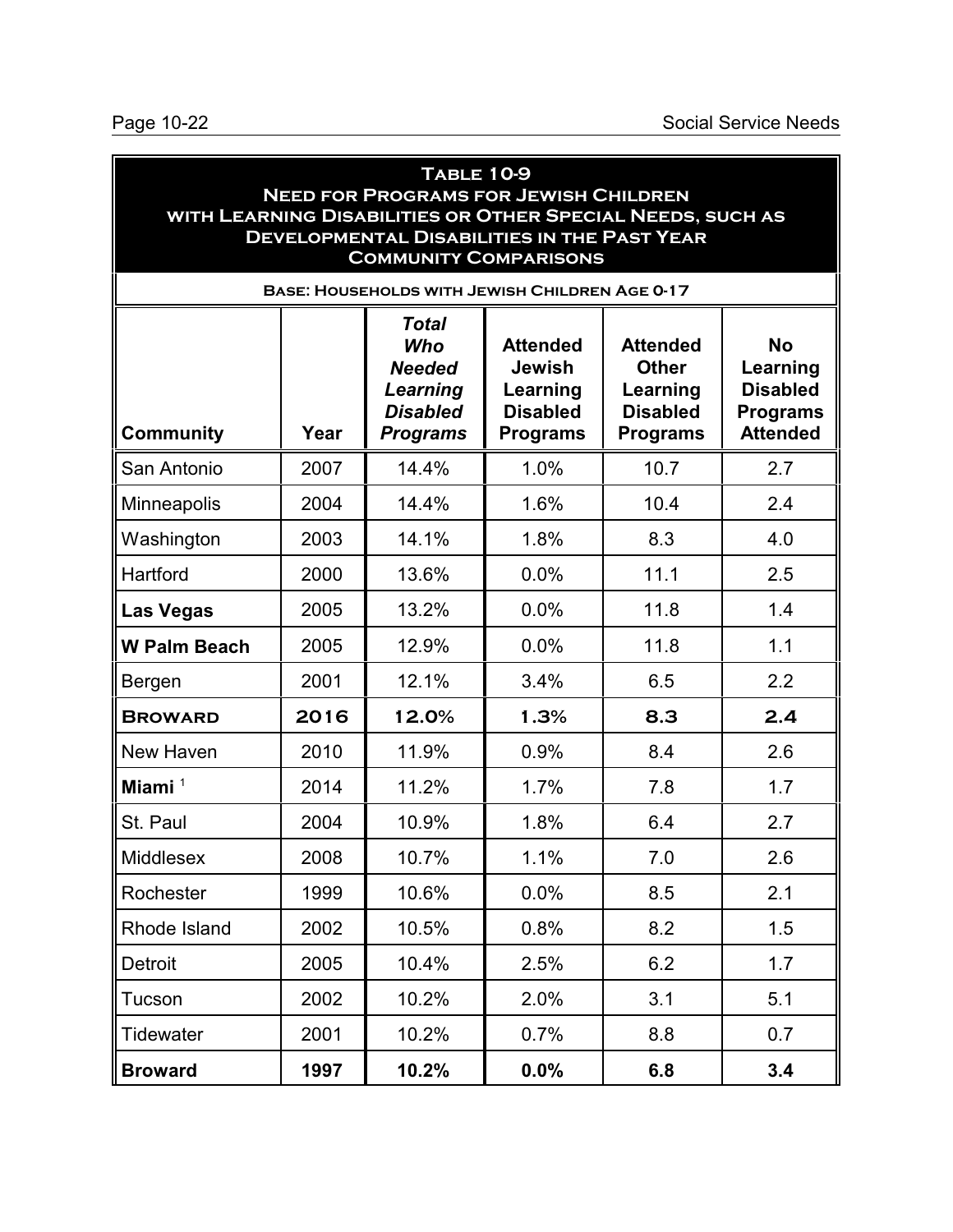| <b>TABLE 10-9</b><br><b>NEED FOR PROGRAMS FOR JEWISH CHILDREN</b><br>WITH LEARNING DISABILITIES OR OTHER SPECIAL NEEDS, SUCH AS<br><b>DEVELOPMENTAL DISABILITIES IN THE PAST YEAR</b><br><b>COMMUNITY COMPARISONS</b><br><b>BASE: HOUSEHOLDS WITH JEWISH CHILDREN AGE 0-17</b> |      |                                                                                        |                                                                                    |                                                                                   |                                                                                |
|--------------------------------------------------------------------------------------------------------------------------------------------------------------------------------------------------------------------------------------------------------------------------------|------|----------------------------------------------------------------------------------------|------------------------------------------------------------------------------------|-----------------------------------------------------------------------------------|--------------------------------------------------------------------------------|
| <b>Community</b>                                                                                                                                                                                                                                                               | Year | <b>Total</b><br>Who<br><b>Needed</b><br>Learning<br><b>Disabled</b><br><b>Programs</b> | <b>Attended</b><br><b>Jewish</b><br>Learning<br><b>Disabled</b><br><b>Programs</b> | <b>Attended</b><br><b>Other</b><br>Learning<br><b>Disabled</b><br><b>Programs</b> | <b>No</b><br>Learning<br><b>Disabled</b><br><b>Programs</b><br><b>Attended</b> |
| <b>Atlantic County</b>                                                                                                                                                                                                                                                         | 2004 | 9.8%                                                                                   | 0.0%                                                                               | 9.8                                                                               | 0.0                                                                            |
| <b>S Palm Beach</b>                                                                                                                                                                                                                                                            | 2005 | 9.7%                                                                                   | 1.0%                                                                               | 6.4                                                                               | 2.3                                                                            |
| Jacksonville                                                                                                                                                                                                                                                                   | 2002 | 9.7%                                                                                   | 0.8%                                                                               | 7.3                                                                               | 1.6                                                                            |
| Westport                                                                                                                                                                                                                                                                       | 2000 | 9.7%                                                                                   | 0.0%                                                                               | 8.5                                                                               | 1.2                                                                            |
| Sarasota                                                                                                                                                                                                                                                                       | 2001 | 9.3%                                                                                   | 0.0%                                                                               | 7.4                                                                               | 1.9                                                                            |
| Monmouth                                                                                                                                                                                                                                                                       | 1997 | 9.0%                                                                                   | 0.0%                                                                               | 7.1                                                                               | 1.9                                                                            |
| Lehigh Valley                                                                                                                                                                                                                                                                  | 2007 | 8.8%                                                                                   | 1.0%                                                                               | 6.7                                                                               | 1.1                                                                            |
| Milwaukee                                                                                                                                                                                                                                                                      | 1996 | 7.6%                                                                                   | 0.6%                                                                               | 6.4                                                                               | 0.6                                                                            |
| Charlotte                                                                                                                                                                                                                                                                      | 1997 | 7.1%                                                                                   | 0.0%                                                                               | 5.3                                                                               | 1.8                                                                            |
| Richmond                                                                                                                                                                                                                                                                       | 1994 | 6.3%                                                                                   | 0.0%                                                                               | 6.3                                                                               | 0.0                                                                            |
| Wilmington                                                                                                                                                                                                                                                                     | 1995 | 4.9%                                                                                   | 0.7%                                                                               | 2.1                                                                               | 2.1                                                                            |
| $1$ Question was asked about a need for help or screening for lewish children with                                                                                                                                                                                             |      |                                                                                        |                                                                                    |                                                                                   |                                                                                |

 Question was asked about a *need for help or screening for Jewish children with physical, developmental, or learning disabilities or other special needs*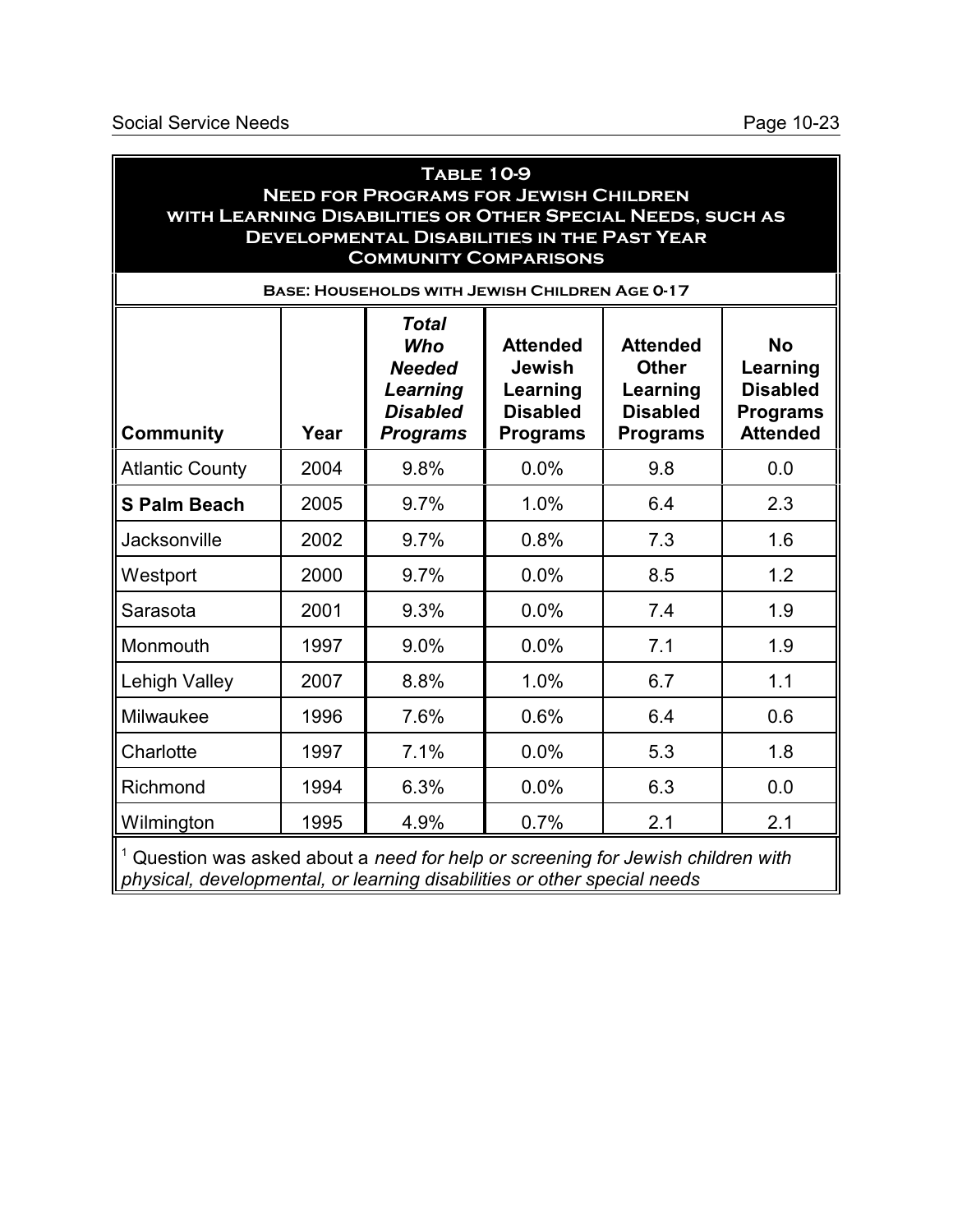| <b>TABLE 10-10</b><br><b>NEED FOR IN-HOME HEALTH CARE FOR THE ELDERLY IN THE PAST YEAR</b><br><b>COMMUNITY COMPARISONS</b> |      |                                                                              |                                                                          |                                                                  |                                                                      |
|----------------------------------------------------------------------------------------------------------------------------|------|------------------------------------------------------------------------------|--------------------------------------------------------------------------|------------------------------------------------------------------|----------------------------------------------------------------------|
|                                                                                                                            |      | <b>BASE: JEWISH HOUSEHOLDS WITH PERSONS AGE 75 AND OVER</b>                  |                                                                          |                                                                  |                                                                      |
| <b>Community</b>                                                                                                           | Year | <b>Total</b><br>Who<br><b>Needed</b><br><b>In-Home</b><br><b>Health Care</b> | <b>Received</b><br><b>Jewish</b><br><b>In-Home</b><br><b>Health Care</b> | <b>Received</b><br><b>Other</b><br>In-Home<br><b>Health Care</b> | <b>No</b><br><b>In-Home</b><br><b>Health Care</b><br><b>Received</b> |
| <b>BROWARD</b>                                                                                                             | 2016 | 31.7%                                                                        | 5.2%                                                                     | 25.8                                                             | 0.7                                                                  |
| <b>Miami</b>                                                                                                               | 2014 | 28.3%                                                                        | 26.6%                                                                    |                                                                  | 1.7                                                                  |
| San Antonio                                                                                                                | 2007 | 25.4%                                                                        | 1.2%                                                                     | 23.7                                                             | 0.5                                                                  |
| Wilmington                                                                                                                 | 1995 | 24.2%                                                                        | 0.0%                                                                     | 24.2                                                             | 0.0                                                                  |
| Monmouth                                                                                                                   | 1997 | 24.0%                                                                        | 0.0%                                                                     | 22.0                                                             | 2.0                                                                  |
| Jacksonville                                                                                                               | 2002 | 23.8%                                                                        | 0.0%                                                                     | 21.7                                                             | 2.1                                                                  |
| Lehigh Valley                                                                                                              | 2007 | 22.0%                                                                        | 0.9%                                                                     | 21.1                                                             | 0.0                                                                  |
| <b>Minneapolis</b>                                                                                                         | 2004 | 21.5%                                                                        | 2.8%                                                                     | 17.1                                                             | 1.6                                                                  |
| Rochester                                                                                                                  | 1999 | 21.0%                                                                        | 0.8%                                                                     | 18.2                                                             | 2.0                                                                  |
| New Haven                                                                                                                  | 2010 | 20.9%                                                                        | 0.0%                                                                     | 19.7                                                             | 1.2                                                                  |
| Hartford                                                                                                                   | 2000 | 20.4%                                                                        | 4.0%                                                                     | 15.5                                                             | 0.9                                                                  |
| Rhode Island                                                                                                               | 2002 | 19.0%                                                                        | 2.5%                                                                     | 15.9                                                             | 0.6                                                                  |
| <b>Detroit</b>                                                                                                             | 2005 | 18.4%                                                                        | 3.3%                                                                     | 14.1                                                             | 1.0                                                                  |
| <b>S Palm Beach</b>                                                                                                        | 2005 | 18.3%                                                                        | 0.9%                                                                     | 16.5                                                             | 0.9                                                                  |
| Middlesex                                                                                                                  | 2008 | 17.4%                                                                        | 0.0%                                                                     | 16.6                                                             | 0.8                                                                  |
| <b>W Palm Beach</b>                                                                                                        | 2005 | 17.2%                                                                        | 1.0%                                                                     | 15.4                                                             | 0.8                                                                  |
| St. Paul                                                                                                                   | 2004 | 16.8%                                                                        | 2.8%                                                                     | 14.0                                                             | 0.0                                                                  |
| Bergen                                                                                                                     | 2001 | 16.6%                                                                        | 0.0%                                                                     | 15.5                                                             | 1.1                                                                  |
| Portland (ME)                                                                                                              | 2007 | 16.6%                                                                        | 0.0%                                                                     | 12.5                                                             | 4.1                                                                  |
| York                                                                                                                       | 1999 | 16.3%                                                                        | 0.0%                                                                     | 15.2                                                             | 1.1                                                                  |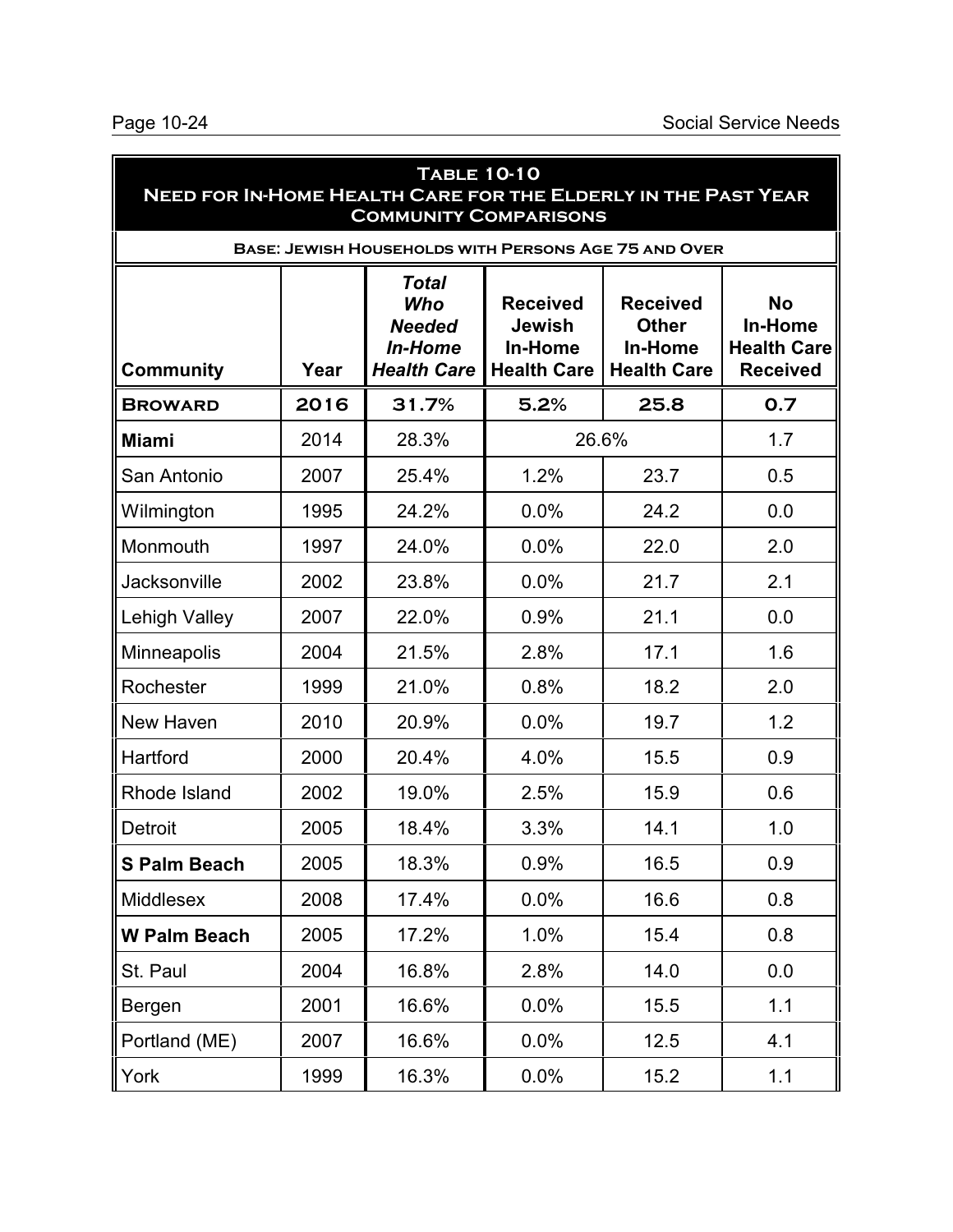| <b>TABLE 10-10</b><br>NEED FOR IN-HOME HEALTH CARE FOR THE ELDERLY IN THE PAST YEAR<br><b>COMMUNITY COMPARISONS</b> |      |                                                                              |                                                                          |                                                                  |                                                                      |
|---------------------------------------------------------------------------------------------------------------------|------|------------------------------------------------------------------------------|--------------------------------------------------------------------------|------------------------------------------------------------------|----------------------------------------------------------------------|
|                                                                                                                     |      | <b>BASE: JEWISH HOUSEHOLDS WITH PERSONS AGE 75 AND OVER</b>                  |                                                                          |                                                                  |                                                                      |
| <b>Community</b>                                                                                                    | Year | <b>Total</b><br>Who<br><b>Needed</b><br><b>In-Home</b><br><b>Health Care</b> | <b>Received</b><br><b>Jewish</b><br><b>In-Home</b><br><b>Health Care</b> | <b>Received</b><br><b>Other</b><br>In-Home<br><b>Health Care</b> | <b>No</b><br><b>In-Home</b><br><b>Health Care</b><br><b>Received</b> |
| Richmond                                                                                                            | 1994 | 16.1%                                                                        | 2.6%                                                                     | 12.1                                                             | 1.4                                                                  |
| <b>Broward</b>                                                                                                      | 1997 | 15.7%                                                                        | 0.5%                                                                     | 13.7                                                             | 1.5                                                                  |
| <b>Tucson</b>                                                                                                       | 2002 | 15.0%                                                                        | 1.2%                                                                     | 11.4                                                             | 2.4                                                                  |
| St. Petersburg                                                                                                      | 1994 | 13.9%                                                                        | 0.0%                                                                     | 13.9                                                             | 0.0                                                                  |
| <b>Atlantic County</b>                                                                                              | 2004 | 13.8%                                                                        | 0.6%                                                                     | 12.2                                                             | 1.0                                                                  |
| Milwaukee                                                                                                           | 1996 | 13.6%                                                                        | 1.2%                                                                     | 11.2                                                             | 1.2                                                                  |
| Washington                                                                                                          | 2003 | 12.9%                                                                        | 1.7%                                                                     | 11.2                                                             | 0.0                                                                  |
| San Francisco                                                                                                       | 2004 | 12.9%                                                                        | 1.3%                                                                     | 11.6                                                             | 0.0                                                                  |
| <b>Tidewater</b>                                                                                                    | 2001 | 12.0%                                                                        | 6.7%                                                                     | 4.1                                                              | 1.2                                                                  |
| Sarasota                                                                                                            | 2001 | 11.3%                                                                        | 0.0%                                                                     | 11.3                                                             | 0.0                                                                  |
| Harrisburg                                                                                                          | 1994 | 11.3%                                                                        | 2.2%                                                                     | 8.5                                                              | 0.6                                                                  |
| <b>Las Vegas</b>                                                                                                    | 2005 | 10.7%                                                                        | 0.5%                                                                     | 9.2                                                              | 1.0                                                                  |
| Westport                                                                                                            | 2000 | 9.7%                                                                         | 0.0%                                                                     | 9.7                                                              | 0.0                                                                  |
| Charlotte                                                                                                           | 1997 | 7.7%                                                                         | 0.0%                                                                     | 7.7                                                              | 0.0                                                                  |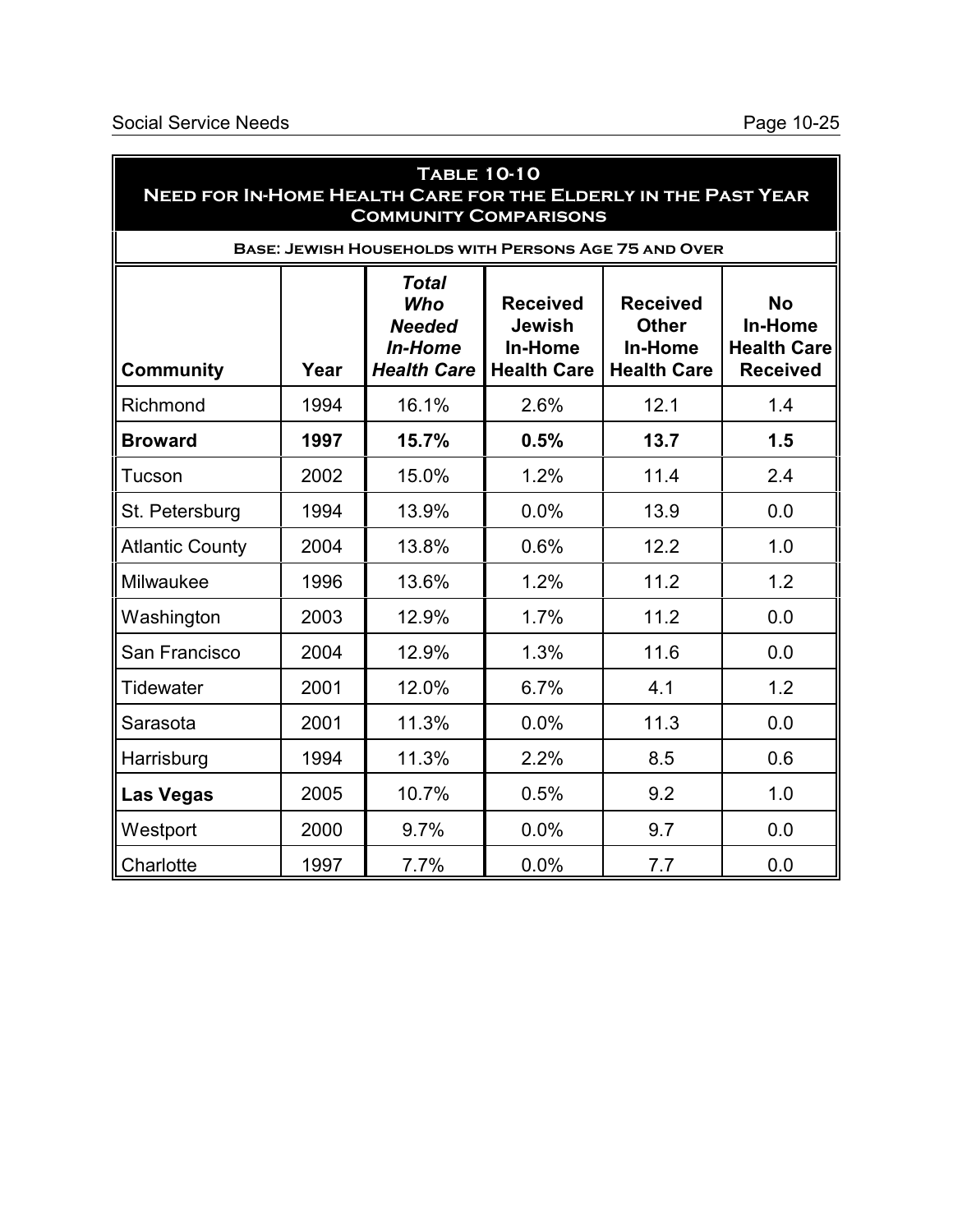| <b>TABLE 10-11</b><br><b>NEED FOR SENIOR TRANSPORTATION IN THE PAST YEAR</b><br><b>COMMUNITY COMPARISONS</b> |      |                                                    |                                                                                                          |                                                  |                                                                        |  |
|--------------------------------------------------------------------------------------------------------------|------|----------------------------------------------------|----------------------------------------------------------------------------------------------------------|--------------------------------------------------|------------------------------------------------------------------------|--|
|                                                                                                              |      |                                                    | <b>BASE: JEWISH HOUSEHOLDS WITH PERSONS AGE 75 AND OVER</b>                                              |                                                  |                                                                        |  |
| Community                                                                                                    | Year | <b>Total Who</b><br><b>Needed</b><br><b>Senior</b> | <b>Received</b><br><b>Jewish</b><br><b>Senior</b><br><b>Transportation</b> Transportation Transportation | <b>Received</b><br><b>Other</b><br><b>Senior</b> | <b>No</b><br><b>Senior</b><br><b>Transportation</b><br><b>Received</b> |  |
| <b>Minneapolis</b>                                                                                           | 2004 | 26.7%                                              | 9.9%                                                                                                     | 11.3                                             | 5.5                                                                    |  |
| St. Paul                                                                                                     | 2004 | 26.1%                                              | 10.3%                                                                                                    | 13.0                                             | 2.8                                                                    |  |
| Wilmington                                                                                                   | 1995 | 23.8%                                              | 5.8%                                                                                                     | 13.8                                             | 4.2                                                                    |  |
| San Francisco                                                                                                | 2004 | 19.9%                                              | 2.6%                                                                                                     | 12.1                                             | 5.2                                                                    |  |
| Bergen                                                                                                       | 2001 | 19.6%                                              | 2.0%                                                                                                     | 15.6                                             | 2.0                                                                    |  |
| <b>BROWARD</b>                                                                                               | 2016 | 18.3%                                              | 3.8%                                                                                                     | 9.8                                              | 4.7                                                                    |  |
| New Haven                                                                                                    | 2010 | 18.1%                                              | 1.6%                                                                                                     | 14.6                                             | 1.9                                                                    |  |
| Monmouth                                                                                                     | 1997 | 16.4%                                              | 0.0%                                                                                                     | 9.9                                              | 6.5                                                                    |  |
| <b>Middlesex</b>                                                                                             | 2008 | 16.3%                                              | 0.9%                                                                                                     | 14.5                                             | 0.9                                                                    |  |
| Rochester                                                                                                    | 1999 | 15.7%                                              | 3.6%                                                                                                     | 10.9                                             | 1.2                                                                    |  |
| Milwaukee                                                                                                    | 1996 | 15.1%                                              | 5.6%                                                                                                     | 8.9                                              | 0.6                                                                    |  |
| York                                                                                                         | 1999 | 15.1%                                              | 0.0%                                                                                                     | 15.1                                             | 0.0                                                                    |  |
| Hartford                                                                                                     | 2000 | 15.1%                                              | 1.0%                                                                                                     | 13.1                                             | 1.0                                                                    |  |
| Charlotte                                                                                                    | 1997 | 15.1%                                              | 2.2%                                                                                                     | 12.9                                             | 0.0                                                                    |  |
| <b>Miami</b>                                                                                                 | 2014 | 14.5%                                              |                                                                                                          | 12.1%                                            | 2.4                                                                    |  |
| Portland (ME)                                                                                                | 2007 | 14.3%                                              | 1.0%                                                                                                     | 9.8                                              | 3.5                                                                    |  |
| Las Vegas                                                                                                    | 2005 | 14.3%                                              | 0.5%                                                                                                     | 10.4                                             | 3.4                                                                    |  |
| Seattle                                                                                                      | 2000 | 14.1%                                              | 0.0%                                                                                                     | 12.1                                             | 2.0                                                                    |  |
| Rhode Island                                                                                                 | 2002 | 13.6%                                              | 2.9%                                                                                                     | 10.5                                             | 0.2                                                                    |  |
| Lehigh Valley                                                                                                | 2007 | 13.6%                                              | 1.9%                                                                                                     | 7.0                                              | 4.7                                                                    |  |
| Tucson                                                                                                       | 2002 | 13.3%                                              | 1.2%                                                                                                     | 6.8                                              | 5.3                                                                    |  |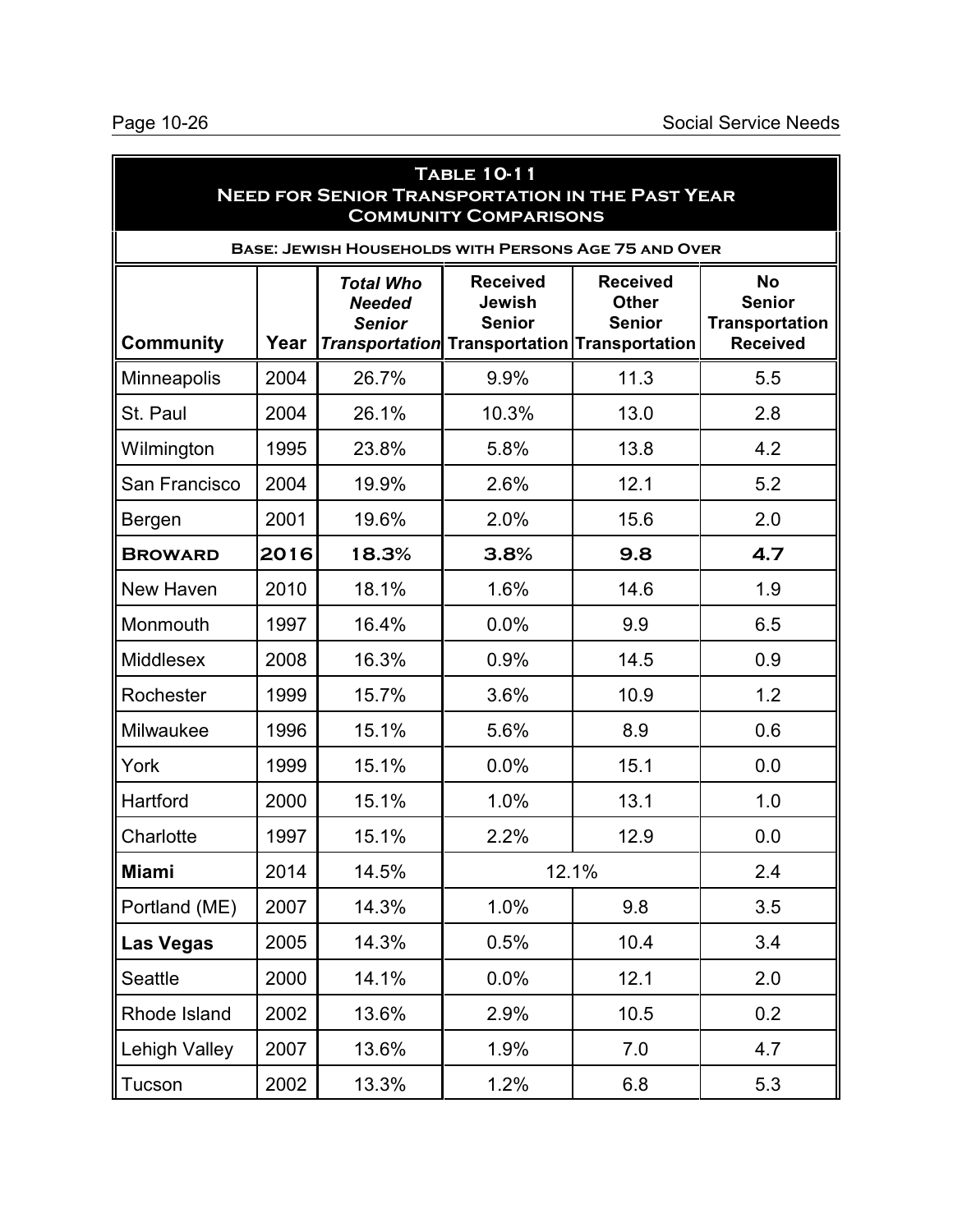| <b>TABLE 10-11</b><br><b>NEED FOR SENIOR TRANSPORTATION IN THE PAST YEAR</b><br><b>COMMUNITY COMPARISONS</b> |      |                                                    |                                                                                                   |                                                  |                                                                        |  |
|--------------------------------------------------------------------------------------------------------------|------|----------------------------------------------------|---------------------------------------------------------------------------------------------------|--------------------------------------------------|------------------------------------------------------------------------|--|
|                                                                                                              |      |                                                    | <b>BASE: JEWISH HOUSEHOLDS WITH PERSONS AGE 75 AND OVER</b>                                       |                                                  |                                                                        |  |
| <b>Community</b>                                                                                             | Year | <b>Total Who</b><br><b>Needed</b><br><b>Senior</b> | <b>Received</b><br>Jewish<br><b>Senior</b><br><b>Transportation</b> Transportation Transportation | <b>Received</b><br><b>Other</b><br><b>Senior</b> | <b>No</b><br><b>Senior</b><br><b>Transportation</b><br><b>Received</b> |  |
| <b>Atlantic County</b>                                                                                       | 2004 | 13.1%                                              | 2.3%                                                                                              | 10.2                                             | 0.6                                                                    |  |
| <b>Jacksonville</b>                                                                                          | 2002 | 12.8%                                              | 2.9%                                                                                              | 5.7                                              | 4.2                                                                    |  |
| Washington                                                                                                   | 2003 | 12.6%                                              | 1.2%                                                                                              | 8.5                                              | 2.9                                                                    |  |
| <b>Detroit</b>                                                                                               | 2005 | 12.3%                                              | 3.2%                                                                                              | 5.5                                              | 3.6                                                                    |  |
| <b>Broward</b>                                                                                               | 1997 | 11.5%                                              | 0.7%                                                                                              | 9.4                                              | 1.4                                                                    |  |
| Richmond                                                                                                     | 1994 | 9.4%                                               | 3.3%                                                                                              | 4.5                                              | 1.6                                                                    |  |
| San Antonio                                                                                                  | 2007 | 9.4%                                               | 1.7%                                                                                              | 4.6                                              | 3.1                                                                    |  |
| <b>S Palm Beach</b>                                                                                          | 2005 | 8.1%                                               | 0.5%                                                                                              | 5.3                                              | 2.3                                                                    |  |
| <b>W Palm Beach</b>                                                                                          | 2005 | 6.8%                                               | 0.4%                                                                                              | 4.6                                              | 1.8                                                                    |  |
| Tidewater                                                                                                    | 2001 | 5.1%                                               | 1.8%                                                                                              | 1.7                                              | 1.6                                                                    |  |
| Westport                                                                                                     | 2000 | 5.0%                                               | 0.0%                                                                                              | 3.6                                              | 1.4                                                                    |  |
| Sarasota                                                                                                     | 2001 | 3.9%                                               | 0.0%                                                                                              | 3.2                                              | 0.7                                                                    |  |
| Los Angeles                                                                                                  | 1997 | 2.4%                                               | 0.5%                                                                                              | 1.7                                              | 0.2                                                                    |  |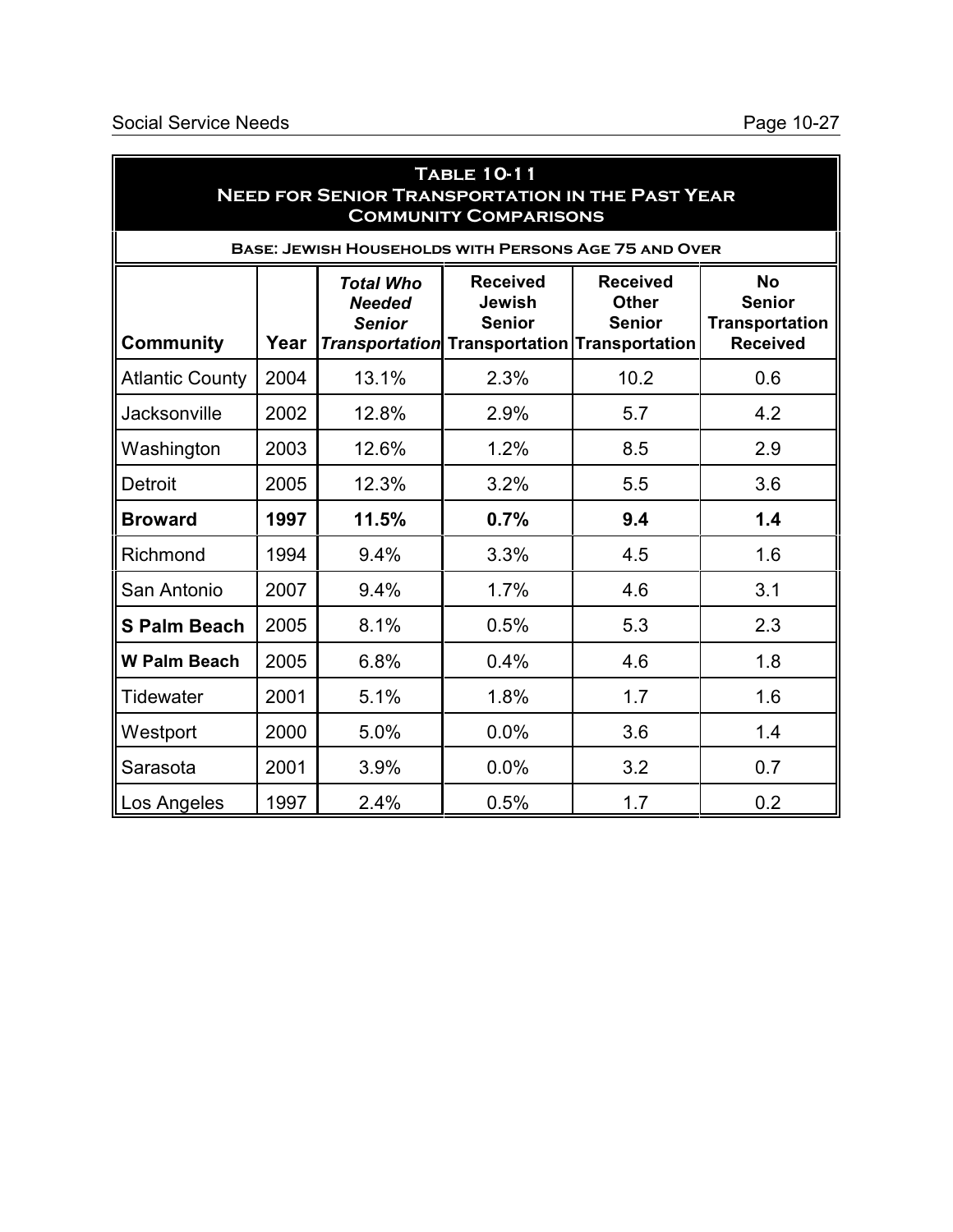| <b>TABLE 10-12</b><br><b>NEED FOR HOME-DELIVERED MEALS IN THE PAST YEAR</b><br><b>COMMUNITY COMPARISONS</b> |      |                                                                                   |                                                                               |                                                                              |                                                                 |
|-------------------------------------------------------------------------------------------------------------|------|-----------------------------------------------------------------------------------|-------------------------------------------------------------------------------|------------------------------------------------------------------------------|-----------------------------------------------------------------|
|                                                                                                             |      | <b>BASE: JEWISH HOUSEHOLDS WITH PERSONS AGE 75 AND OVER</b>                       |                                                                               |                                                                              |                                                                 |
| <b>Community</b>                                                                                            | Year | <b>Total</b><br>Who<br><b>Needed</b><br>Home-<br><b>Delivered</b><br><b>Meals</b> | <b>Received</b><br><b>Jewish</b><br>Home-<br><b>Delivered</b><br><b>Meals</b> | <b>Received</b><br><b>Other</b><br>Home-<br><b>Delivered</b><br><b>Meals</b> | No Home-<br><b>Delivered</b><br><b>Meals</b><br><b>Received</b> |
| St. Paul                                                                                                    | 2004 | 12.3%                                                                             | 7.4%                                                                          | 4.4                                                                          | 0.5                                                             |
| Monmouth                                                                                                    | 1997 | 7.9%                                                                              | 0.0%                                                                          | 5.0                                                                          | 2.9                                                             |
| Jacksonville                                                                                                | 2002 | 7.5%                                                                              | 0.8%                                                                          | 2.1                                                                          | 4.6                                                             |
| Minneapolis                                                                                                 | 2004 | 7.1%                                                                              | 5.1%                                                                          | 1.5                                                                          | 0.5                                                             |
| Portland (ME)                                                                                               | 2007 | 7.0%                                                                              | 2.9%                                                                          | 4.1                                                                          | 0.0                                                             |
| <b>BROWARD</b>                                                                                              | 2016 | 6.6%                                                                              | 0.5%                                                                          | 4.2                                                                          | 1.9                                                             |
| <b>Miami</b>                                                                                                | 2014 | 5.3%                                                                              | 5.0%                                                                          |                                                                              | 0.3                                                             |
| Bergen                                                                                                      | 2001 | 5.1%                                                                              | 2.5%                                                                          | 1.3                                                                          | 1.3                                                             |
| <b>Middlesex</b>                                                                                            | 2008 | 4.9%                                                                              | 3.1%                                                                          | 1.5                                                                          | 0.3                                                             |
| New Haven                                                                                                   | 2010 | 4.3%                                                                              | 0.6%                                                                          | 3.1                                                                          | 0.6                                                             |
| Wilmington                                                                                                  | 1995 | 4.1%                                                                              | 0.0%                                                                          | 3.0                                                                          | 1.1                                                             |
| Hartford                                                                                                    | 2000 | 3.6%                                                                              | 1.8%                                                                          | 1.8                                                                          | 0.0                                                             |
| <b>Broward</b>                                                                                              | 1997 | 3.4%                                                                              | 1.0%                                                                          | 1.2                                                                          | 1.2                                                             |
| <b>Atlantic County</b>                                                                                      | 2004 | 3.3%                                                                              | 2.7%                                                                          | 0.6                                                                          | 0.0                                                             |
| Milwaukee                                                                                                   | 1996 | 2.9%                                                                              | 0.7%                                                                          | 1.9                                                                          | 0.3                                                             |
| San Antonio                                                                                                 | 2007 | 2.9%                                                                              | 0.0%                                                                          | 2.4                                                                          | 0.5                                                             |
| Rochester                                                                                                   | 1999 | 2.4%                                                                              | 1.2%                                                                          | 1.2                                                                          | 0.0                                                             |
| <b>Lehigh Valley</b>                                                                                        | 2007 | 2.3%                                                                              | 1.5%                                                                          | 0.8                                                                          | 0.0                                                             |
| Tidewater                                                                                                   | 2001 | 2.2%                                                                              | 1.8%                                                                          | 0.0                                                                          | 0.4                                                             |
| W Palm Beach                                                                                                | 2005 | 1.9%                                                                              | 0.5%                                                                          | 0.6                                                                          | 0.8                                                             |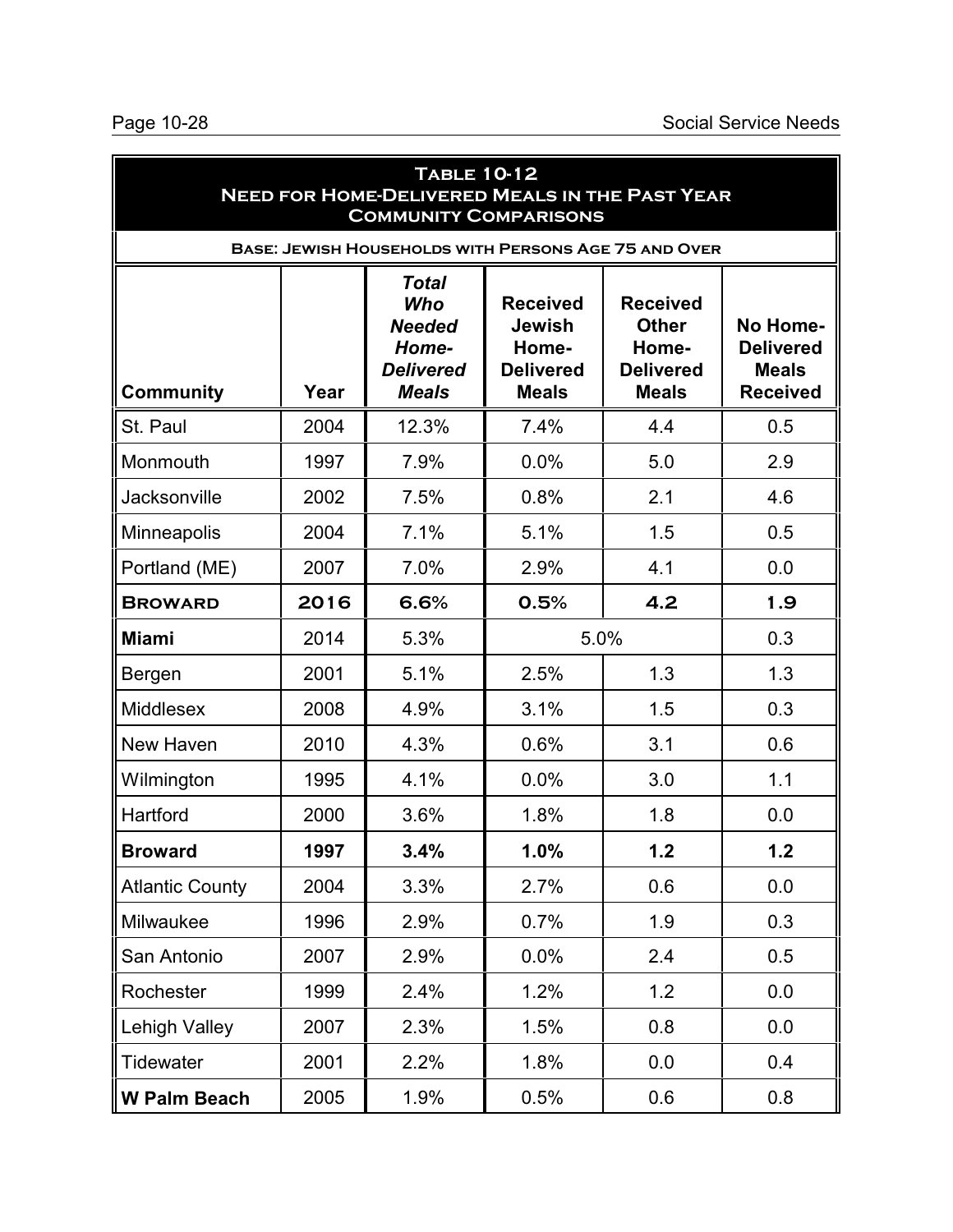| <b>TABLE 10-12</b><br><b>NEED FOR HOME-DELIVERED MEALS IN THE PAST YEAR</b><br><b>COMMUNITY COMPARISONS</b> |      |                                                                                   |                                                                               |                                                                              |                                                                 |
|-------------------------------------------------------------------------------------------------------------|------|-----------------------------------------------------------------------------------|-------------------------------------------------------------------------------|------------------------------------------------------------------------------|-----------------------------------------------------------------|
|                                                                                                             |      | <b>BASE: JEWISH HOUSEHOLDS WITH PERSONS AGE 75 AND OVER</b>                       |                                                                               |                                                                              |                                                                 |
| <b>Community</b>                                                                                            | Year | <b>Total</b><br>Who<br><b>Needed</b><br>Home-<br><b>Delivered</b><br><b>Meals</b> | <b>Received</b><br><b>Jewish</b><br>Home-<br><b>Delivered</b><br><b>Meals</b> | <b>Received</b><br><b>Other</b><br>Home-<br><b>Delivered</b><br><b>Meals</b> | No Home-<br><b>Delivered</b><br><b>Meals</b><br><b>Received</b> |
| <b>S Palm Beach</b>                                                                                         | 2005 | 1.7%                                                                              | 0.4%                                                                          | 1.1                                                                          | 0.2                                                             |
| Tucson                                                                                                      | 2002 | 1.6%                                                                              | 0.0%                                                                          | 0.5                                                                          | 1.1                                                             |
| Rhode Island                                                                                                | 2002 | 1.6%                                                                              | 0.4%                                                                          | 1.2                                                                          | 0.0                                                             |
| Washington                                                                                                  | 2003 | 1.5%                                                                              | 0.0%                                                                          | 1.5                                                                          | 0.0                                                             |
| Sarasota                                                                                                    | 2001 | 0.8%                                                                              | 0.0%                                                                          | 0.4                                                                          | 0.4                                                             |
| Detroit                                                                                                     | 2005 | 0.4%                                                                              | 0.0%                                                                          | 0.0                                                                          | 0.4                                                             |
| Westport                                                                                                    | 2000 | 0.0%                                                                              | 0.0%                                                                          | 0.0                                                                          | 0.0                                                             |
| Charlotte                                                                                                   | 1997 | 0.0%                                                                              | 0.0%                                                                          | 0.0                                                                          | 0.0                                                             |
| San Francisco <sup>*</sup>                                                                                  | 2004 | 2.9%                                                                              | 0.6%                                                                          | 2.3                                                                          | 0.0                                                             |
| Los Angeles *                                                                                               | 1997 | 2.4%                                                                              | 0.5%                                                                          | 1.7                                                                          | 0.2                                                             |
| Seattle *                                                                                                   | 2000 | 0.9%                                                                              | 0.2%                                                                          | 0.7                                                                          | 0.0                                                             |
| * Question was asked about home-delivered meals or meal sites for the elderly.                              |      |                                                                                   |                                                                               |                                                                              |                                                                 |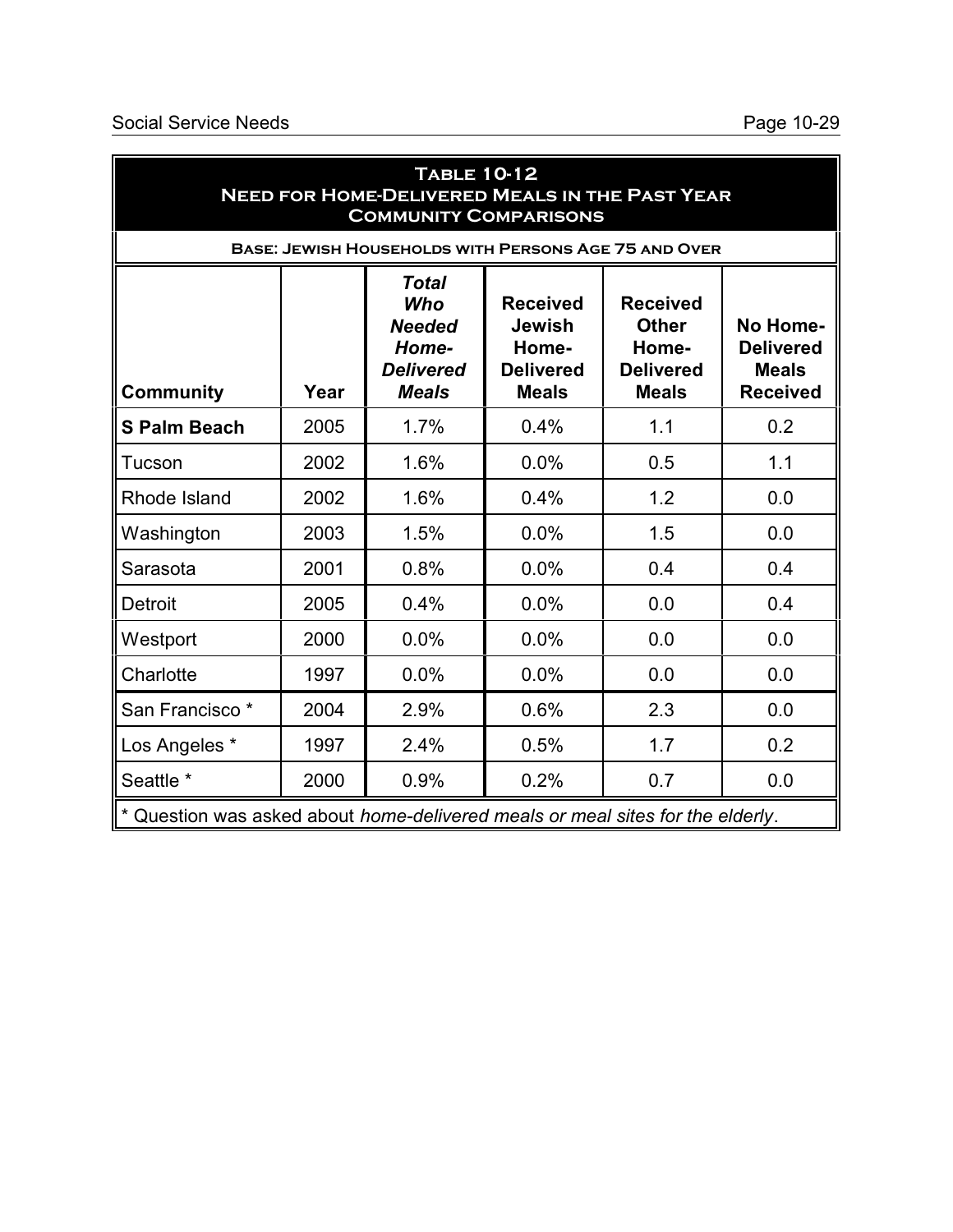# **Need for Selected Social Services Among Population Subgroups in the Past Year**

**T** ables 10-13 to 10-16 show, for various population subgroups, the percentage of Jewish households in Broward who in the past year needed each of the social **ables 10-13** to **10-16** show, for various population subgroups, the percentage of services discussed in the preceding sections.

**Comparisons Among Population Subgroups**.

#### **Help in Coordinating Services for an Elderly Person**

**Table 10-13** shows that, overall, 13% of households needed help in coordinating services for an elderly person in the past year. The percentage is much lower in:

 $\bullet$  households in the East (5%)

#### **Help in Coordinating Services for a Non-Elderly Disabled Person**

**Table 10-13** shows that, overall, 5% of households needed help in coordinating services for a non-elderly disabled person in the past year. No population subgroups show important differences from the overall percentage.

#### **Marital, Family, or Personal Counseling**

**Table 10-13** shows that, overall, 14% of households needed marital, family, or personal counseling in the past year. The percentage is much lower in:

• non-elderly single households (3%)

#### **Help with Mental Health Issues**

**Table 10-13** shows that, overall, 10% of households needed help with mental issues in the past year. No population subgroups show important differences from the overall percentage.

#### **Help in Finding a Job or Choosing an Occupation**

**Table 10-14** shows that, overall, 16% of households with adults age 18-64 needed help in finding a job or choosing an occupation in the past. The percentage is much higher in:

- households with only adult children (26%)
- ! households earning an annual income under \$25,000 and over (43%) and \$25,000-\$50,000 (26%)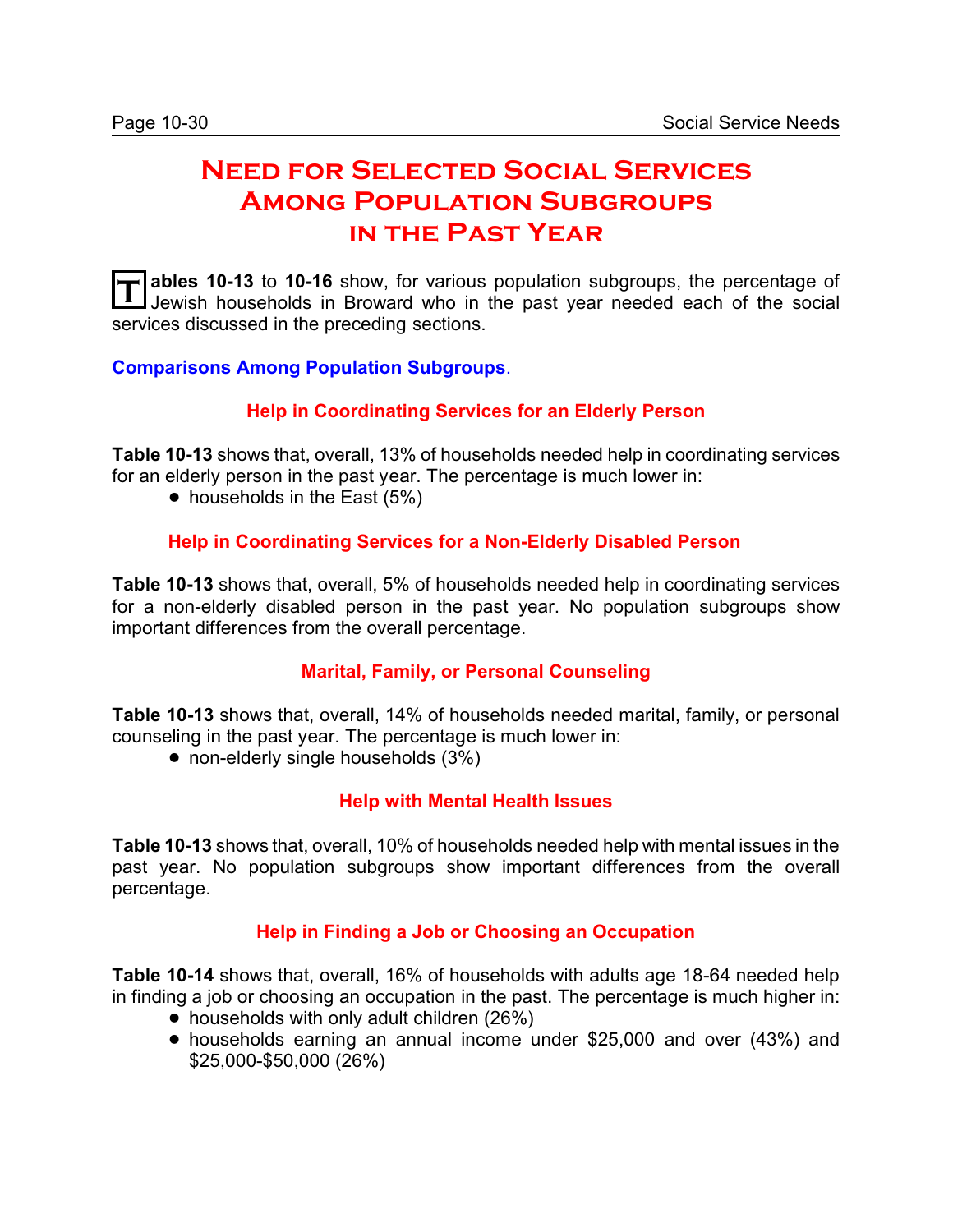The percentage is much lower in:

! households earning an annual income of \$200,000 and over (4%)

### **Help for Jewish Children with Special Needs**

**Table 10-15** shows that, overall, 12% of households with Jewish children age 0-17 needed programs for Jewish children with learning disabilities or other special needs such as developmental disabilities in the past year. The percentage is much higher in:

• households in the West Central (27%)

#### **Social Services for Persons Age 75 and Over**

**Table 10-16** shows that, overall, 32% of households with persons age 75 and over needed in-home health care in the past year; 18%, senior transportation; and 7%, home-delivered meals.

The percentages for **in-home health care** is much higher in:

! households earning an annual income of \$25,000-\$50,000 (47%)

The percentage for **senior transportation** is much lower in:

• households earning an annual income of \$100,000 and over (5%)

The percentage for **home-delivered meals** is much lower in:

• households earning an annual income of \$200,000 and over (0%)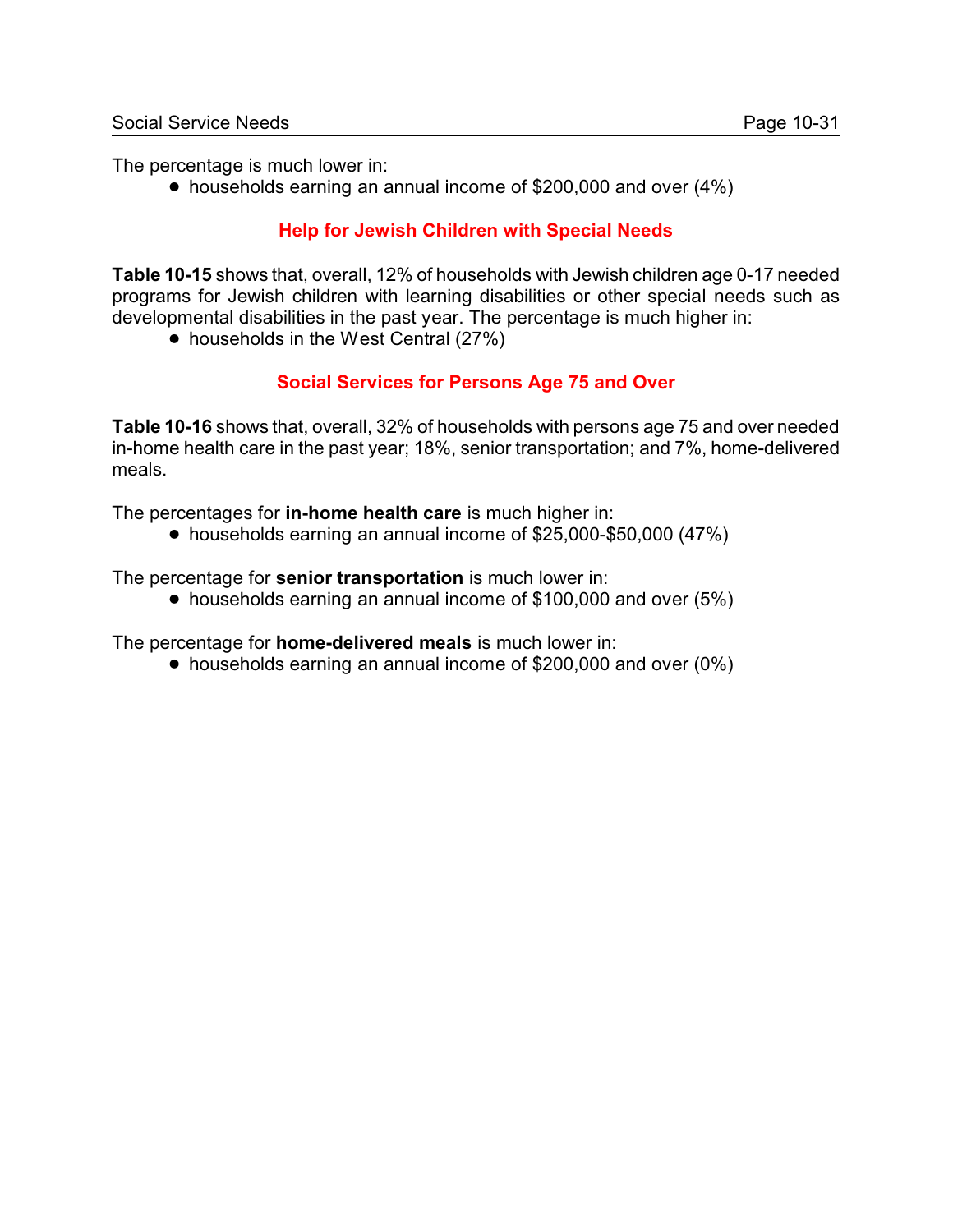| <b>TABLE 10-13</b><br><b>NEED FOR HELP IN COORDINATING SERVICES FOR ELDERLY,</b><br><b>NON-ELDERLY DISABLED PERSONS AND COUNSELING</b><br>IN THE PAST YEAR |                                                                        |                                                                                                     |                                                         |                                                           |  |  |
|------------------------------------------------------------------------------------------------------------------------------------------------------------|------------------------------------------------------------------------|-----------------------------------------------------------------------------------------------------|---------------------------------------------------------|-----------------------------------------------------------|--|--|
|                                                                                                                                                            |                                                                        | <b>BASE: JEWISH HOUSEHOLDS</b>                                                                      |                                                         |                                                           |  |  |
| Population Subgroup                                                                                                                                        | Help in<br>Coordinating<br><b>Services for</b><br>an Elderly<br>Person | Help in<br>Coordinating<br><b>Services for</b><br>a Non-Elderly<br><b>Disabled</b><br><b>Person</b> | Marital,<br>Family,<br>or Personal<br><b>Counseling</b> | <b>Help with</b><br><b>Mental Health</b><br><b>Issues</b> |  |  |
| <b>All</b>                                                                                                                                                 | 13.1%                                                                  | 4.9%                                                                                                | 13.8%                                                   | 9.6%                                                      |  |  |
| <b>GEOGRAPHIC AREA</b>                                                                                                                                     |                                                                        |                                                                                                     |                                                         |                                                           |  |  |
| Northwest                                                                                                                                                  | 12.3%                                                                  | 3.8%                                                                                                | 12.0%                                                   | 11.9%                                                     |  |  |
| <b>North Central</b>                                                                                                                                       | 12.0%                                                                  | 5.1%                                                                                                | 7.2%                                                    | 8.0%                                                      |  |  |
| East                                                                                                                                                       | 4.5%                                                                   | 6.2%                                                                                                | 17.2%                                                   | 14.4%                                                     |  |  |
| <b>West Central</b>                                                                                                                                        | 15.2%                                                                  | 7.1%                                                                                                | 14.6%                                                   | 8.7%                                                      |  |  |
| Southeast                                                                                                                                                  | 13.6%                                                                  | 7.4%                                                                                                | 14.5%                                                   | 7.0%                                                      |  |  |
| Southwest                                                                                                                                                  | 14.6%                                                                  | 0.7%                                                                                                | 14.9%                                                   | 10.1%                                                     |  |  |
|                                                                                                                                                            |                                                                        | <b>HOUSEHOLD STRUCTURE</b>                                                                          |                                                         |                                                           |  |  |
| <b>Household with Children</b>                                                                                                                             | 10.2%                                                                  | 2.7%                                                                                                | 19.5%                                                   | 15.3%                                                     |  |  |
| Household with<br><b>Only Adult Children</b>                                                                                                               | 8.0%                                                                   | 8.2%                                                                                                | 18.6%                                                   | 13.3%                                                     |  |  |
| Non-Elderly Couple                                                                                                                                         | 10.9%                                                                  | 5.6%                                                                                                | 11.1%                                                   | 3.2%                                                      |  |  |
| Non-Elderly Single                                                                                                                                         | 16.8%                                                                  | 3.2%                                                                                                | 3.3%                                                    | 3.7%                                                      |  |  |
| <b>Elderly Couple</b>                                                                                                                                      | 8.5%                                                                   | 1.6%                                                                                                | 9.3%                                                    | 2.6%                                                      |  |  |
| <b>Elderly Single</b>                                                                                                                                      | 17.6%                                                                  | 3.7%                                                                                                | 10.8%                                                   | 6.8%                                                      |  |  |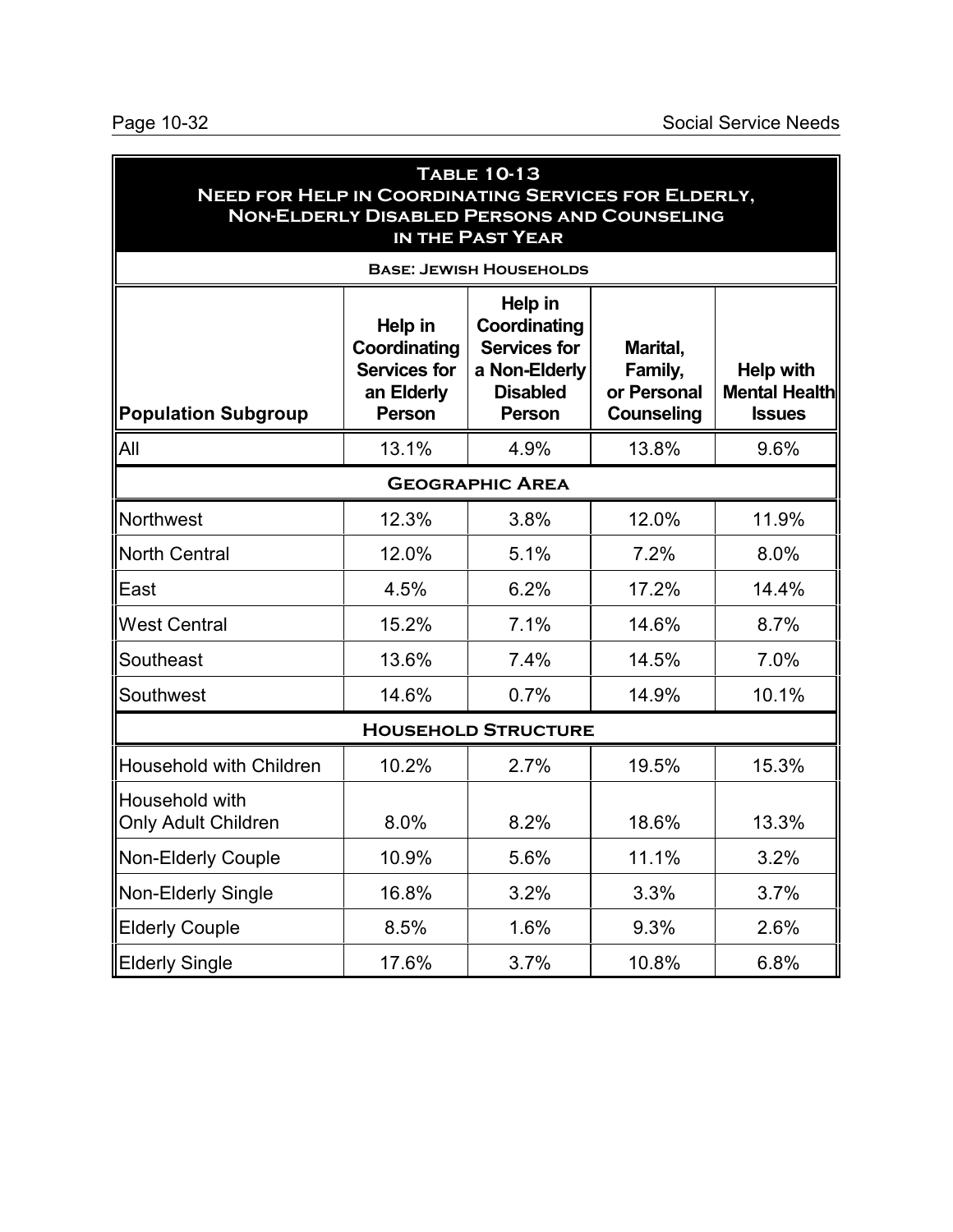| <b>TABLE 10-13</b><br><b>NEED FOR HELP IN COORDINATING SERVICES FOR ELDERLY,</b><br><b>NON-ELDERLY DISABLED PERSONS AND COUNSELING</b><br><b>IN THE PAST YEAR</b> |                                                                               |                                                                                              |                                                         |                                                           |
|-------------------------------------------------------------------------------------------------------------------------------------------------------------------|-------------------------------------------------------------------------------|----------------------------------------------------------------------------------------------|---------------------------------------------------------|-----------------------------------------------------------|
|                                                                                                                                                                   |                                                                               | <b>BASE: JEWISH HOUSEHOLDS</b>                                                               |                                                         |                                                           |
| <b>Population Subgroup</b>                                                                                                                                        | Help in<br>Coordinating<br><b>Services for</b><br>an Elderly<br><b>Person</b> | Help in<br>Coordinating<br>Services for<br>a Non-Elderly<br><b>Disabled</b><br><b>Person</b> | Marital,<br>Family,<br>or Personal<br><b>Counseling</b> | <b>Help with</b><br><b>Mental Health</b><br><b>Issues</b> |
| <b>All</b>                                                                                                                                                        | 13.1%                                                                         | 4.9%                                                                                         | 13.8%                                                   | 9.6%                                                      |
|                                                                                                                                                                   |                                                                               | <b>MARITAL STATUS</b>                                                                        |                                                         |                                                           |
| An Adult Is<br><b>Currently Divorced</b>                                                                                                                          |                                                                               |                                                                                              | 14.4%                                                   | 13.6%                                                     |
| An Adult Is<br><b>Currently Widowed</b>                                                                                                                           |                                                                               |                                                                                              | 15.6%                                                   | 7.8%                                                      |
|                                                                                                                                                                   |                                                                               | <b>HOUSEHOLD INCOME</b>                                                                      |                                                         |                                                           |
| Under \$25,000                                                                                                                                                    | 15.7%                                                                         | 7.0%                                                                                         | 15.9%                                                   | 11.6%                                                     |
| \$25 - \$50,000                                                                                                                                                   | 16.5%                                                                         | 1.1%                                                                                         | 18.4%                                                   | 17.9%                                                     |
| \$50 - \$100,000                                                                                                                                                  | 12.4%                                                                         | 8.8%                                                                                         | 14.4%                                                   | 9.1%                                                      |
| \$100 - \$200,000                                                                                                                                                 | 9.2%                                                                          | 5.4%                                                                                         | 15.6%                                                   | 8.6%                                                      |
| \$200,000 and over                                                                                                                                                | 16.5%                                                                         | 4.3%                                                                                         | 11.4%                                                   | 12.2%                                                     |
| <b>TYPE OF MARRIAGE</b>                                                                                                                                           |                                                                               |                                                                                              |                                                         |                                                           |
| In-married                                                                                                                                                        |                                                                               |                                                                                              | 11.2%                                                   |                                                           |
| Conversionary                                                                                                                                                     |                                                                               |                                                                                              | 18.3%                                                   |                                                           |
| Intermarried                                                                                                                                                      |                                                                               |                                                                                              | 12.7%                                                   |                                                           |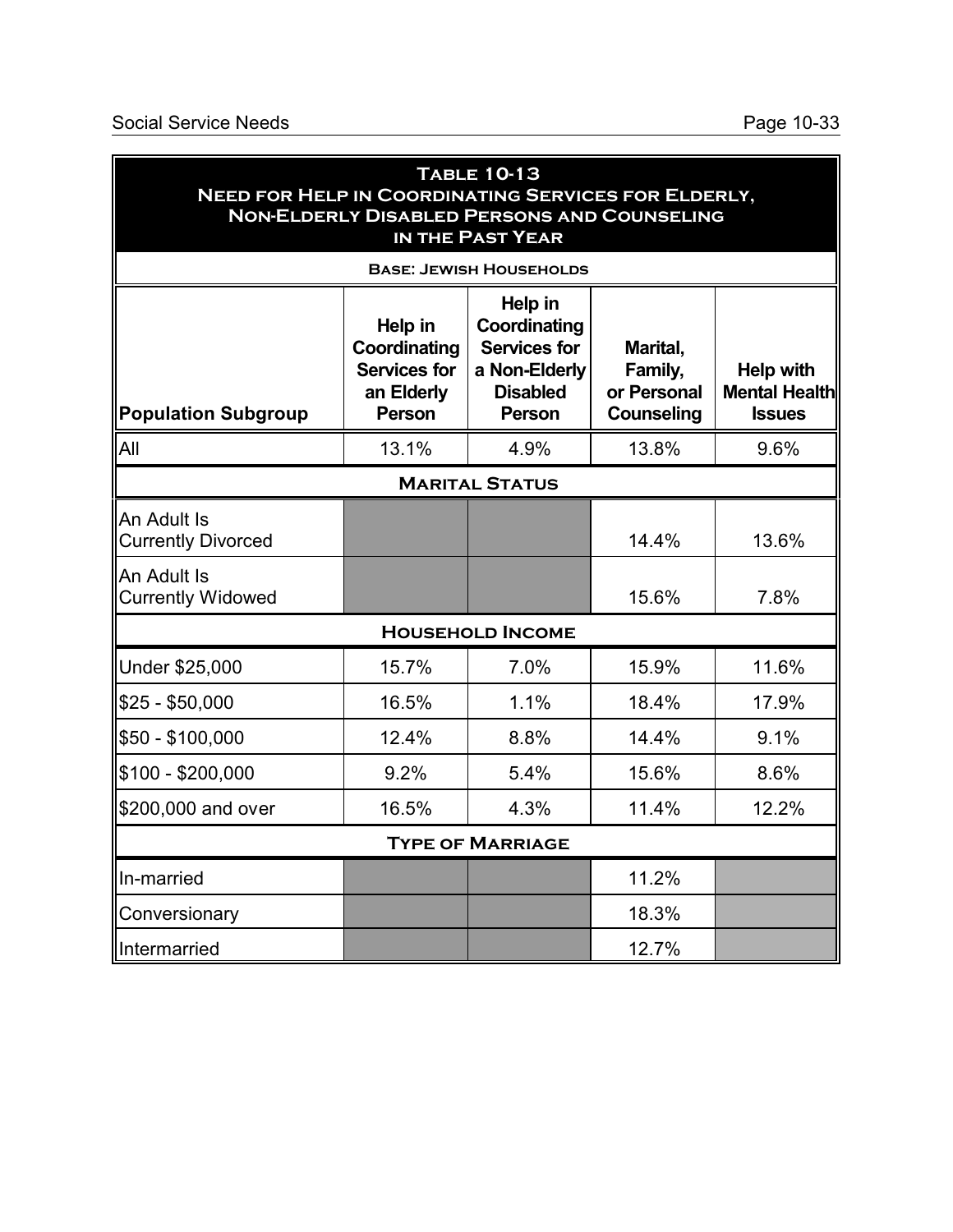| <b>TABLE 10-14</b><br><b>NEED FOR HELP IN FINDING A JOB OR CHOOSING AN OCCUPATION</b><br>IN THE PAST YEAR |                                               |  |  |  |
|-----------------------------------------------------------------------------------------------------------|-----------------------------------------------|--|--|--|
|                                                                                                           | BASE: JEWISH HOUSEHOLDS WITH ADULTS AGE 18-64 |  |  |  |
| <b>Population Subgroup</b><br>Help in Finding a Job or Choosing an Occupation                             |                                               |  |  |  |
| All<br>15.5%                                                                                              |                                               |  |  |  |
|                                                                                                           | <b>GEOGRAPHIC AREA</b>                        |  |  |  |
| Northwest<br>16.6%                                                                                        |                                               |  |  |  |
| <b>North Central</b>                                                                                      | 7.5%                                          |  |  |  |
| East                                                                                                      | 23.7%                                         |  |  |  |
| <b>West Central</b>                                                                                       | 20.9%                                         |  |  |  |
| Southeast                                                                                                 | 7.4%                                          |  |  |  |
| Southwest                                                                                                 | 14.0%                                         |  |  |  |
|                                                                                                           | <b>HOUSEHOLD STRUCTURE</b>                    |  |  |  |
| Household with Children                                                                                   | 12.7%                                         |  |  |  |
| Household with<br><b>Only Adult Children</b>                                                              | 26.4%                                         |  |  |  |
| <b>Non-Elderly Couple</b>                                                                                 | 15.2%                                         |  |  |  |
| Non-Elderly Single                                                                                        | 7.3%                                          |  |  |  |
|                                                                                                           | <b>HOUSEHOLD INCOME</b>                       |  |  |  |
| Under \$25,000                                                                                            | 42.6%                                         |  |  |  |
| $$25 - $50,000$                                                                                           | 26.1%                                         |  |  |  |
| \$50 - \$100,000                                                                                          | 7.2%                                          |  |  |  |
| \$100 - \$200,000                                                                                         | 15.4%                                         |  |  |  |
| \$200,000 and over                                                                                        | 3.8%                                          |  |  |  |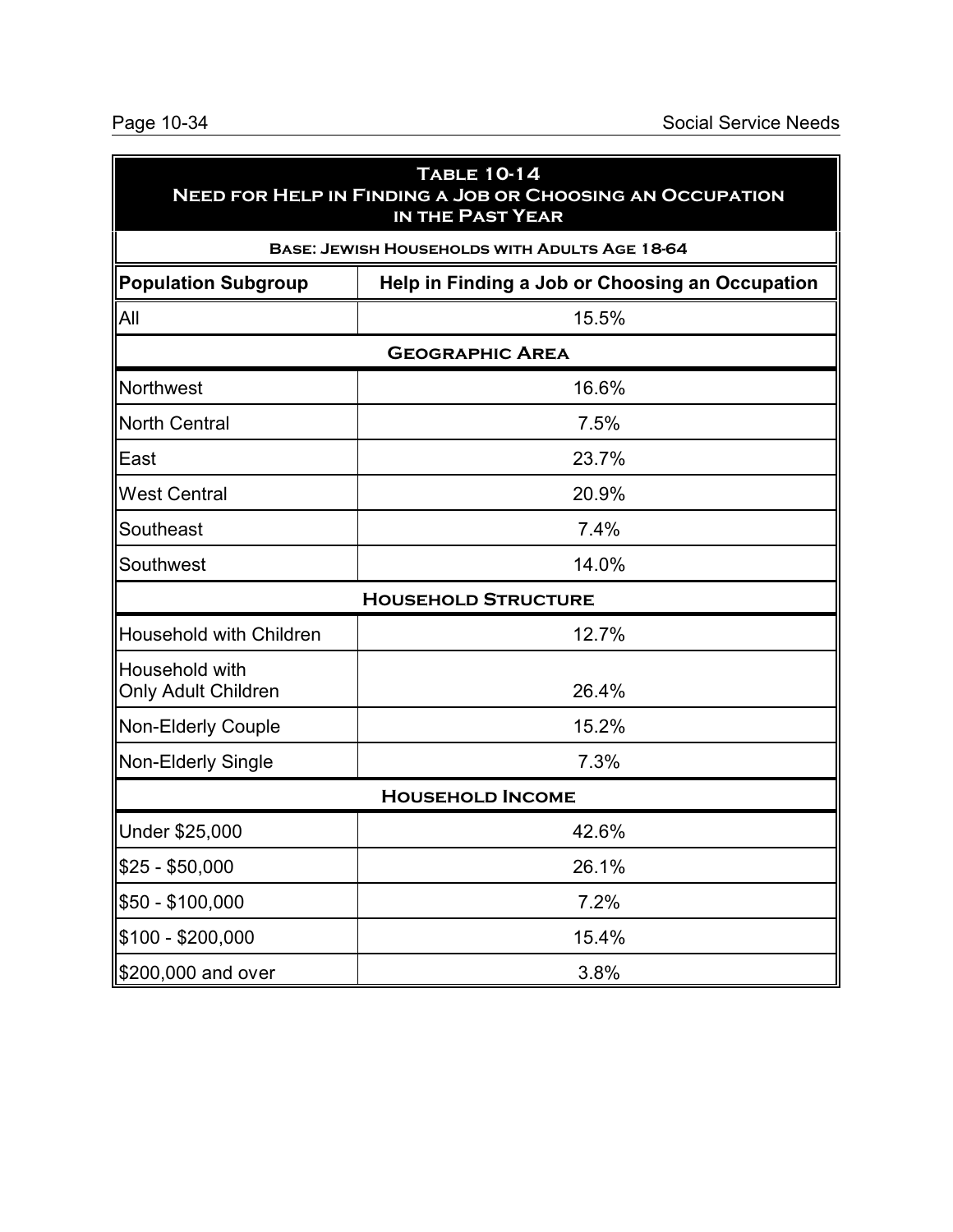| <b>TABLE 10-15</b><br>HELP FOR JEWISH CHILDREN WITH PHYSICAL, DEVELOPMENTAL, OR<br><b>LEARNING DISABILITIES, OR OTHER SPECIAL NEEDS</b><br>IN THE PAST YEAR |                                                       |  |  |
|-------------------------------------------------------------------------------------------------------------------------------------------------------------|-------------------------------------------------------|--|--|
|                                                                                                                                                             | <b>BASE: HOUSEHOLDS WITH JEWISH CHILDREN AGE 0-17</b> |  |  |
| <b>Programs for Jewish Children</b><br>with Learning Disabilities<br><b>Population Subgroup</b>                                                             |                                                       |  |  |
| All                                                                                                                                                         | 11.5%                                                 |  |  |
| <b>GEOGRAPHIC AREA</b>                                                                                                                                      |                                                       |  |  |
| Northwest                                                                                                                                                   | 11.7%                                                 |  |  |
| <b>West Central</b>                                                                                                                                         | 26.7%                                                 |  |  |
| Southeast                                                                                                                                                   | 7.6%                                                  |  |  |
| Southwest                                                                                                                                                   | 7.3%                                                  |  |  |
| <b>HOUSEHOLD INCOME</b>                                                                                                                                     |                                                       |  |  |
| Under \$100,000                                                                                                                                             | 12.9%                                                 |  |  |
| \$100 - \$200,000                                                                                                                                           | 17.5%                                                 |  |  |
| \$200,000 and over                                                                                                                                          | 7.5%                                                  |  |  |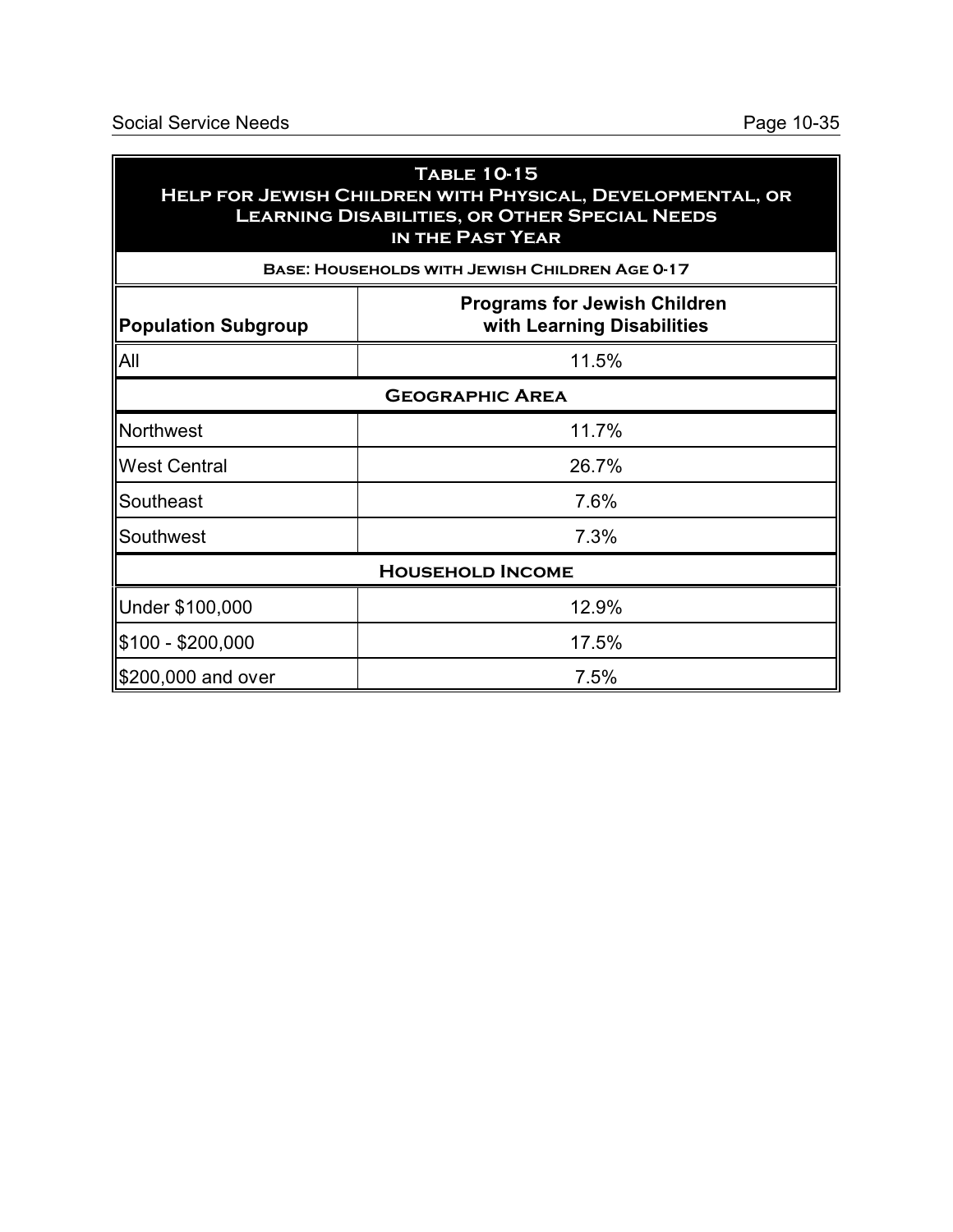| NEED FOR SELECTED SOCIAL SERVICES FOR THE ELDERLY IN THE PAST YEAR                                | <b>TABLE 10-16</b>               |                                                             |                                           |
|---------------------------------------------------------------------------------------------------|----------------------------------|-------------------------------------------------------------|-------------------------------------------|
|                                                                                                   |                                  | <b>BASE: JEWISH HOUSEHOLDS WITH PERSONS AGE 75 AND OVER</b> |                                           |
| <b>Population Subgroup</b>                                                                        | In-Home<br><b>Health</b><br>Care | <b>Senior</b><br><b>Transportation</b>                      | Home-<br><b>Delivered</b><br><b>Meals</b> |
| All                                                                                               | 31.7%                            | 18.3%                                                       | 6.6%                                      |
|                                                                                                   | <b>GEOGRAPHIC AREA</b>           |                                                             |                                           |
| North Central                                                                                     | 29.3%                            | 24.0%                                                       | 10.5%                                     |
| <b>West Central</b>                                                                               | 30.7%                            | 14.6%                                                       | 7.6%                                      |
| Southeast                                                                                         | 31.7%                            | 19.5%                                                       | 3.7%                                      |
| Southwest                                                                                         | 29.5%                            | 19.1%                                                       | 7.6%                                      |
|                                                                                                   | <b>HOUSEHOLD STRUCTURE *</b>     |                                                             |                                           |
| <b>Elderly Couple</b>                                                                             | 27.0%                            | 9.0%                                                        | 6.0%                                      |
| <b>Elderly Single</b>                                                                             | 30.3%                            | 25.9%                                                       | 3.5%                                      |
|                                                                                                   | <b>HOUSEHOLD INCOME</b>          |                                                             |                                           |
| Under \$25,000                                                                                    | 25.0%                            | 19.5%                                                       | 6.7%                                      |
| $$25 - $50,000$                                                                                   | 47.0%                            | 21.5%                                                       | 9.4%                                      |
| \$50 - \$100,000                                                                                  | 35.1%                            | 18.8%                                                       | 12.4%                                     |
| \$100,000 and over                                                                                | 25.9%                            | 5.0%                                                        | 0.2%                                      |
| $\blacksquare$ Note: the overall percentages shown above derives from households with persons age |                                  |                                                             |                                           |

Note: the overall percentages shown above derives from households with persons age 75 and over in all household structures, not just the elderly couple households and elderly single households shown in the table.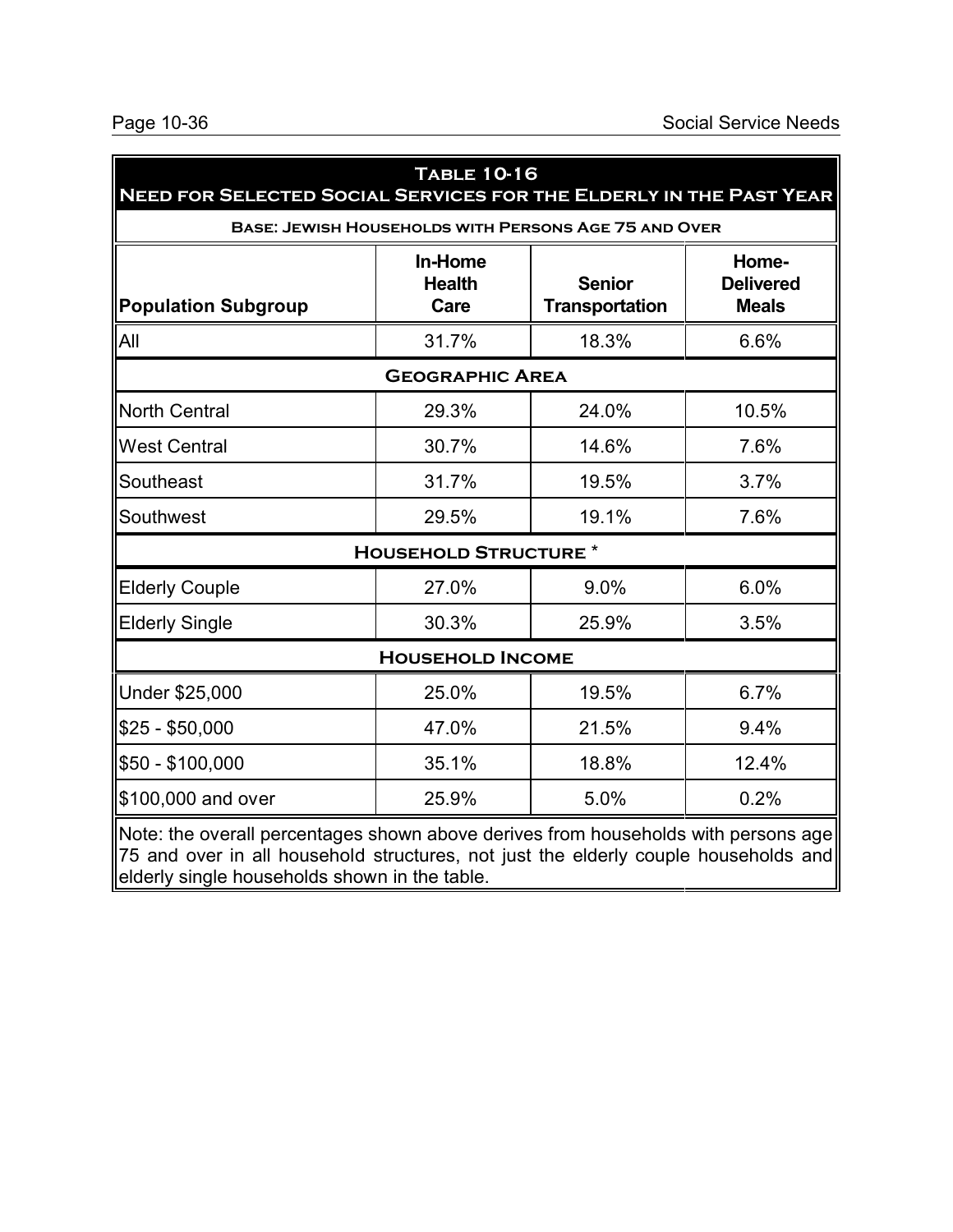# **Hospitalized for Three or More Consecutive Nights**

**T** able 10-17 show, for various population subgroups, the percentage of Jewish households in Broward that responded that someone in their household age 75 or over was hospitalized for three or more consecutive nights.

**Comparisons Among Population Subgroups**. Overall 26% responded in the affirmative. The percentage is much higher for:

- households in the Southwest (38%)
- ! households earning an annual income of \$50,000-\$100,000 (47%)

The percentage if much lower for:

• households in the North Central (6%)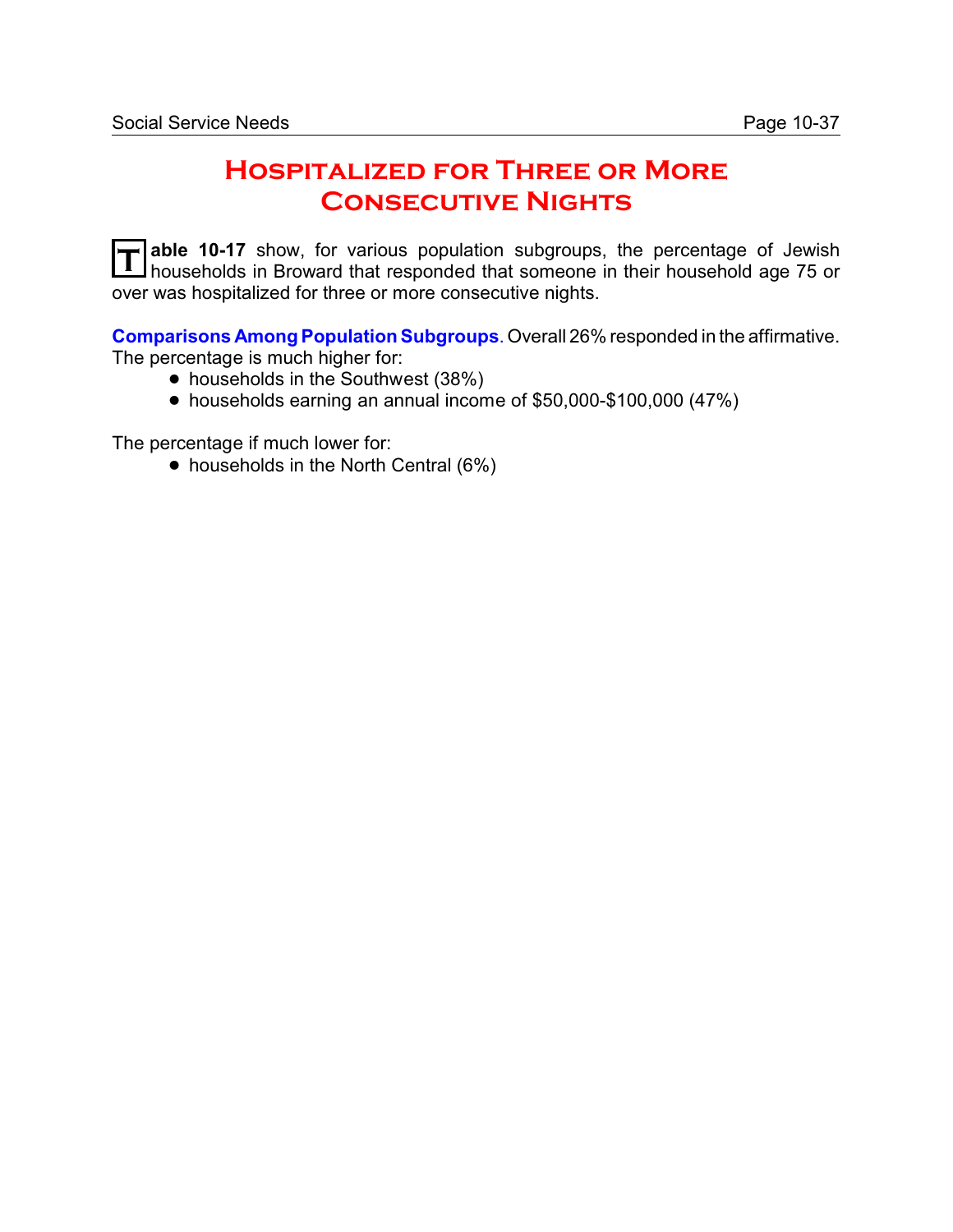| <b>TABLE 10-17</b><br>HOUSEHOLDS IN WHICH AN ADULT AGE 75+ WAS HOSPITALIZED FOR<br><b>THREE OR MORE CONSECUTIVE NIGHTS</b> |                                                                    |  |  |
|----------------------------------------------------------------------------------------------------------------------------|--------------------------------------------------------------------|--|--|
| <b>BASE: JEWISH HOUSEHOLDS WITH PERSONS AGE 75 AND OVER</b>                                                                |                                                                    |  |  |
| <b>Population Subgroup</b>                                                                                                 | <b>Hospitalized for Three or More</b><br><b>Consecutive Nights</b> |  |  |
| All                                                                                                                        | 26.1%                                                              |  |  |
| <b>GEOGRAPHIC AREA</b>                                                                                                     |                                                                    |  |  |
| North Central                                                                                                              | 5.8%                                                               |  |  |
| <b>West Central</b>                                                                                                        | 24.1%                                                              |  |  |
| Southeast                                                                                                                  | 19.9%                                                              |  |  |
| Southwest                                                                                                                  | 38.1%                                                              |  |  |
| <b>HOUSEHOLD STRUCTURE</b>                                                                                                 |                                                                    |  |  |
| <b>Elderly Couple</b>                                                                                                      | 29.2%                                                              |  |  |
| <b>Elderly Single</b>                                                                                                      | 21.0%                                                              |  |  |
| <b>HOUSEHOLD INCOME</b>                                                                                                    |                                                                    |  |  |
| <b>Under \$25,000</b>                                                                                                      | 20.2%                                                              |  |  |
| \$25,000 - \$50,000                                                                                                        | 8.9%                                                               |  |  |
| \$50,000 - \$100,000                                                                                                       | 46.8%                                                              |  |  |
| \$100,000 and over!                                                                                                        | 25.2%                                                              |  |  |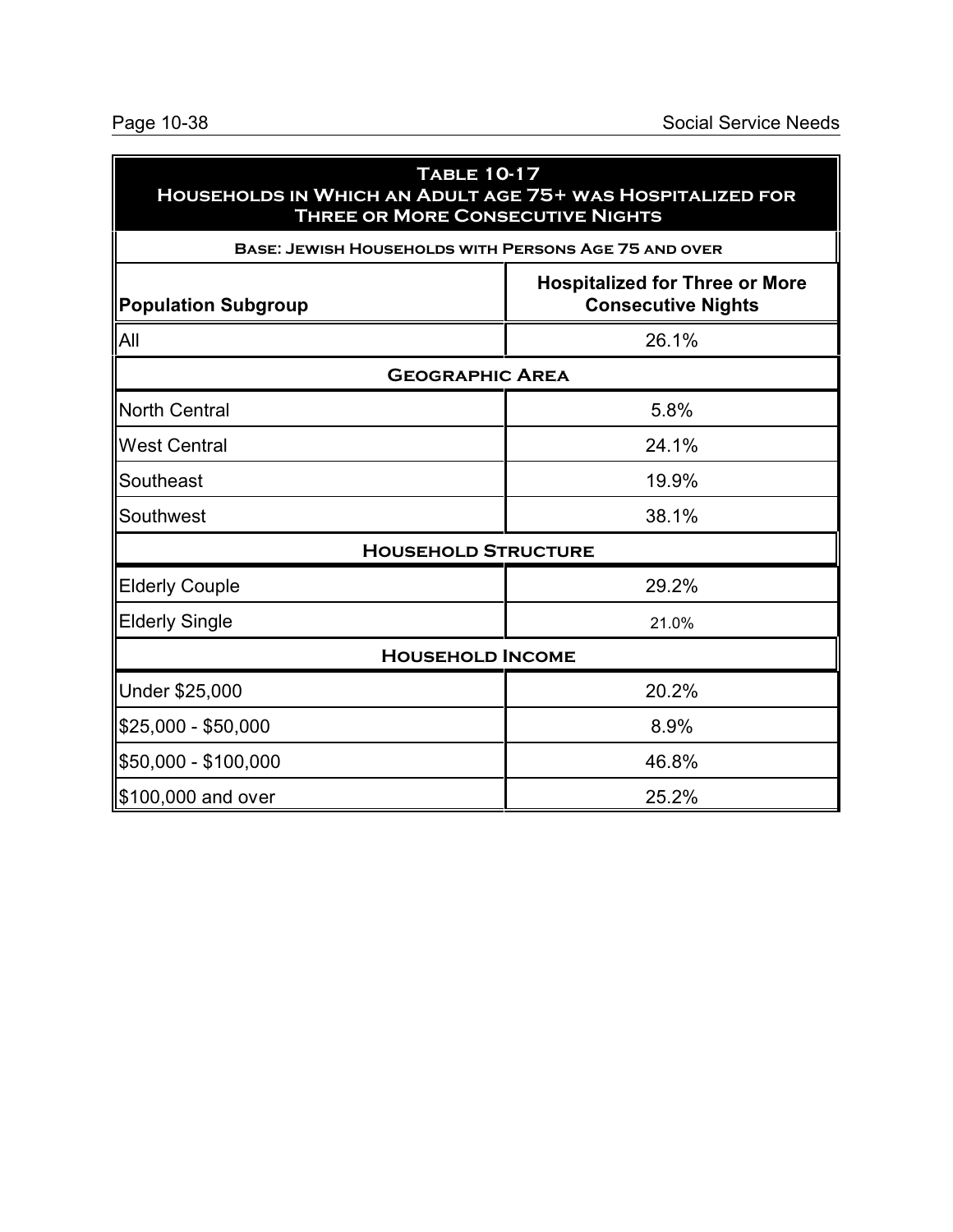# **Caring for Elderly Relatives**

**T able 10-19** shows that 11% (7,300 households) of Jewish households in Broward in which the respondent is age 40 or over have an elderly relative who lives outside the respondent's home and in some way depends upon the household for their care (*caregiver households*). The respondent defined "care" for himself/herself. Included in the 11% of caregiver households are 7% in which the elderly relative lives in Broward, 2% in which the elderly relative lives in Miami, 1% in which the relative lives in Palm Beach County, and 2% in which the elderly relative lives elsewhere.

**Table 10-18** shows where the elderly person needing care lives.

**Community Comparisons. Table 10-19** shows that the 11% of caregiver households is about average among about 20 comparison Jewish communities and compares to 15% in Miami, 10% in South Palm Beach, and 9% in West Palm Beach.

### **The Sandwich Generation**

T able 10-20 shows that 14% (2,000 households) of Jewish households with children<br>In Broward in which the respondent is age 40 or over are caregiver households. The **able 10-20** shows that 14% (2,000 households) of Jewish households with children adults in these households, who have been called the *sandwich generation*, have the responsibility to care for both minor children at home and elderly relatives who live outside their home.

**Community Comparisons. Table 10-20** shows that the 14% of households with children who are caregiver households is about average among about 20 comparison Jewish communities and compares to 23% in South Palm Beach, 20% in Las Vegas, 16% in Miami, and 14% in West Palm Beach.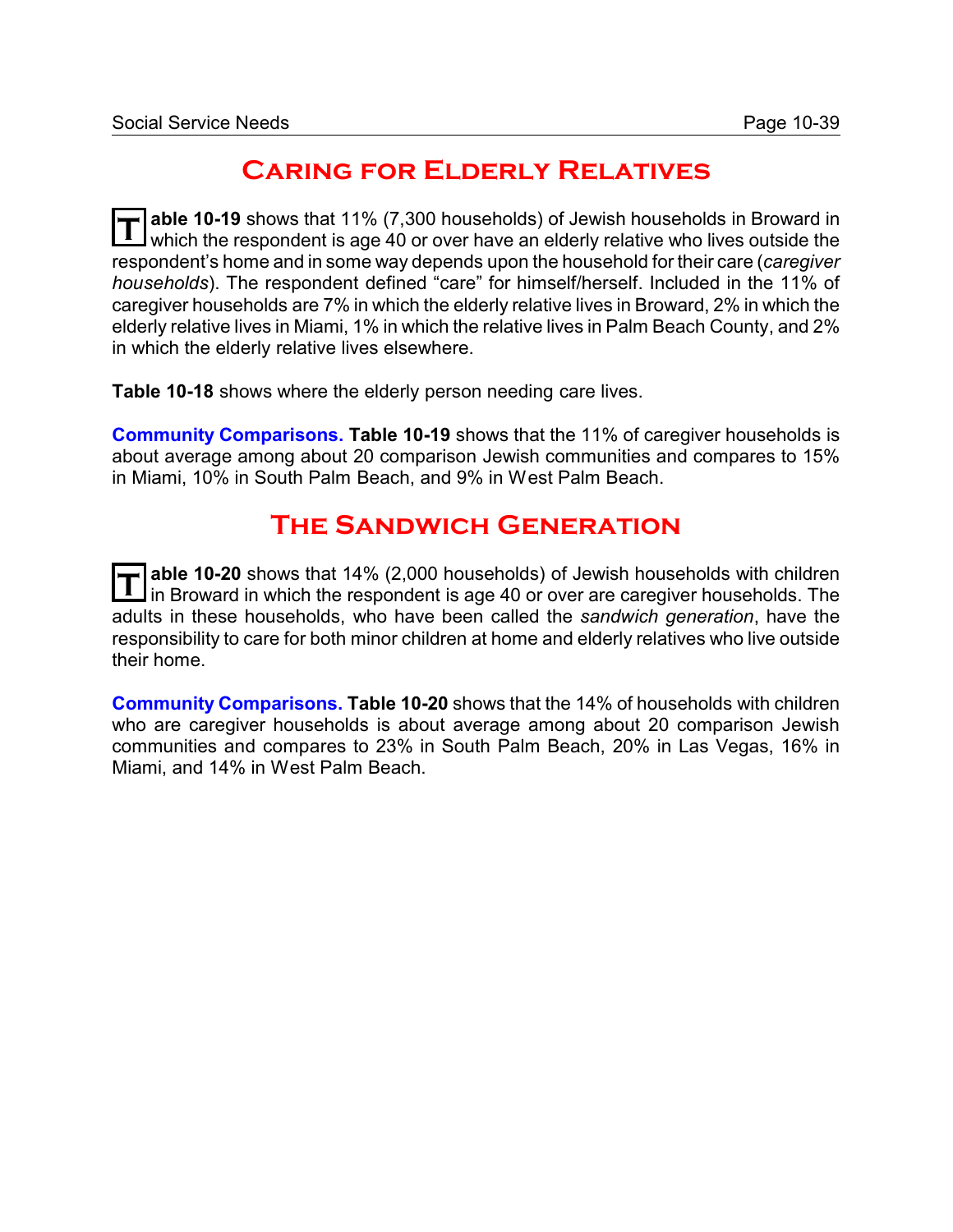| <b>TABLE 10-18</b><br><b>WHERE ELDERLY PERSON NEEDING CARE LIVES</b> |            |  |  |
|----------------------------------------------------------------------|------------|--|--|
| <b>BASE: JEWISH HOUSEHOLDS IN WHICH THE RESPONDENT IS 40 OR OVER</b> |            |  |  |
| <b>Place of Residence and Level of Help Needed</b>                   | Percentage |  |  |
| <b>Relative Lives In Broward</b>                                     |            |  |  |
| Own Home Without Help                                                | 2.4%       |  |  |
| Own Home With Help                                                   | 2.9        |  |  |
| An Independent Living Facility                                       | 0.6        |  |  |
| An Assisted Living Facility                                          | 0.7        |  |  |
| A Nursing Home                                                       | 0.1        |  |  |
| <b>Relative Lives in Miami</b>                                       |            |  |  |
| Own Home Without Help                                                | 1.2        |  |  |
| Own Home With Help                                                   | 0.3        |  |  |
| An Independent Living Facility                                       | 0.0        |  |  |
| An Assisted Living Facility                                          | 0.0        |  |  |
| A Nursing Home                                                       | 0.0        |  |  |
| <b>Relative Lives in Palm Beach</b>                                  |            |  |  |
| Own Home Without Help                                                | 0.2        |  |  |
| Own Home With Help                                                   | 0.2        |  |  |
| An Independent Living Facility                                       | 0.0        |  |  |
| An Assisted Living Facility                                          | 0.2        |  |  |
| A Nursing Home                                                       | 0.0        |  |  |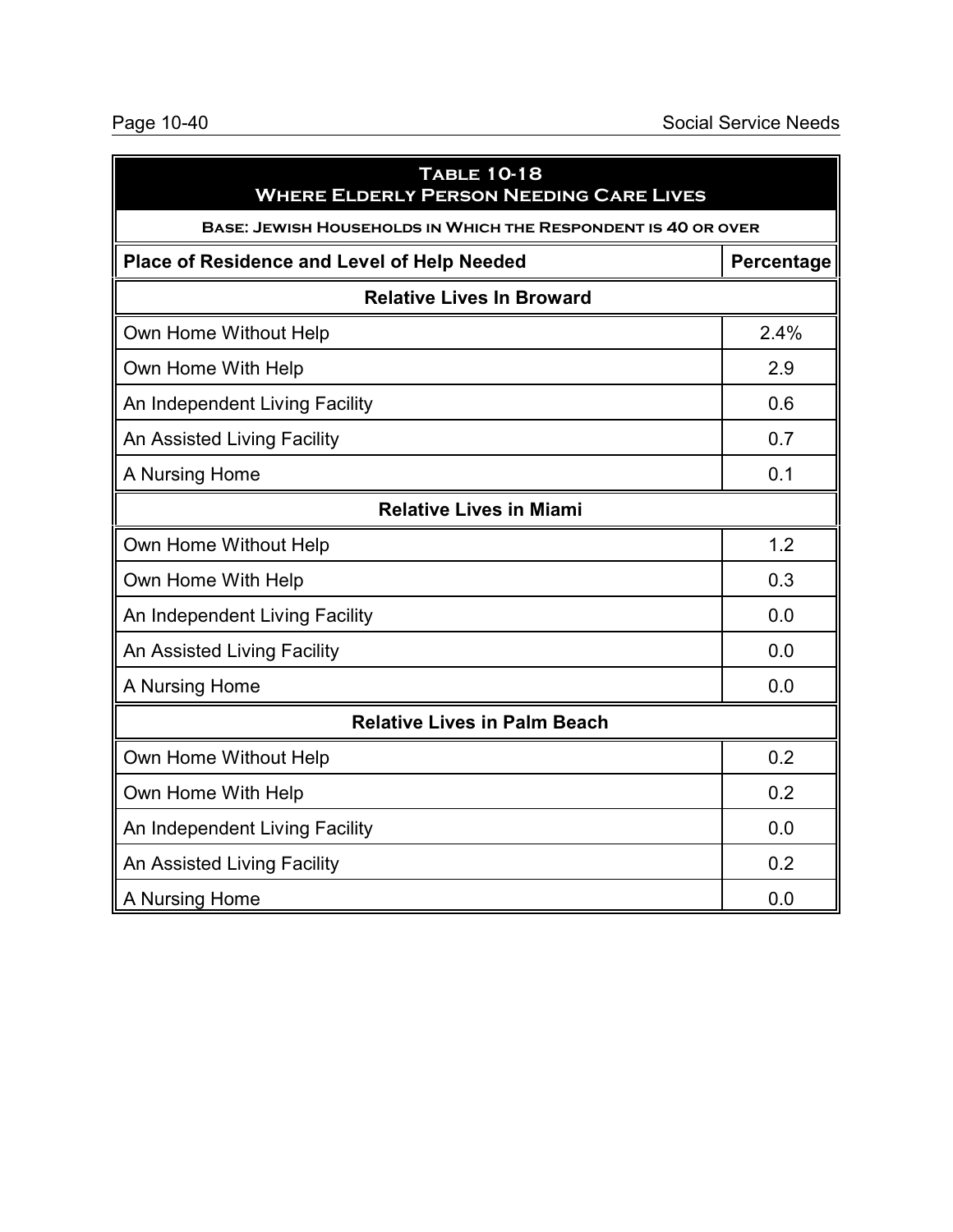| <b>TABLE 10-18</b><br><b>WHERE ELDERLY PERSON NEEDING CARE LIVES</b> |            |
|----------------------------------------------------------------------|------------|
| <b>BASE: JEWISH HOUSEHOLDS IN WHICH THE RESPONDENT IS 40 OR OVER</b> |            |
| <b>Place of Residence and Level of Help Needed</b>                   | Percentage |
| <b>Relative Lives Outside South Florida</b>                          |            |
| Own Home Without Help                                                | 1.7        |
| Own Home With Help                                                   | 0.2        |
| An Independent Living Facility                                       | 0.1        |
| An Assisted Living Facility                                          | 0.2        |
| A Nursing Home                                                       | 0.2        |
| <b>Broward Total</b>                                                 | 6.7%       |
| Miami Total                                                          | 1.5        |
| <b>Palm Beach Total</b>                                              | 0.6        |
| <b>Elsewhere Total</b>                                               | 2.4        |
| Not Care for an Elderly Relative                                     | 88.8       |
| <b>Grand Total</b>                                                   | 100.0%     |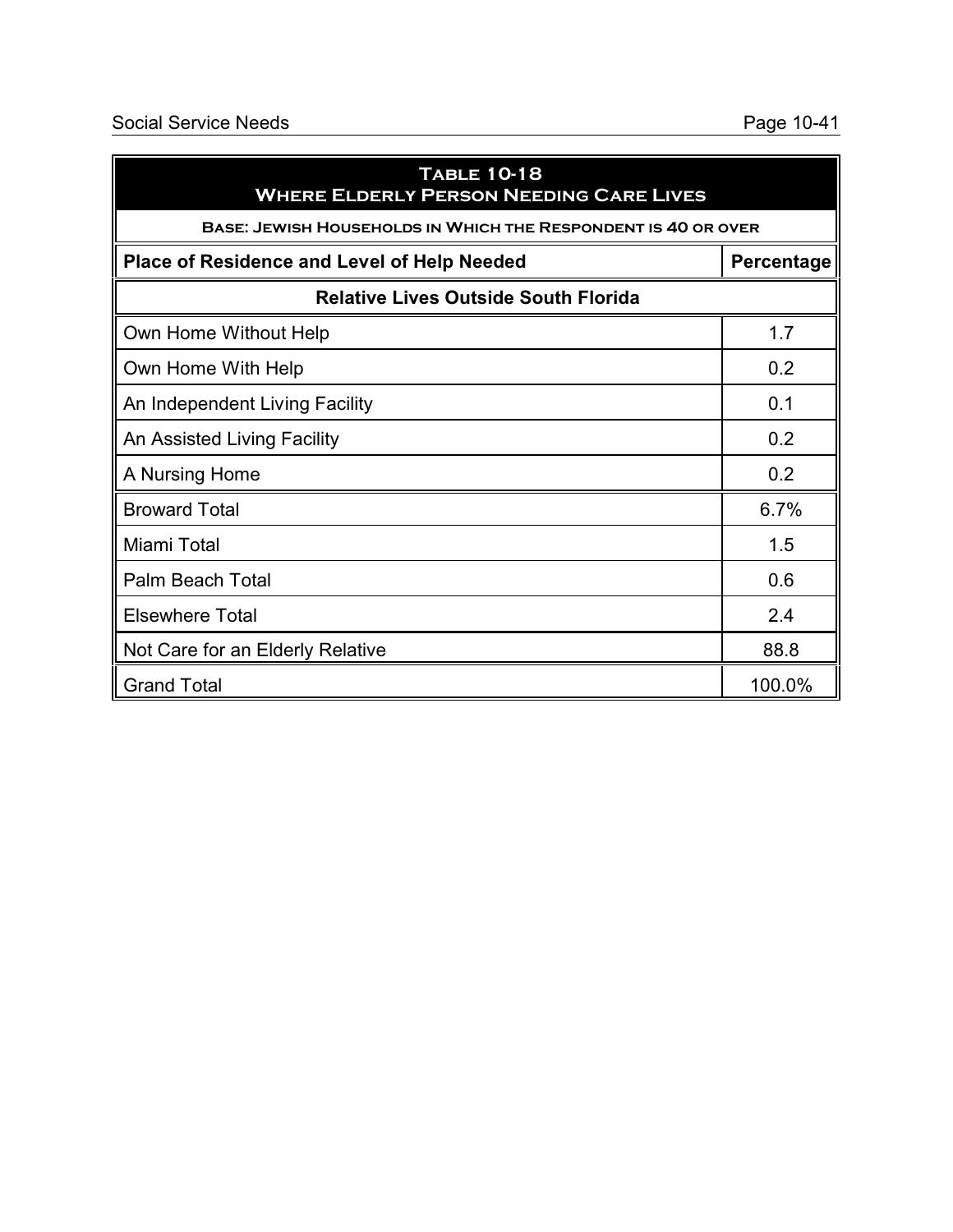| <b>TABLE 10-19</b><br><b>CAREGIVER HOUSEHOLDS</b><br><b>COMMUNITY COMPARISONS</b> |                                    |                                                                   |                                     |              |  |
|-----------------------------------------------------------------------------------|------------------------------------|-------------------------------------------------------------------|-------------------------------------|--------------|--|
|                                                                                   |                                    | BASE: JEWISH HOUSEHOLDS IN WHICH THE RESPONDENT IS AGE 40 OR OVER |                                     |              |  |
|                                                                                   | <b>Elderly Relative Who Lives:</b> |                                                                   |                                     |              |  |
| <b>Community</b>                                                                  | Year                               | <b>Within</b><br><b>Local Area</b>                                | <b>Outside</b><br><b>Local Area</b> | <b>Total</b> |  |
| St. Paul                                                                          | 2004                               | 13%                                                               | $\overline{7}$                      | 20%          |  |
| Minneapolis                                                                       | 2004                               | 16%                                                               | 3                                   | 18%          |  |
| <b>Lehigh Valley</b>                                                              | 2007                               | 9%                                                                | 9                                   | 18%          |  |
| Rhode Island                                                                      | 2002                               | 13%                                                               | $\overline{2}$                      | 15%          |  |
| New Haven                                                                         | 2010                               | 9%                                                                | 6                                   | 15%          |  |
| <b>Miami</b>                                                                      | 2014                               | 8%                                                                | 8                                   | 15%          |  |
| Bergen                                                                            | 2001                               | 12%                                                               | $\overline{2}$                      | 14%          |  |
| Detroit                                                                           | 2005                               | 11%                                                               | 3                                   | 14%          |  |
| Washington                                                                        | 2003                               | 10%                                                               | 5                                   | 14%          |  |
| Westport                                                                          | 2000                               | 10%                                                               | 4                                   | 14%          |  |
| <b>Atlantic County</b>                                                            | 2004                               | 6%                                                                | 8                                   | 14%          |  |
| <b>Tidewater</b>                                                                  | 2001                               | 12%                                                               | 1                                   | 13%          |  |
| Tucson                                                                            | 2002                               | 10%                                                               | 3                                   | 13%          |  |
| San Antonio                                                                       | 2007                               | 8%                                                                | 5                                   | 13%          |  |
| Jacksonville                                                                      | 2002                               | 9%                                                                | 3                                   | 12%          |  |
| Middlesex                                                                         | 2008                               | $5%$                                                              | $\overline{7}$                      | 12%          |  |
| <b>BROWARD</b>                                                                    | 2016                               | 7%                                                                | 4                                   | 11%          |  |
| <b>S Palm Beach</b>                                                               | 2005                               | 8%                                                                | $\overline{2}$                      | 10%          |  |
| Sarasota                                                                          | 2001                               | 6%                                                                | $\overline{\mathcal{A}}$            | 10%          |  |
| <b>Las Vegas</b>                                                                  | 2005                               | 7%                                                                | 3                                   | 9%           |  |
| West Palm Beach                                                                   | 2005                               | 7%                                                                | $\overline{2}$                      | 9%           |  |
| Hartford <sup>1</sup>                                                             | 2000                               | 14%                                                               | $\overline{\mathcal{A}}$            | 18%          |  |
| Rochester*                                                                        | 1999                               | 11%                                                               | 4                                   | 15%          |  |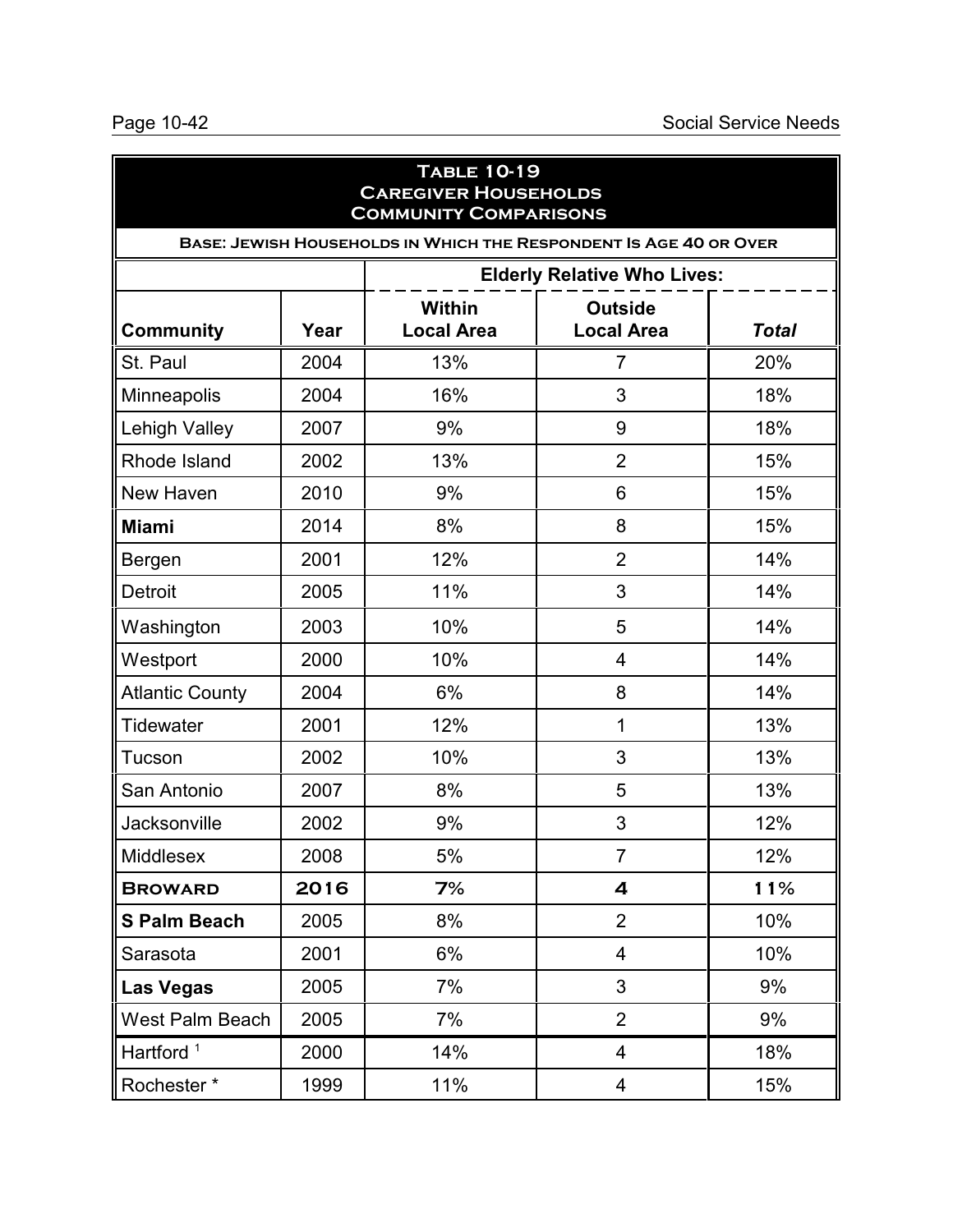### **Table 10-19 Caregiver Households Community Comparisons**

| <b>BASE: JEWISH HOUSEHOLDS IN WHICH THE RESPONDENT IS AGE 40 OR OVER</b> |      |                                    |                                     |              |  |
|--------------------------------------------------------------------------|------|------------------------------------|-------------------------------------|--------------|--|
|                                                                          |      | <b>Elderly Relative Who Lives:</b> |                                     |              |  |
| <b>Community</b>                                                         | Year | Within<br><b>Local Area</b>        | <b>Outside</b><br><b>Local Area</b> | <b>Total</b> |  |
| Monmouth * 2                                                             | 1997 | 6%                                 |                                     | 8%           |  |

\* Question was asked just about an *elderly parent*, not an elderly relative. 1 Question was asked of *respondents age 40-79.*

2 Question was asked of *respondents age 50 and over*.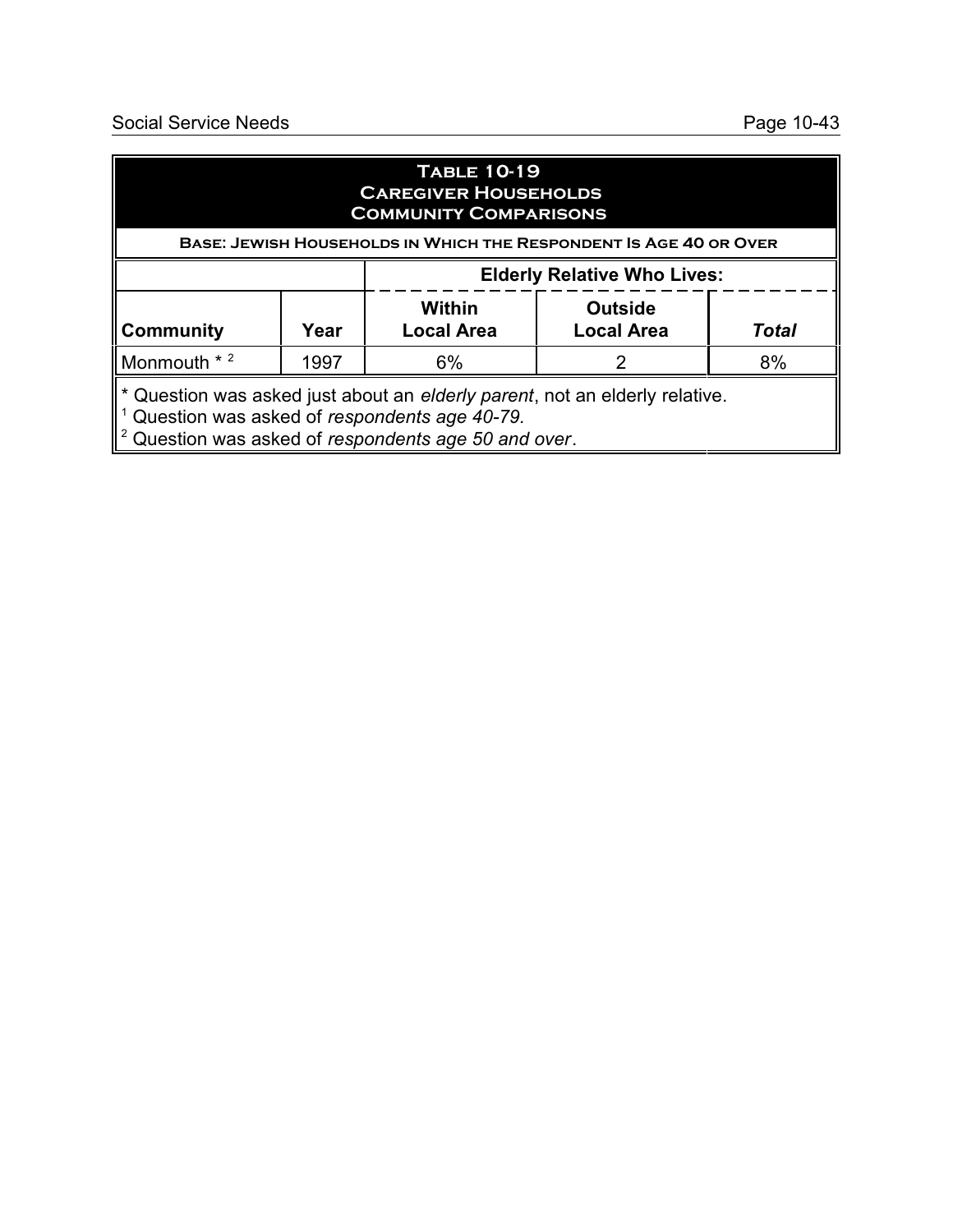### **Table 10-20 Households with Children Who Are Caregiver Households (The Sandwich Generation) Community Comparisons**

#### **Base: Jewish Households with Children Age 0-17 IN WHICH THE RESPONDENT**

| Community              | Year | %   |
|------------------------|------|-----|
| St. Paul               | 2004 | 31% |
| <b>Middlesex</b>       | 2008 | 24% |
| <b>S Palm Beach</b>    | 2005 | 23% |
| Lehigh Valley          | 2007 | 22% |
| San Antonio            | 2007 | 20% |
| Las Vegas              | 2005 | 20% |
| Rhode Island           | 2002 | 19% |
| New Haven              | 2010 | 17% |
| Detroit                | 2005 | 17% |
| <b>Atlantic County</b> | 2004 | 17% |
| Minneapolis            | 2004 | 17% |
| Tucson                 | 2002 | 17% |
| <b>Miami</b>           | 2014 | 16% |
| Washington             | 2003 | 15% |

| <b>T IS AGE 40 OR OVER</b> |      |     |  |  |
|----------------------------|------|-----|--|--|
| <b>Community</b>           | Year | %   |  |  |
| Westport                   | 2000 | 15% |  |  |
| <b>BROWARD</b>             | 2016 | 14% |  |  |
| <b>W Palm Beach</b>        | 2005 | 14% |  |  |
| Jacksonville               | 2002 | 14% |  |  |
| Bergen                     | 2001 | 13% |  |  |
| Tidewater                  | 2001 | 12% |  |  |
| Sarasota                   | 2001 | 8%  |  |  |
| Hartford <sup>1</sup>      | 2000 | 19% |  |  |
| $*2$<br>Monmouth           | 1997 | 14% |  |  |
| Rochester *                | 1999 | 13% |  |  |
|                            | .    |     |  |  |

\* Question was asked just about an *elderly parent*, not an elderly relative. <sup>1</sup> Question was asked of *respondents age 40-79.*

<sup>2</sup> Question was asked of *respondents age 50 and over*.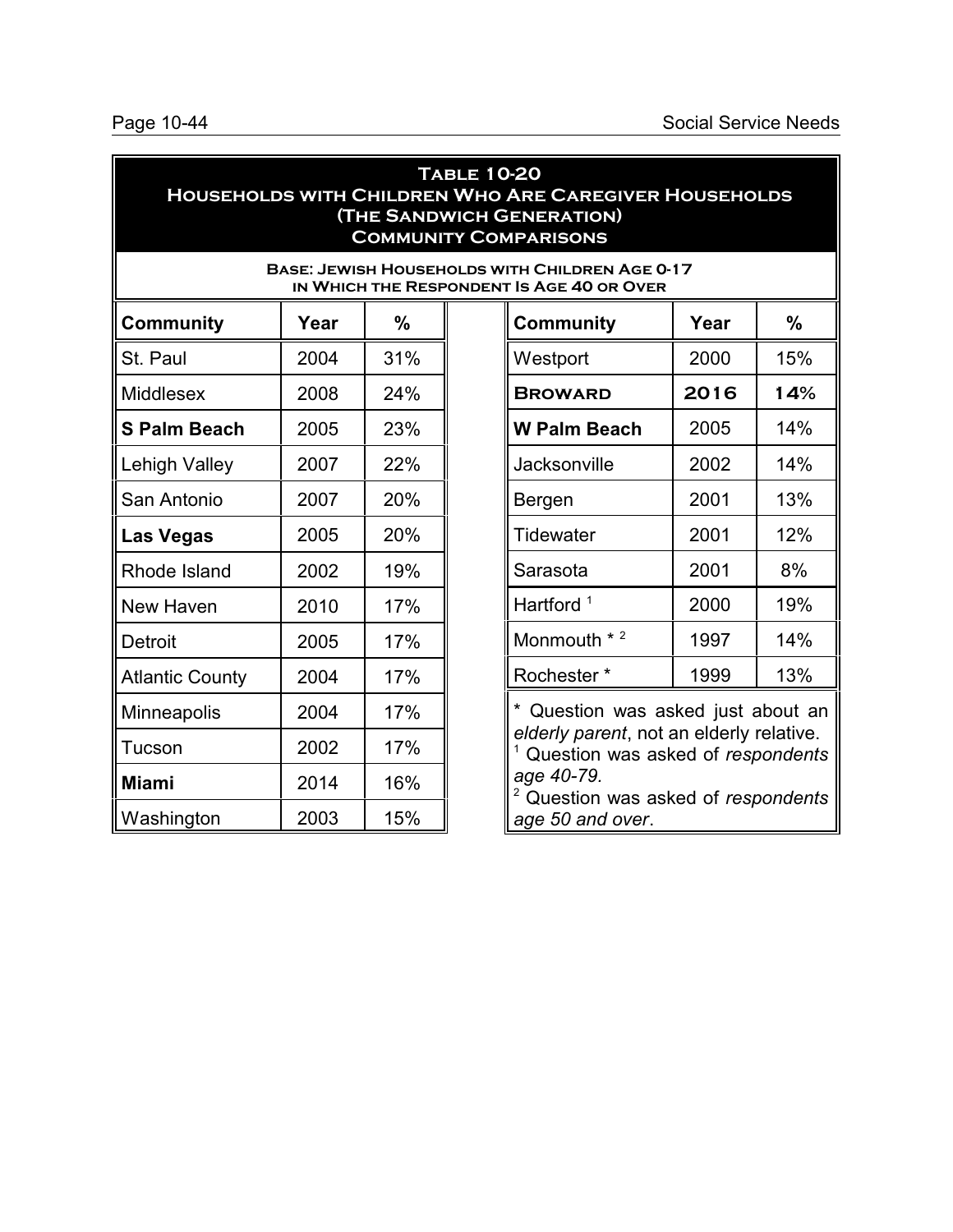## **Local Adult Children**

**R** espondents age 40 and over in Jewish households in Broward were asked whether they have adult children who have established their own homes, and if so, whether these children live in Broward (*households with local adult children*), Miami, Palm Beach, or elsewhere. The results are shown in the "Location of Adult Children" section in Chapter 4.

The location of adult children has an impact upon social service needs because households with local adult children often have a support system, particularly in times of poor health or financial crisis, that may not be available to households with no adult children living in Broward. Social service needs tend to increase significantly with age. **Table 4-35** shows that 28% of households in which the respondent is *age 75 or over* have at least one adult child who has established his/her own home in Broward. In addition, 5% have adult children who have established their own homes in Miami and 6% in Palm Beach.

**Community Comparisons. Table 10-21** shows that the 28% of households in which the respondent is age 75 or over with local adult children is fifth lowest of about 35 comparison Jewish communities and compares to 40% in both Miami and Las Vegas, 21% in South Palm Beach, and 16% in West Palm Beach. The 28% compares to 17% in 1997.

See the "Location of Adult Children" section in Chapter 4 for more information.

# **Low Income Households**

**B** ecause income is an issue of demography, it is discussed in Chapter 5. However, income does have an impact upon social service needs in Broward, particularly among elderly households. See the "Low Income Households" and "Households Living Below the Poverty Levels" sections in Chapter 5 for more information.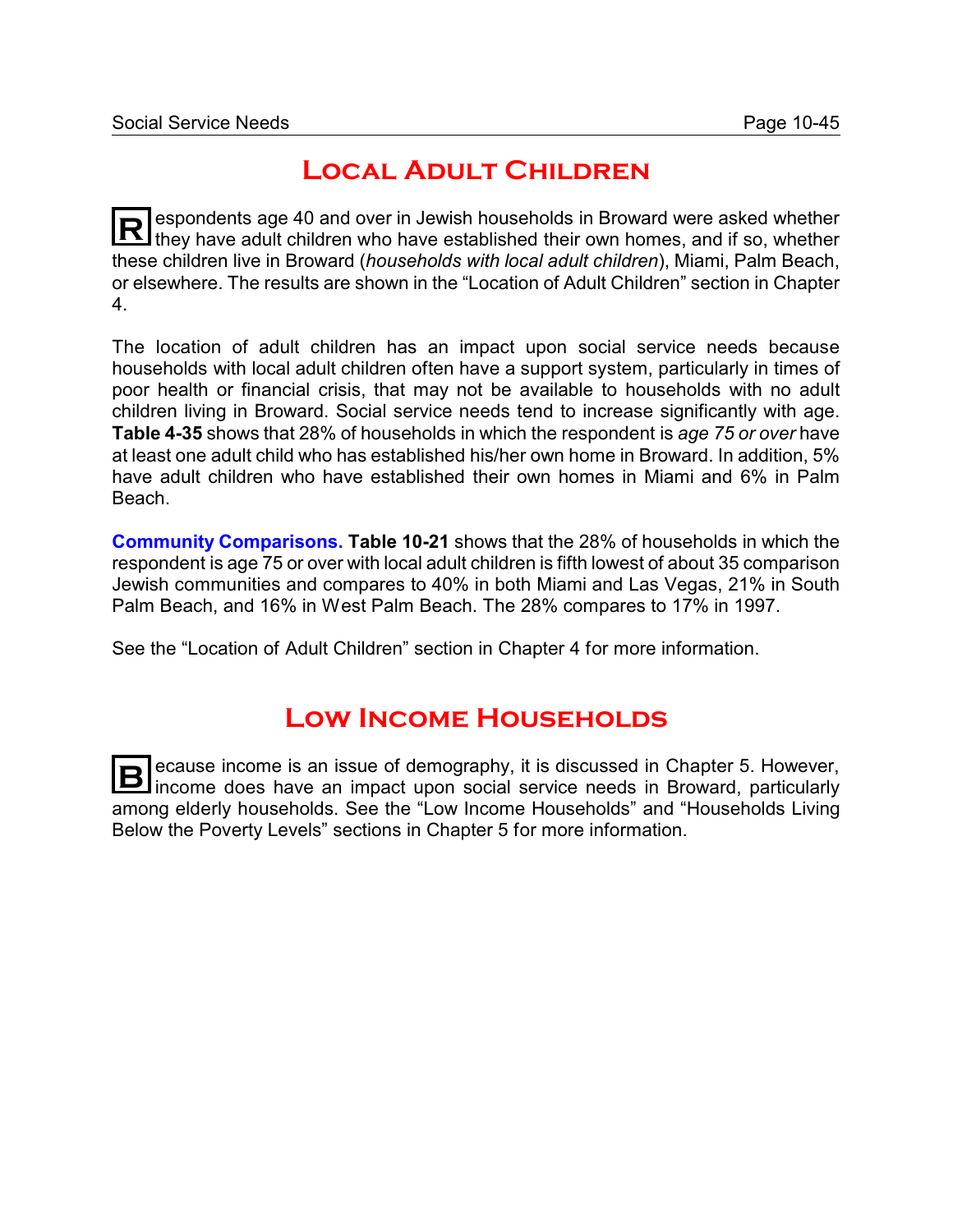| <b>TABLE 10-21</b><br><b>HOUSEHOLDS IN WHICH THE RESPONDENT IS AGE 75 OR OVER</b><br><b>WITH LOCAL ADULT CHILDREN</b><br><b>COMMUNITY COMPARISONS</b> |      |     |  |                                                                   |      |               |
|-------------------------------------------------------------------------------------------------------------------------------------------------------|------|-----|--|-------------------------------------------------------------------|------|---------------|
|                                                                                                                                                       |      |     |  | BASE: JEWISH HOUSEHOLDS IN WHICH THE RESPONDENT IS AGE 75 OR OVER |      |               |
| <b>Community</b>                                                                                                                                      | Year | %   |  | <b>Community</b>                                                  | Year | $\frac{0}{0}$ |
| Minneapolis *                                                                                                                                         | 2004 | 79% |  | Tucson                                                            | 2002 | 51%           |
| St. Paul *                                                                                                                                            | 2004 | 77% |  | Jacksonville                                                      | 2002 | 46%           |
| Detroit                                                                                                                                               | 2005 | 67% |  | Bergen <sup>1</sup>                                               | 2001 | 46%           |
| Tidewater                                                                                                                                             | 2001 | 67% |  | Wilmington <sup>2</sup>                                           | 1995 | 46%           |
| <b>Baltimore</b>                                                                                                                                      | 2010 | 66% |  | St. Louis                                                         | 2014 | 45%           |
| Chicago                                                                                                                                               | 2010 | 66% |  | New Haven <sup>3</sup>                                            | 2010 | 44%           |
| Cincinnati                                                                                                                                            | 2008 | 66% |  | Pittsburgh                                                        | 2002 | 44%           |
| <b>New York</b>                                                                                                                                       | 2011 | 64% |  | York                                                              | 1999 | 42%           |
| Denver                                                                                                                                                | 2007 | 63% |  | Westport                                                          | 2000 | 41%           |
| Rochester                                                                                                                                             | 1999 | 63% |  | Monmouth <sup>4</sup>                                             | 1997 | 41%           |
| Washington                                                                                                                                            | 2003 | 62% |  | Miami <sup>5</sup>                                                | 2014 | 40%           |
| Rhode Island                                                                                                                                          | 2002 | 57% |  | <b>Las Vegas</b>                                                  | 2005 | 40%           |
| Lehigh Valley                                                                                                                                         | 2007 | 55% |  | <b>Atlantic County</b>                                            | 2004 | 31%           |
| San Antonio                                                                                                                                           | 2007 | 55% |  | Middlesex <sup>6</sup>                                            | 2008 | 30%           |
| Hartford                                                                                                                                              | 2000 | 55% |  | <b>BROWARD</b> $^7$                                               | 2016 | 28%           |
| Richmond                                                                                                                                              | 1994 | 55% |  | S Palm Beach <sup>8</sup>                                         | 2005 | 21%           |
| Milwaukee                                                                                                                                             | 1996 | 54% |  | Broward <sup>9</sup>                                              | 1997 | 17%           |
| Harrisburg                                                                                                                                            | 1994 | 53% |  | W Palm Beach $10$                                                 | 2005 | 16%           |
| Portland (ME)                                                                                                                                         | 2007 | 52% |  | Sarasota                                                          | 2001 | 16%           |
| Columbus                                                                                                                                              | 2013 | 51% |  | Howard County <sup>11</sup>                                       | 2010 | 79%           |

See footnotes on next page.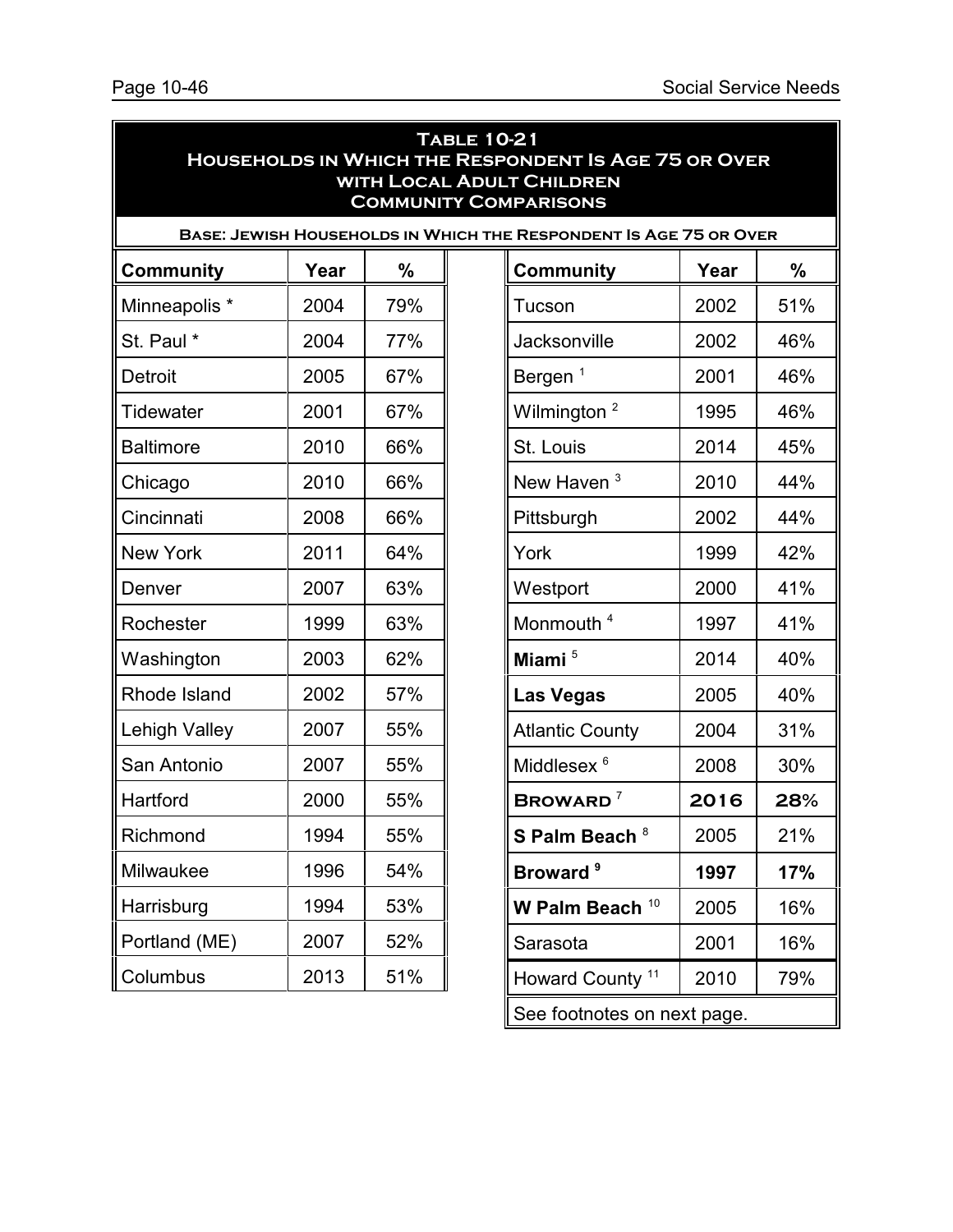\* Local is defined to include both Twin Cities communities.

 $1$  Excludes 18% of households with adult children living in the New York metropolitan area.

 $2$  Excludes 7% of households with adult children living in Philadelphia.

<sup>3</sup> Excludes 21% of households with adult children living outside Greater New Haven, but within 90 minutes.

 $4$  Excludes 10% of households with adult children living in Ocean or Middlesex Counties.

<sup>5</sup> Excludes households with adult children living in Broward, South Palm Beach, or West Palm Beach.

<sup>6</sup> Excludes 48% of households with adult children living outside Middlesex, but within 90 minutes.

Excludes households with adult children living in South Palm Beach, West Palm Beach, or Miami.

 $8$  Excludes households with adult children living in Broward or Miami.

<sup>9</sup> Excludes households with adult children living in South Palm Beach, West Palm Beach, or Miami.

<sup>10</sup> Excludes households with adult children living in Broward or Miami.

<sup>11</sup> Includes households with adult children living in the Baltimore or Washington area.